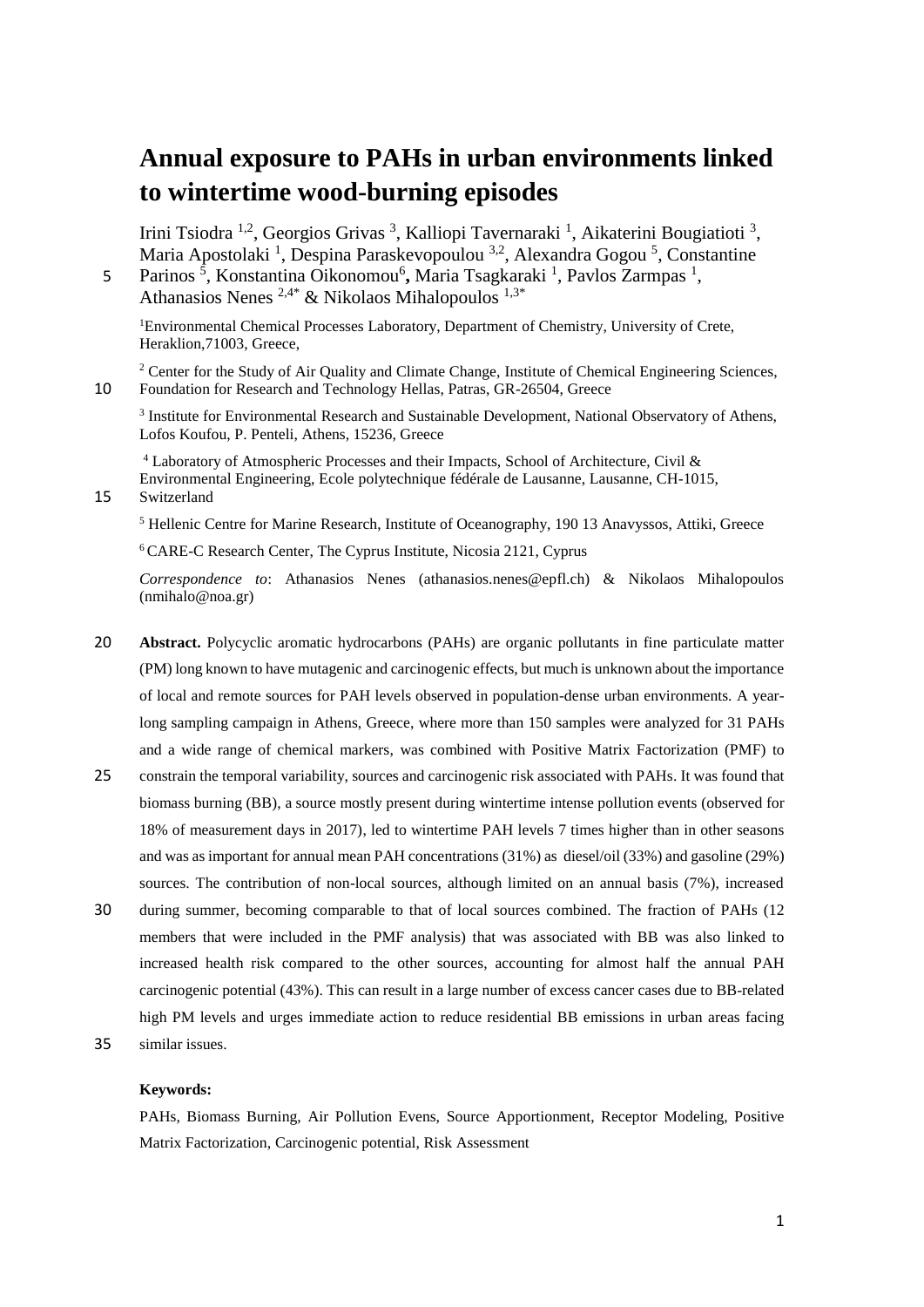### **1. Introduction**

- 40 Polycyclic aromatic hydrocarbons (PAHs) are abundant in the atmosphere and can be present in the gas or particle phase (Finlayson-Pitts, 1997; Lin et al., 2015). Ambient PAHs originate mainly from internal combustion engines, stationary sources such as power and industrial plants, residential heating (including biomass burning), cooking, and wildfires (Finlayson-Pitts, 1997; Simoneit, 2002; Bond et al., 2013). Several PAHs are characterized as potential carcinogens and/or mutagens (IARC,2010; Nowakowski et
- 45 al., 2017). The IARC Group 1 carcinogen Benzo[*a*]pyrene (BaP) is extensively studied among PAHs and is used as a marker for PAH toxicity. The European Union with the directive 2004/107/EC has set an air quality standard for the carcinogenic risk of PAHs. While the directive highlights the necessity of measurement for several PAHs (at least six other members), it lays down an annual target value only for BaP (1 ng m<sup>-3</sup>), which is selected as a marker for the carcinogenic risk of polycyclic aromatic 50 hydrocarbons in ambient air.

The presence of PAHs tends to be highly enhanced in urban environments (Jiang et al., 2014; Mo et al., 2019; Ringuet et al., 2012), such as Athens, Greece. Studies to date in Athens show that PAH concentrations are significantly enhanced during the cold period of the year (Mantis et al., 2005) and linked to a multitude of incomplete combustion sources. Fireplace and woodstove usage for domestic 55 heating in Greece has increased dramatically since the 2010 financial crisis, having considerable impacts

- on air quality in major urban centers, such as Athens (Paraskevopoulou et al., 2014; Grivas et al., 2018; Theodosi et al., 2018) and Thessaloniki (Saffari et al., 2013), that host half the population of Greece. It is worth noting that since 2013 several violations of the EU limit value for BaP have been recorded in Greek cities, with concentrations showing a clear wintertime enhancement (NAPMN, 2020). Greek urban
- 60 centers are not unique in this regard, as residential BB is a major issue for urban air quality throughout Europe. Studies in Central European cities have reported BB contributions to cumulative particle PAH concentrations that even exceed 50% (Li et al., 2018; Masiol et al., 2020; Schnelle-Kreis et al., 2007), while in other Mediterranean urban areas its impact appears less profound (Callén et al., 2014). Uncontrolled residential BB emissions can lead to the appearance of intense pollution events (IPE),
- 65 during which very high urban levels of organic aerosols are observed in urban centers worldwide (Florou et al., 2017; Saffari et al., 2013; Fountoukis et al., 2016). Excessive exposure of urban populations to ambient woodsmoke pollution can cause severe health effects (Kocbach Bølling et al., 2009; Naeher et al., 2007; Wong et al., 2019), especially in view of the very high concentrations of highly-oxidized organic species from nighttime chemistry, and their potential to enhance toxicity (Kodros et al., 2020).
- 70 Moreover, the contribution of wildfires to regional background PAHs can be significant, given their increased incidence as a result of climate change (McCarty et al., 2020; O'Dell et al., 2020). Especially wildfires near urban centers can have a direct and pronounced effect on population exposure. Every summer since 2017, for example, intense episodes of air quality degradation from wildfire smoke near major Greek urban regions (such as Athens, Patras, Heraklion, Kalamata and Pyrgos) have been recorded.
- 75 During these events, largely increased  $PM_{2.5}$  and  $PM_{10}$  levels (reaching a few hundreds of  $\mu$ g m<sup>-3</sup>) that persist for several days [\(https://panacea-ri.gr;](https://panacea-ri.gr/) Amiridis et al., 2012; Stavroulas et al., 2019) are observed. Although much work has been done on PAH sources, their attribution using atmospheric samples is often pursued through highly uncertain diagnostic ratios for measured concentrations (Katsoyiannis et al.,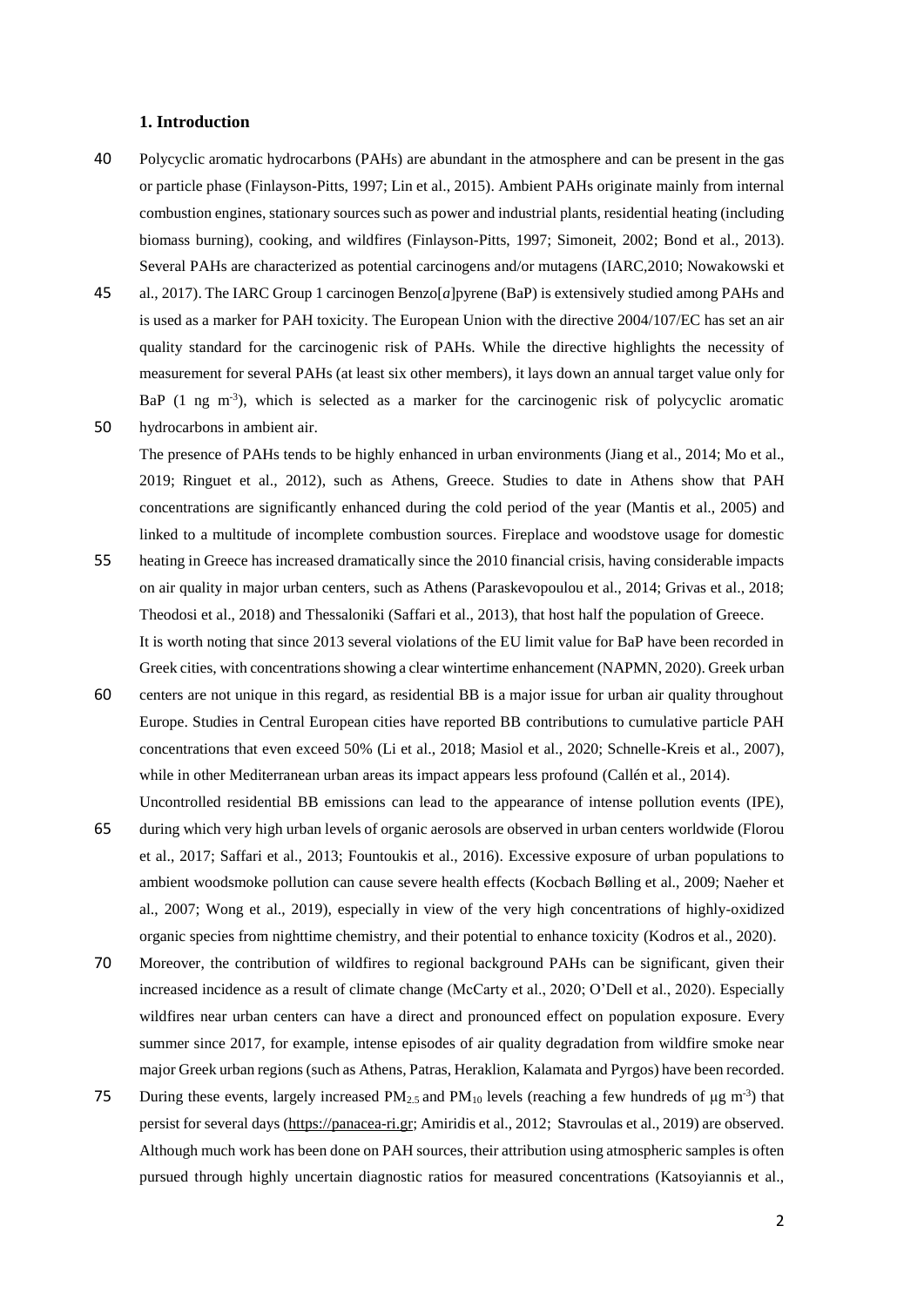2011). Relatively few studies exist in Europe and N. America that utilize receptor modeling (e.g.

80 Schnelle-Kreis et al., 2007; Sofowote et al., 2008; Iakovides et al., 2021a), an approach that can quantify the relative contributions of distinct local and regional sources to PAH levels and associated carcinogenic risks that urban populations are exposed to.

The present study aims to characterize the variability and sources of PAHs in Athens, Greece, one of the largest urban centers in the Eastern Mediterranean. This is one of the first studies in Greece and

- 85 Southeastern Europe to utilize PMF receptor modeling for source apportionment of PAHs. For this, filterbased analysis is combined with online chemical speciation, allowing for the association of PAH groups with specific OA components and the verification of PMF-resolved sources. At present, there are only a few studies involving PAHs, that comparatively assess offline and online organic aerosol source apportionment (e.g. Bozzetti et al., 2017; Srivastava et al., 2018). To specifically characterize the diurnal
- 90 variability of PAHs and the BB source, separate daytime and nighttime filter samples were analyzed here, as done in a some previous studies in Greece (Saffari et al., 2013; Tsapakis and Stephanou, 2007). The separation of diesel and gasoline aerosol sources that is attempted in this work is also highly important for Athens which stands out as a particularity among European cities, given the very small penetration of diesel cars in the passenger fleet due to the ban that existed up to 2011. The resulting
- 95 identification of carbonaceous aerosol source profiles can provide useful reference for source apportionment studies that use long-term chemical speciation data in urban areas, thus enabling a sourcespecific toxicity assessment that considers local against regional contributions and is highly important for policies on PAH exposure reduction.

## **2. Materials and Methods**

# 100 **2.1 Study area**

The Greater Athens Area (GAA, Figure S1), with 3.8 million inhabitants, is one of the largest metropolitan regions in Southern Europe and a major commercial and transportation hub. Nearly 3 million private cars are registered for circulation in the GAA, along with 0.3 million trucks and buses (Hellenic Statistical Authority, 2020). Up to 2011, diesel-powered private cars were banned in Athens 105 and, even though nowadays they comprise the majority of new sales, they only account for about 10% of the fleet. Up to 2011, heating oil was the predominantly used fuel for domestic heating in Athens (in 76% of residences). However, its consumption in the GAA decreased by 61% in 2011-2018 (Hellenic Statistical Authority, 2019), with people resorting to alternative heating sources, including biomass burning in fireplaces and stoves. Industrial activity in the GAA is minor in the central basin while it is

110 mostly concentrated in the Thriassion plain, 10-20 km to the northwest and separated by a low-altitude mountain range. The port of Piraeus, to the southwest, is the largest passenger port in Europe and also one of the busiest container ports in the Mediterranean (Figure S1). The complex topography of the basin favors the appearance of mesoscale flows throughout the year and the frequent stagnation of air masses (Kassomenos et al., 1998).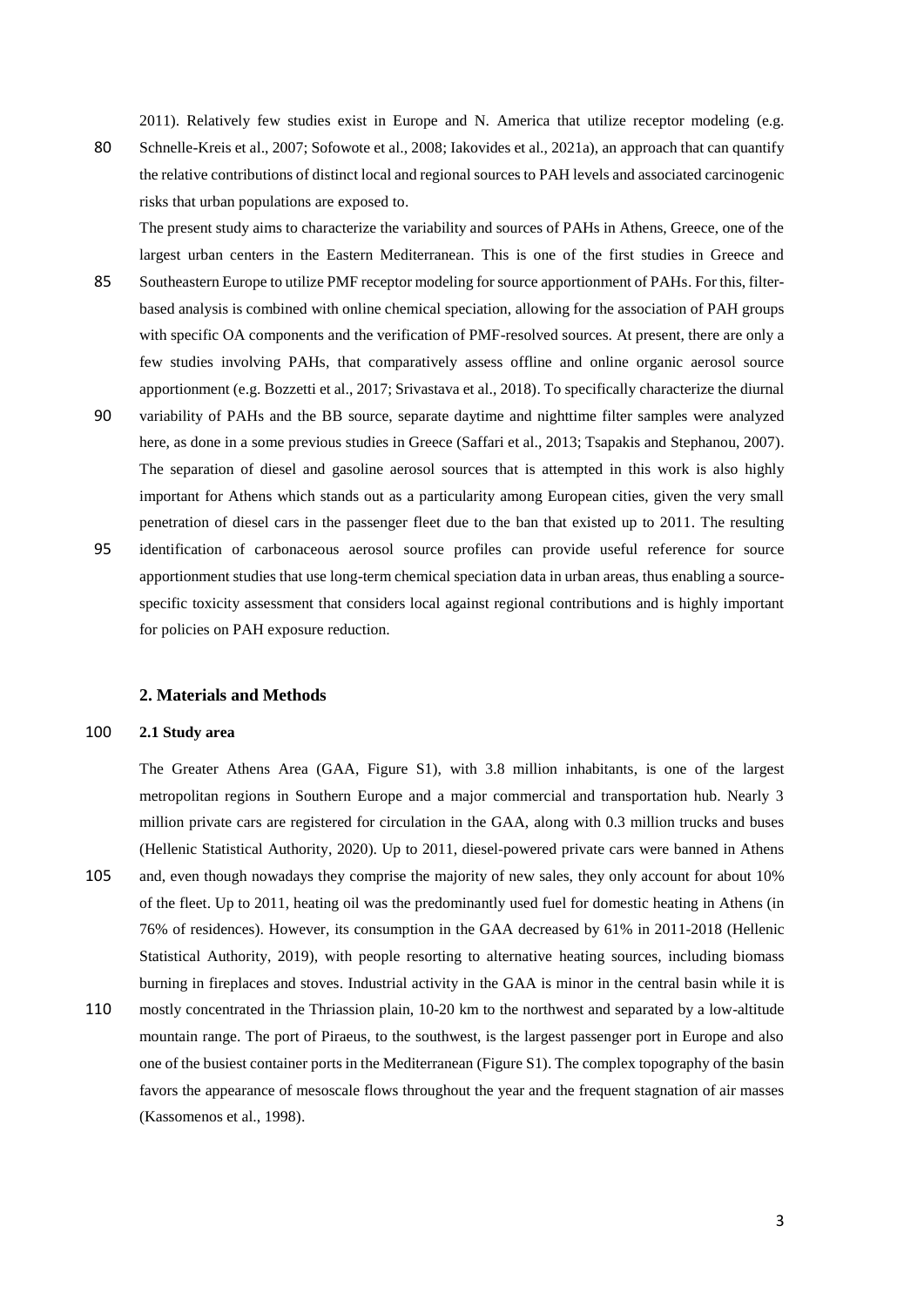#### 115 **2.2 Sampling and Analyses**

Ambient PM2.5 samples were collected between December 4, 2016 – January 31, 2018, at the urban background site of the National Observatory of Athens (NOA) at Thissio (37.97326◦ N, 23.71836◦ E), which is located 146m above sea level and is representative of the urban background conditions in central Athens (Stavroulas et al., 2019; Theodosi et al., 2018).

- 120 During the non-winter months, two samples per week were analyzed, on alternating days between weeks. This way, a representative distribution between weekday and weekend samples (69% - 31%) was achieved, since it is known that this is an important temporal scale inducing variability in urban PAH levels (Dutton et al., 2010; Lough et al., 2006). The same approach was followed for the winter period, focusing at the same time on as many daytime-nighttime pairs as possible to characterize the diurnal
- 125 patterns. From December to February, separate daytime and nighttime filters were collected every 12h (6:00-18:00 LST, 18:00-6:00 LST, respectively) for a total of 80 samples, while 76 24-h filters were sampled from March to November. The sampling schedule also satisfies the 2004/107/EC directive requirements for PAHs (roughly 1 measurement per week, equally distributed around the year), allowing the comparison with the BaP target value.
- 130 A low-volume sampler (3.1 PNS 15, Comde Derenda GmbH, Stahnsdorf, DE) with a flow rate of 2.3 m<sup>3</sup> h<sup>-1</sup> was used to collect particles onto quartz fiber filters of 47mm diameter (Flex Tissuquartz, Pall Corporation, Port Washington, NY, USA). The inlet height was 2 m above ground. Field and laboratory blanks were routinely collected. PAHs in the filter samples were quantified by gas chromatography-mass spectrometry (GC-MS, Agilent 6890N, Agilent Technologies Inc., Santa Clara, CA, USA). Prior to the
- 135 analysis, samples were spiked with a mixture of deuterated internal standards for identification of PAHs and calculation of recovery efficiencies (16 members, LGC Standards, Middlesex, UK). Extraction was performed following the pre-established procedure of Gogou et al. (1998) with modifications (Parinos et al., 2019) (Supplement, Section S1, Table S1). Briefly, extracts were obtained using a 50:50 n-hexanedichloromethane mixture and were purified on a silica column. PAHs were eluted with a 10 mL n-
- 140 hexane/ethyl acetate (9:1 v/v) mixture and placed into a glass vial for further concentration under a gentle nitrogen stream. [<sup>2</sup>H<sub>12</sub>]perylene, used as an internal standard, was spiked into the vial before sealing and storage. Limits of Detection (LODs) were calculated as 3 times the standard deviation of blanks. On the day of the analysis, injections with internal standards were also run to calculate relative response factors (RRF). The identification of compounds was based on retention time, mass fractionation and co-injection
- 145 of standard mixtures.

Organic and elemental carbon (OC, EC) were determined by the thermal-optical transmission (TOT) method, using a Sunset carbon analyzer (Sunset Laboratory Inc., Portland, OR, USA) (Cavalli et al., 2010; Paraskevopoulou et al., 2014). Water-soluble ions were detected by ion chromatography (IC) (Paraskevopoulou et al., 2014) andmonosaccharide anhydrides (levoglucosan, mannosan and galactosan)

150 by High-Performance Anion Exchange Chromatography with Pulsed Amperometric Detection (HPAEC-PAD) (Iinuma et al., 2009).

The submicron organic aerosol (OA) fraction was monitored at the same site by an Aerosol Chemical Speciation Monitor (ACSM, Aerodyne Inc., Billerica, MA, USA) (Ng et al., 2011). Τhe ACSM samples ambient air, through a critical orifice to a particle-focusing aerodynamic lens. The particle beam is driven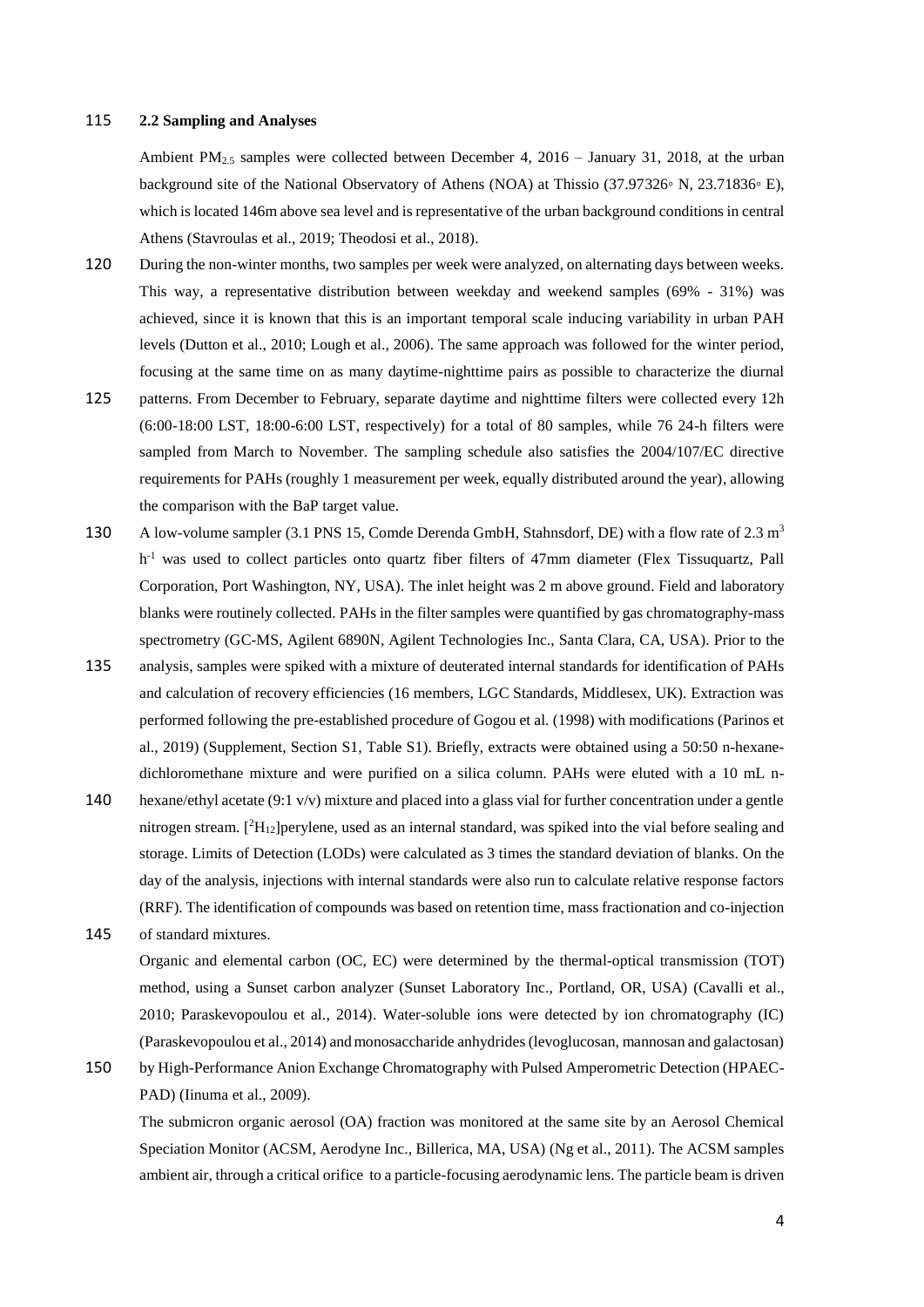- 155 in the detection chamber where non-refractory particles are flash-vaporized at  $600^{\circ}$ C and ionized by electron impact. Finally, the resulting fragment ions are characterized by a quadrupole mass spectrometer. The obtained organic mass spectra are decomposed into OA components representative of specific sources-processes (namely hydrocarbon-like OA, biomass burning OA, cooking OA, semivolatile and low-volatility oxygenated OA), through Positive Matrix Factorization (PMF), based on the
- 160 multilinear engine ME-2 algorithm and using the Source Finder toolkit (SoFi) (Canonaco et al., 2013; Bougiatioti et al., 2014). The standard sampling duration of the Q-ACSM that was used is 30 min. ACSM monitoring was carried out for the majority of the filter-sampling period (Dec-2016 to Jan-2018). Data on OA, ionic composition and organic spectra were available with the exception of September and October 2017. Validated, PMF-resolved OA source contributions were available during December 2016
- 165 July 2017. Additional details on the OA measurement and analysis can be found in Stavroulas et al., (2019).

Equivalent Black carbon (BC) levels were monitored by a 7-wavelenth aethalometer (AE33, Magee Scientific, Berkeley, CA, USA), with compensation for loading (DualSpot) and multiple scattering effects (Liakakou et al., 2020). The instrument applies internally the two-component Aethalometer model

170 (Drinovec et al., 2015; Sandradewi et al., 2008) and provides online estimates of the BB (%) contribution to BC at 880 nm, using the assumption that absorbing aerosols from fossil fuel (FF) combustion and biomass burning (BB) have distinct spectral properties.

Regulatory pollutants and meteorological parameters (temperature, wind speed-direction) were routinely measured at Thissio. Reference-grade instrumentation was used for measurement of CO (NDIR, APMA

- 175 360, Horiba Inc.),  $NO<sub>x</sub>$  (chemilluminescence, APNA 360 Horiba Inc.) and  $O<sub>3</sub>$  (UV-Vis, 49-i, Thermo Fisher Scientific Inc.). NO<sub>x</sub> concentration data were also obtained from a nearby regulatory (Greek Ministry of Environment and Energy) traffic site (Athinas Str., 0.9 km to NE of Thissio). ACSM, Aethalometer, gaseous pollutant, temperature and wind speed data were averaged on an hourly basis. Four-day air mass back trajectories, arriving at Thissio at 1000m (Grivas et al., 2018; Kalkavouras et al.,
- 180 2020; Stavroulas et al., 2019), were calculated using the Hybrid Single Particle Lagrangian Integrated Trajectory (HYSPLIT) model and grouped daily using cluster analysis (Kalkavouras et al., 2020). The altitude of 1000m was chosen to capture the regional transport with a high probability of affecting pollution within the boundary layer (hence, air quality and population exposure) and is consistent with typical planetary boundary layer estimates over Athens (Kokkalis et al., 2020).

# 185 **2.3 Source apportionment**

PMF analysis was performed using the EPA PMF 5.0 model (Norris et al., 2014). The 12-h samples collected during the winter intensive campaigns were appropriately combined to 24-h periods, between 6:00 LST of each day and 6:00 LST of the following. In total, 104 24-h samples were considered for the analysis. The carbonaceous aerosol speciation dataset that was used consisted of OC and EC, PAHs, 190 oxalate and levoglucosan. Total carbon (TC: sum of OC, EC) was included as a total variable in the PMF model, for a meaningful mass balance approach (Piletic et al., 2013; Valotto et al., 2017). In total, 16

species were entered in the analysis, including 12 PAH members. Rotational and random errors were assessed using the bootstrap (BS) and displacement (DISP) error estimation methods included in the EPA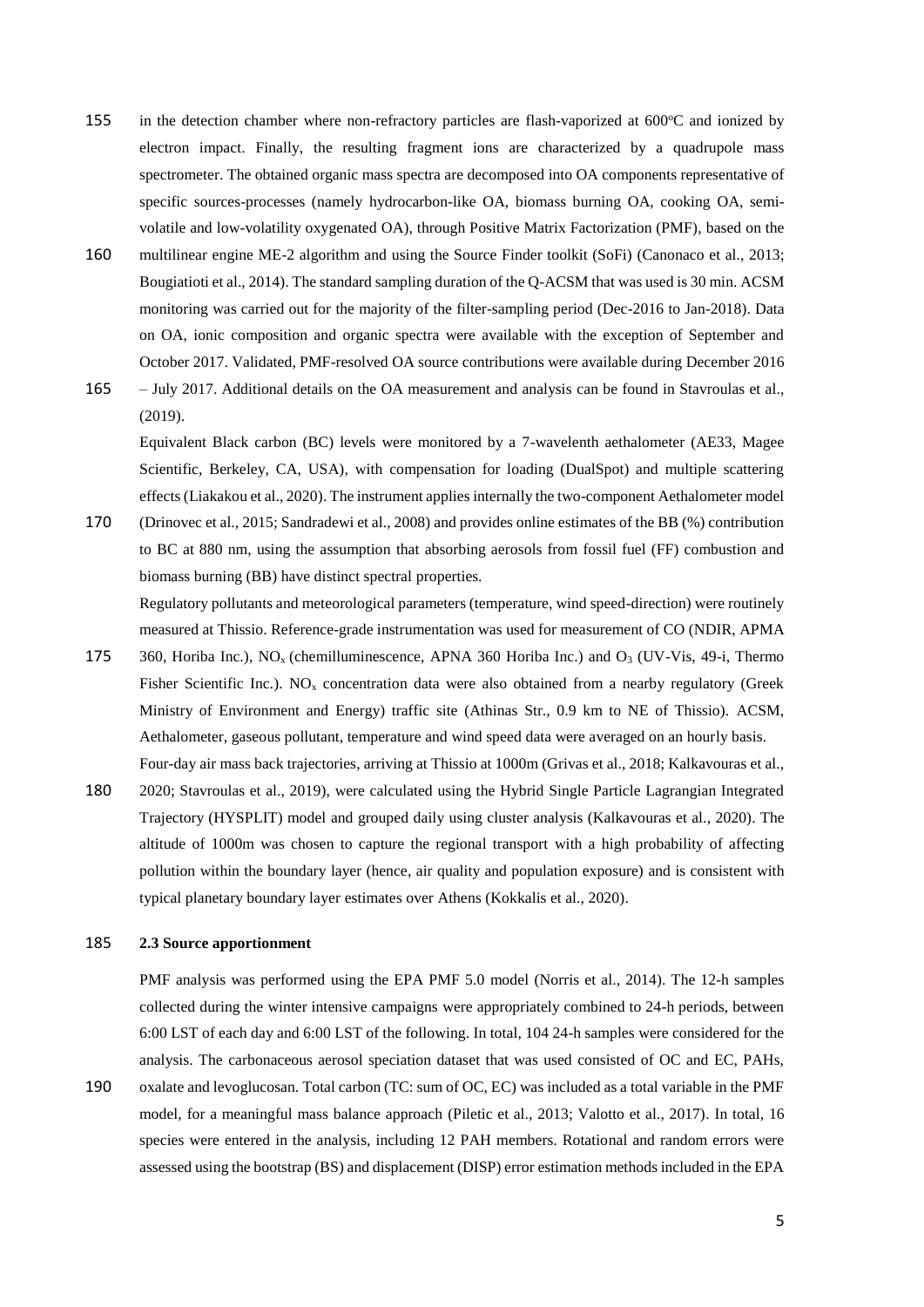PMF 5.0 software (Paatero et al., 2014). Details on PMF model design parameters, solution metrics, 195 uncertainties and error indices are provided in the Supplement (Section S2, Table S2).

#### **2.4 PAH contribution to carcinogenic risk**

The "toxic equivalence factor" (TEF) approach was used to estimate the carcinogenic potency of measured PAHs, in which the toxicity of each member is expressed using BaP as reference (Taghvaee et al., 2018a):

$$
\sum BaP_{eq} = \sum (C_i \, TEF_i) \tag{1}
$$

where  $C_i$  is the concentration (ng m<sup>-3</sup>) and  $TEF_i$  is the Toxicity Equivalent Factor of each member (Bari et al., 2010; Nisbet and LaGoy, 1992). The lifetime excess cancer risk (ECR) from inhalation was estimated as follows:

$$
ECR = \sum BaP_{eq} \; UR_{BaP} \tag{2}
$$

- 205 where  $UR_{B_{R}p}$  (unit risk) refers to the number of excess cancer cases in the population with chronic inhalation exposure to 1 ng m−3 of BaP over a lifetime of 70 years. Estimations were made using reference UR<sub>BaP</sub> values of  $1.1 \times 10^{-6}$  (0.11 cases per 100,000 people) – according to the Office of Environmental Health Hazards Assessment (OEHHA) of the California Environmental Protection Agency (CalEPA) – and  $8.7 \times 10^{-5}$  (8.7 cases per 100,000 people) – according to the World Health Organization (WHO)
- 210 (Alves et al., 2017; Elzein et al., 2019).

# **3. Results and Discussion**

## **3.1 Temporal Variability**

Figure 1 presents the monthly variation of total PAH concentrations, displaying a notable wintertime enhancement as compared to the summer period. Mean ΣPAH concentrations in winter 2016-2017, 215 spring 2017, summer 2017, autumn 2017 and winter 2017-2018 were  $7.0 \pm 10.1$ ,  $2.5 \pm 4.1$ ,  $0.9 \pm 0.9$ ,  $2.2$  $\pm$  3.2 and 22.3  $\pm$  26.8 ng m-3, respectively, indicating a clear seasonal cycle. The mean annual (2017) BaP concentration in this study  $(0.26 \text{ ng m}^{-3})$  did not exceed the EU target value, but nevertheless was higher than the WHO reference level (0.12 ng m<sup>-3</sup>). Largely increased BaP levels were observed during wintertime episodic events. These results can be placed in context by comparison against past studies for

- 220 PAHs in the GAA (Table S3) that identified similar seasonal profiles, although not with such pronounced winter-summer differences. Moreover, this study reports the highest mean annual BaP concentrations at a background location in the GAA in over two decades (Marino et al., 2000). In the few studies in the area that have compared traffic with background sites, there appears to be an important roadside enhancement of PAH levels (Andreou and Rapsomanikis, 2009; Mantis et al., 2005; Pateraki et al., 2019).
- 225 Therefore, it is noteworthy that the present, urban background, BaP annual mean concentration is comparable to the mean BaP concentrations reported at 21 sites in the GAA by a study of annual duration in 2010-2011, 7 of which were high-traffic locations. Specifically, the street-site concentrations were reportedly higher by 44 and 55% for ΣPAHs and BaP, respectively, compared to urban background sites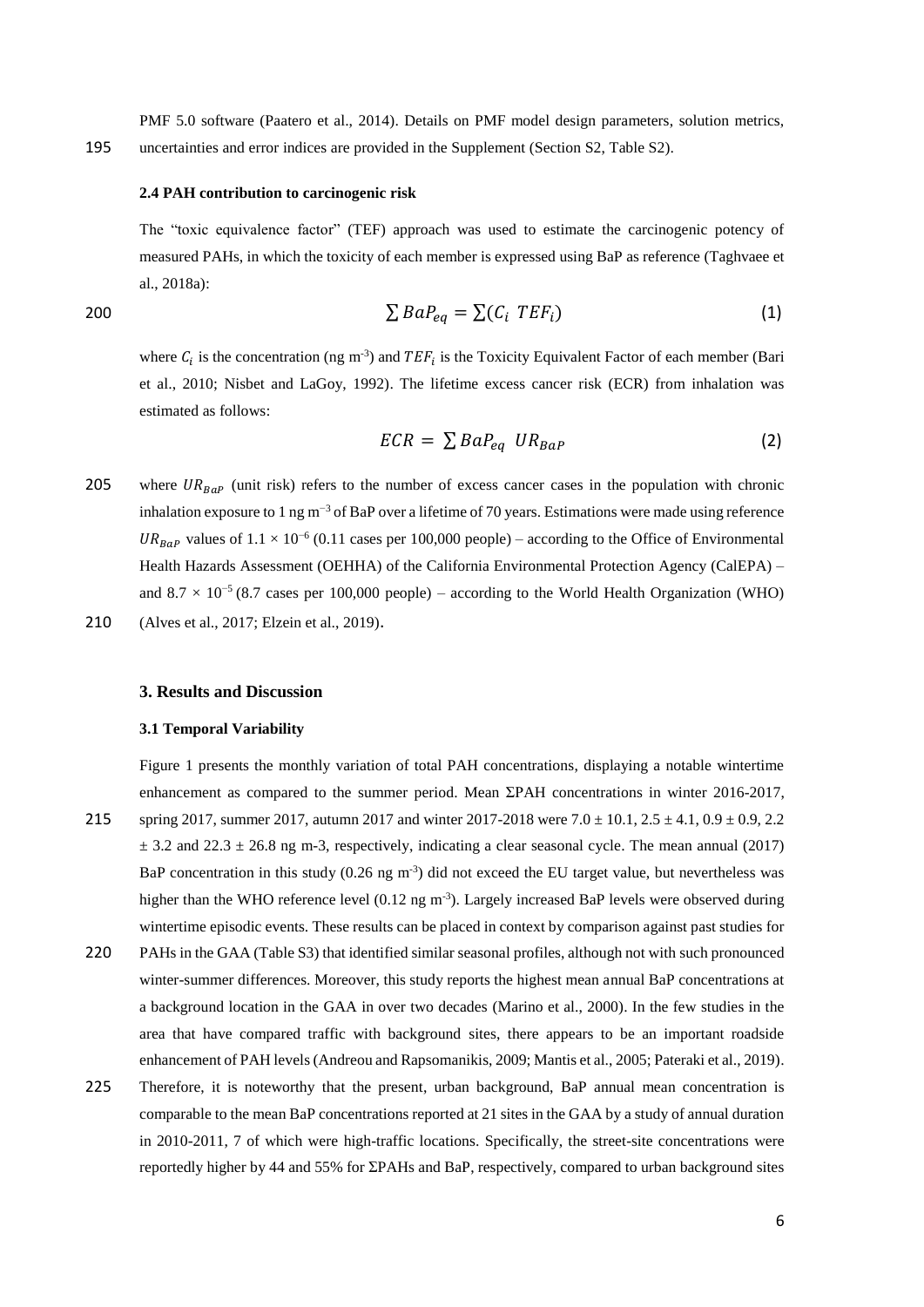(Jedynska et al., 2014). This comparison likely indicates an increase of urban background levels in 230 Athens, with implications for the population's exposure.



**Figure 1: The color bars represent the mean monthly concentrations of high (HMW), medium (MHW) and low (LMW) molecular weight PAHs, between December 2016 – January 2018. The pie-charts in the lower panel show the concentration fractions of LMW, MMW and HMW PAHs**  235 **in each season.**

The classification of PAHs by molecular weight is thought to provide information about their sources. For example, low molecular weight PAHs (LMW; 128-178 gmol<sup>-1</sup>) and medium molecular weight PAHs (MMW; 202-228gmol<sup>-1</sup>) have been linked to diesel engine emissions (Zheng et al., 2017), while MMW

- 240 and high molecular weight (HMW; 252-300 gmol<sup>-1</sup>) PAH concentrations can be influenced by BB emissions (Han et al., 2019; Masiol et al., 2020). Figure 1 displays also the ΣPAH fractions of LMW, MMW and HMW PAHs, by-season of the year. During winter and autumn, HMW PAHs comprised the most abundant fraction (60% and 51%, respectively), implying a possible impact from BB. In spring there was an increase of the LMW fraction (49%), while during summer, when regional fine aerosol
- 245 sources maximize their influence (Grivas et al., 2018), the higher percentage (53%) came from MMW species.

A prior study carried out during 2001-2002 (Table S3), well-before the economic recession in Greece, at a GAA site not adjacent to a major road (Mantis et al., 2005), reported an LMW-MMW-HMW PAH fractionation similar with the present study (Figure S2), despite the considerably higher residential BB

- 250 emissions here. However, the present concentrations of ΣPAHs and BaP were higher, by a factor of 1.4 and 1.8, respectively. This most likely suggests a significant effect of the new BB source on an annual level, since PAH emissions from the road transport sector in Greece remained relatively comparable between the two periods (EIONET, 2021). These results indicate that approaches based on MW alone have limitations, since many PAH members are emitted by both fossil fuel and biomass burning, and the
- 255 attribution of PAH sources should be addressed through receptor modelling. The seasonal variability seen in Figure 1 is assessed statistically (t-tests) to identify significant seasonal differences (winter against non-winter measurements), with results presented in Table S4. Higher mean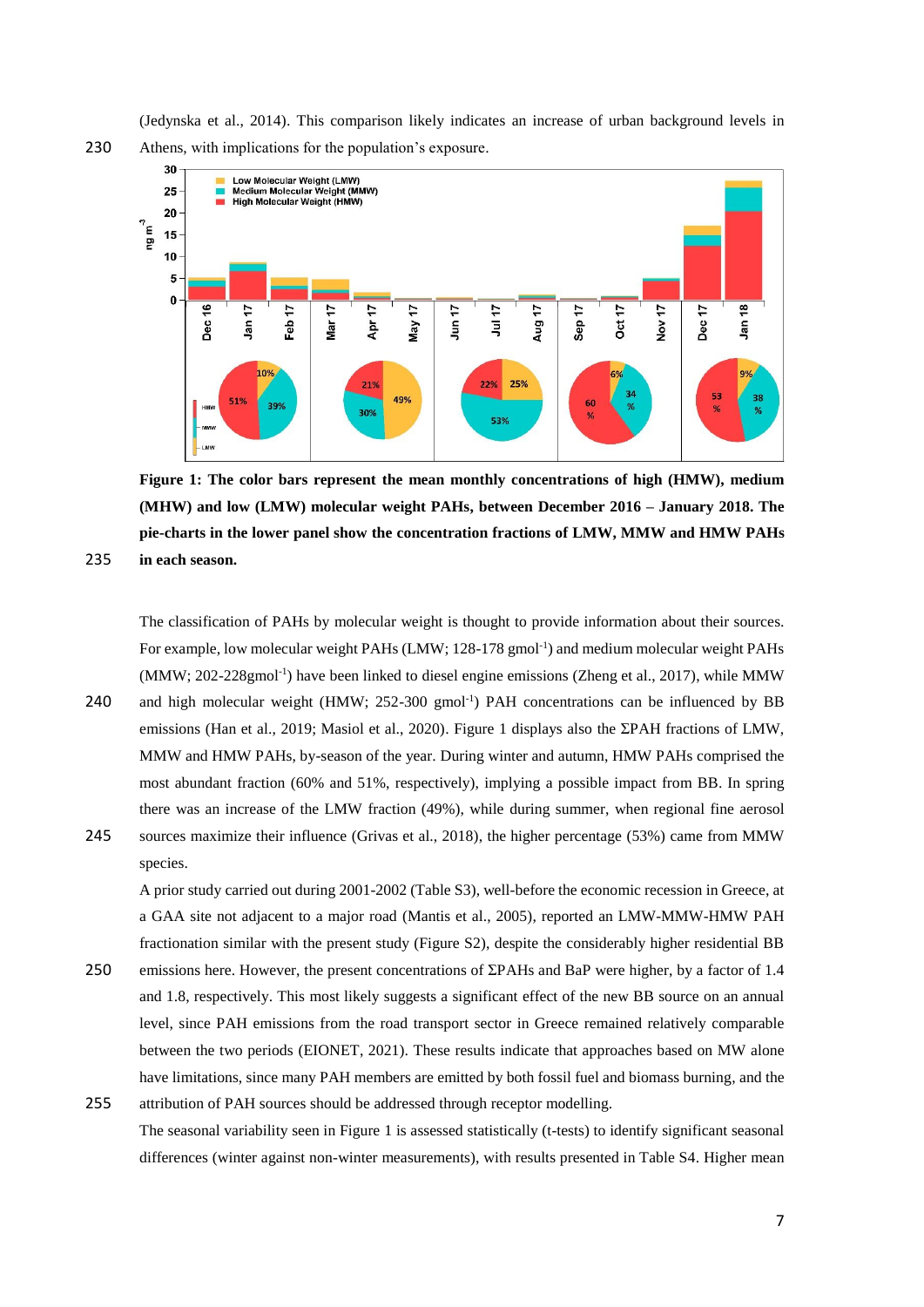PAH concentrations were observed during wintertime, when emissions from processes like biomass burning are more intense. Lower PAH levels were recorded during the non-winter period due to the

- 260 additional effects of volatilization, photochemical degradation and enhanced atmospheric dispersion. For all PAH members, concentrations were significantly higher during the winter season at the 0.95 confidence level with the exception of  $\Sigma$  C1-202 (which however registered a large number of BDL values).
- Temperature-dependent processes like gas/particle partitioning can affect the observed seasonal 265 variability of semi-volatile PAH compounds. Previous studies in Greece (Iakovides et al., 2021b; Mandalakis et al., 2002; Sitaras and Siskos, 2001, 2008; Terzi and Samara, 2004; Vasilakos et al., 2007), that performed both gas- and particle-phase measurements, reported that LMW PAHs were found predominantly in the gas phase (gas-phase fractions: 88-97%), MMW PAHs in both gas and particle phase (gas phase: 46-90%) and HMW PAHs mainly in the particle phase (particle phase: 71-100%). In
- 270 the present study, only the particle phase of PAHs was measured. In an effort to assess the fractionation of PAH members between the particle phase (measured) and the gas phase in the dataset, an approximation was performed, based on the partitioning theory of semi-volatile organics due to absorption by organic material in the particle phase (Pankow, 1994). This approach, and the partitioningabsorption equations used to calculate the partitioning coefficient  $K_p$  and therefore the gas/particle
- 275 concentration ratios, have been used by numerous PAH studies (e.g. Andreou and Rapsomanikis, 2009; Xie et al., 2013). The estimations here were found to be in agreement with the above mentioned studies in Athens and indicate that volatilization leads to minimal fractions of particle LMW PAHs (found in the gas-phase in mean fractions of 71-100%). Regarding MMW, Flt and Pyr are the main compounds affected by volatilization (15-25%, respectively). HMW members remain relatively unaffected, being
- 280 partitioned in the particle phase in fractions of 91-100%, even though during regional transport and through successive dilutions, a substantial part of HMW could end up being lost from the particle phase due to physical volatilization. The partitioning characterization methodology and results are presented in section S3 of the Supplement (Figure S3). Finally, as it has been proposed, some organic components can adopt an amorphous solid or semisolid state, that can further impact the rate of heterogeneous
- 285 reactions and multiphase processes (Shiraiwa et al., 2011). In our study for PAHs this does not seem to be the case, as PAHs from outside the region of Athens will be shown later in the paper to be present at low levels.

Apart from volatilization processes, the temporal variability of emission sources can account for a major part of observed seasonal differences. Correlations of PAHs with primary (NO<sub>x</sub>, CO) and secondary (O<sub>3</sub>)

290 pollutants can provide insights into the related sources and atmospheric processes. The correlation analysis was performed separately for winter and non-winter months and results are presented in section S3 of the Supplement (Table S5). LMW members and Flt, Pyr showed weak correlations with primary pollutants ( $NO<sub>x</sub>$ ,  $CO$ ), that were slightly higher during the cold period. MMW and HMW members were highly correlated with CO at Thissio and  $NO<sub>x</sub>$  at the traffic site during both the winter and non-winter 295 periods. For those members, the highest wintertime correlations (*r*: 0.62-0.88, *p* < 0.01) signify the additional contribution of biomass burning and heating oil combustion emissions that co-emit heavier PAHs and CO,  $NO<sub>x</sub>$ . In the non-winter period there were relatively higher correlations of Cor, IP and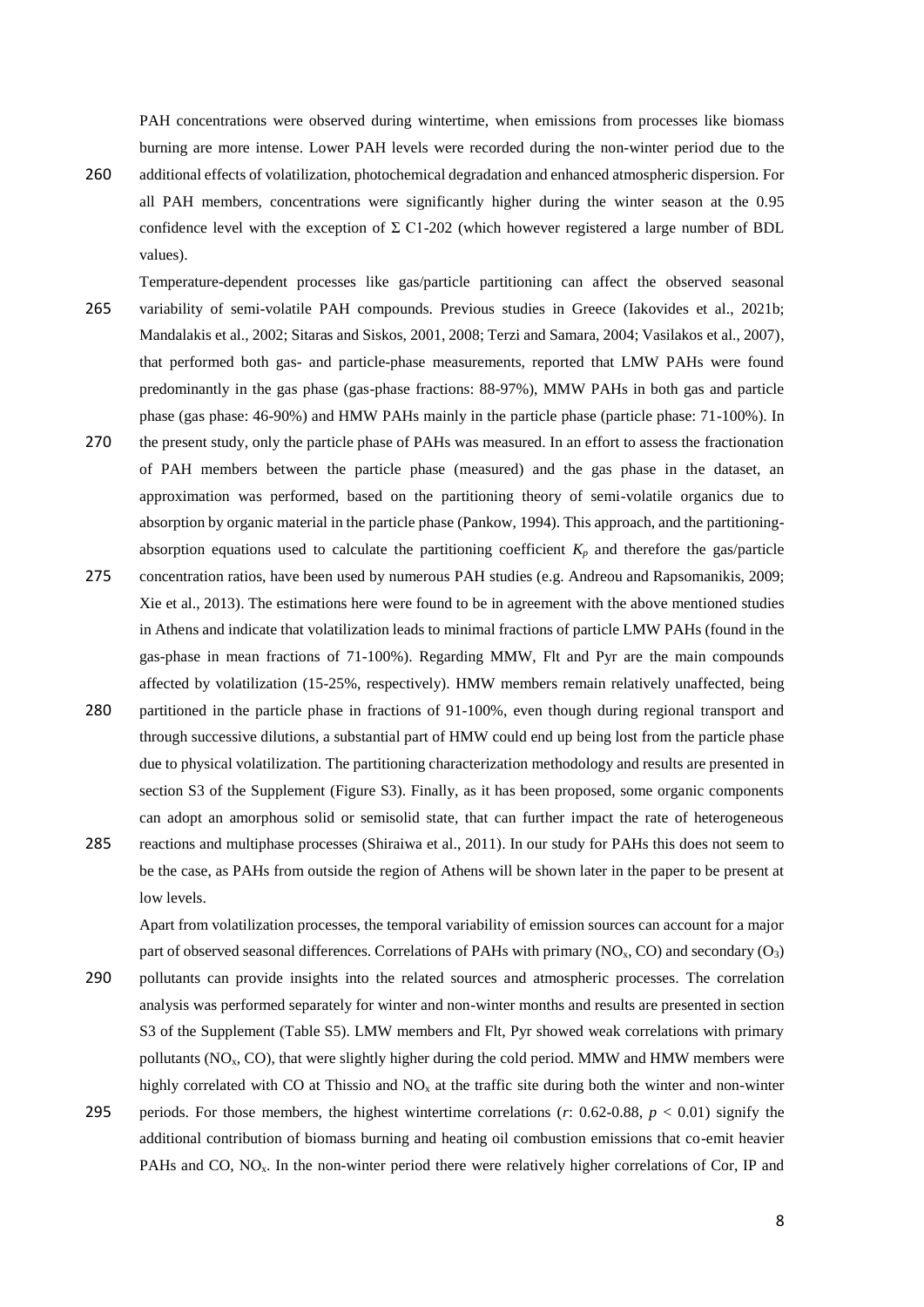BghiP with CO and NO<sub>x</sub> as measured at Thissio (*r*: 0.55-0.81,  $p < 0.01$ ), that probably indicate an impact from light-duty vehicles (Weiss et al., 2011), in the absence of domestic burning.

## 300 **3.2 Investigating intense pollution events: nighttime vs. daytime**

Summary statistics for 12- and 24-h ΣPAH averages are provided in Table 1. The highest PAH concentrations were observed during intense pollution events (IPE), that in this work are defined as periods with mean BC concentrations exceeding  $2 \mu g$  m<sup>-3</sup>, stagnant conditions with wind speeds below 3 ms-1 and a lack of precipitation (Fourtziou et al., 2017). Peak wintertime levels of BC (Figure S4)

305 coincided with  $BC_{bb}$  maxima, indicating a predominance of biomass burning over other local combustion sources for carbonaceous aerosols during these events (Liakakou et al., 2020). These high levels are considered to be mainly driven by emissions and not changes in mixing-layer height (Liakakou et al., 2020).

|                  | <b>LMW</b>                                  | <b>MMW</b>                                  | <b>HMW</b>                                  | $\Sigma$ PAHs      |
|------------------|---------------------------------------------|---------------------------------------------|---------------------------------------------|--------------------|
|                  | $(128-178 \text{ g} \text{mol}^{-1})$<br>-3 | $(202-228 \text{ g} \text{mol}^{-1})$<br>-3 | $(252-300 \text{ g} \text{mol}^{-1})$<br>-3 | -3<br>$($ ng m $)$ |
|                  | $($ ng m                                    | $($ ng m                                    | $($ ng m                                    |                    |
| <b>IPE DAY</b>   | $1.79 \pm 1.95$                             | $1.13 \pm 0.50$                             | $4.01 \pm 4.11$                             | $6.94 \pm 4.27$    |
| <b>IPE NIGHT</b> | $1.51 \pm 1.28$                             | $4.97 \pm 7.69$                             | $21.56 \pm 20.31$                           | $28.04 \pm 27.56$  |
| $IPE 24-h$       | $1.62 \pm 1.57$                             | $3.44 \pm 6.22$                             | $14.54 \pm 18.05$                           | $19.6 \pm 23.78$   |
| Non-IPE DAY      | $1.21 \pm 1.27$                             | $0.92 \pm 0.77$                             | $1.81 \pm 1.59$                             | $3.93 \pm 2.51$    |
| Non-IPE NIGHT    | $0.46 \pm 0.25$                             | $0.71 \pm 0.48$                             | $1.61 + 2.24$                               | $2.78 \pm 2.32$    |
| Non-IPE 24-h     | $0.92 \pm 1.06$                             | $0.84 \pm 0.67$                             | $1.73 \pm 1.83$                             | $3.49 \pm 2.47$    |

**Table 1: Average values ± standard deviation of PAH concentrations categorized according to their**  310 **molecular weight, during wintertime intense pollution events (IPE).**

Among the 80 winter samples, 50 met the above criteria for IPE (20 daytime and 30 nighttime samples). IPEs occurred with higher frequency during the second winter (24 vs. 17, in the common months: 315 December-January), due to more intense emissions (e.g. the BC mean concentration was 2.6 times higher

during the second winter) and reduced atmospheric dispersion (average wind speeds of 3.0 and 1.9 m s<sup>-</sup> <sup>1</sup>, in the first and second winter periods, respectively).

During IPEs, ΣPAH concentrations displayed a strong night-day gradient, owing to the effect of nighttime residential BB emissions. Several studies have examined the diurnal variability of PAH levels,

- 320 worldwide (e.g. Yan et al., 2009). Similarly pronounced nighttime enhancements have been mostly reported for megacities in E. Asia, such as Beijing and Nanjing (Elzein et al., 2019; Haque et al., 2019), where PAH levels are considerably higher than in Athens, due to the intensity and diversity of local sources that include burning of biomass, coal and plastics. During non-IPE periods, ΣPAH levels were lower by 43% in daytime and 90% in nighttime, resulting in daytime levels being higher than nighttime
- 325 and indicative of substantial contributions from other combustion sources like vehicular traffic. HMW PAHs had the highest contribution to ΣPAHs during IPEs and presented the most pronounced day-night differences. MMW PAHs were more abundant during nighttime, with 24-h levels more than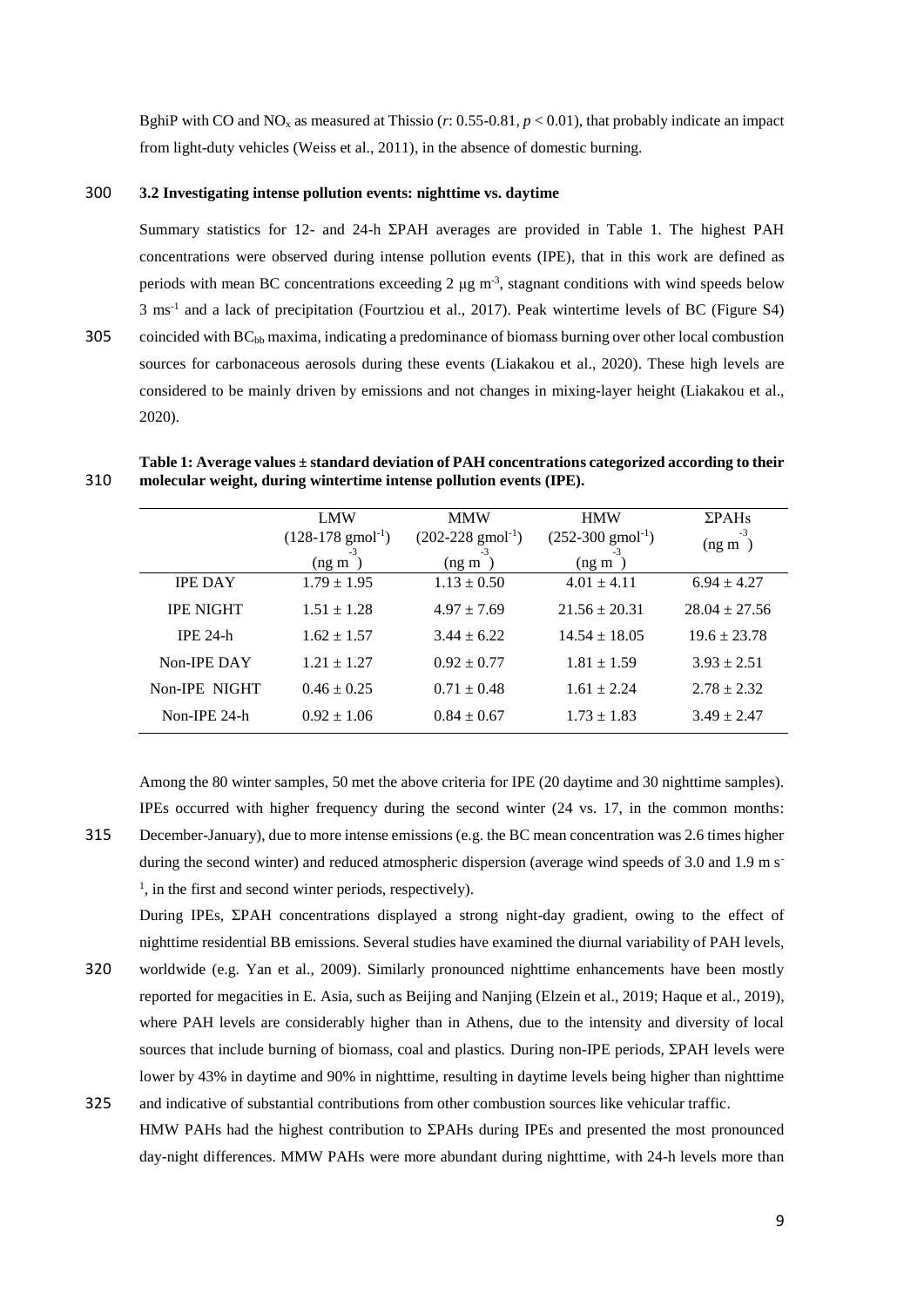double during IPEs. Levels of LMW PAHs were higher during daytime in both IPE and non-IPE periods, suggesting that biomass burning had a more limited effect in their particle-phase concentrations,

330 compared to the higher MW members.

To explore the various sources that drive the variability of PAHs, the correlations of ΣPAHs with sourcespecific tracers were examined (Table S6). Given the very high correlations of ΣPAHs with BaP (Figure S5), especially during nighttime IPEs (*r* = 0.95, *p* < 0.01), similar associations with examined tracers can be expected for the corresponding PAH carcinogenicity. Strong correlations with biomass burning tracers

- such as non-sea salt  $K^+$  and  $BC_{bb}$  were observed, particularly during IPE nights ( $r$ : 0.81 and 0.95, respectively, *p* < 0.01). Similarly, levoglucosan, mannosan and galactosan displayed very high correlations with ΣPAHs during nighttime IPEs (*r*: 0.90-0.93, *p* < 0.01). Comparisons were also made with the "fingerprint" ACSM  $m/z$  60 and 73 that are linked to dissociation of levoglucosan produced as a pyrolytic product of biomass (Alfarra et al., 2007; Heringa et al., 2011; Weimer et al., 2008). In fact,
- 340 filter-based levoglucosan measurements correlated excellently with *m/z* 60 and 73 ACSM fragments (*r*  $= 0.98$  and 0.97, respectively,  $p < 0.01$ ). ΣPAHs exhibited strong correlations with  $m/z$  60 and 73 during nighttime IPEs, with *r* values of 0.88, 0.86 (*p* < 0.01), respectively, indicating the impact of BB emissions. A close association was observed also between ΣPAHs and submicron organic aerosol (OA). During the period when PMF-resolved ACSM OA components were available, the strongest correlations were
- 345 observed with BBOA and SV-OOA, the components that the cold period in Athens correspond to fresh and processed BB organic aerosol, respectively (Stavroulas et al., 2019). On the contrary, ΣPAHs were uncorrelated with LV-OOA, which mostly represents OA of regional origin. An absence of correlation between ΣPAHs and highly-oxidized OA from ASCM data has been also reported by field and experimental studies (Cui et al., 2020; Zheng et al., 2020).
- 350 The results indicate a significant impact of BB emissions on PAH levels during nighttime IPEs. The ratio of ΣPAHs to levoglucosan during these events was 53% lower than in daytime, when biomass burning and therefore levoglucosan concentrations decrease. This indicates the important effects of additional PAH sources such as vehicular traffic, a finding consistent with past studies in Greece (Saffari et al., 2013). The levoglucosan/(mannosan+galactosan) ratio can also indicate whether solid fuels used for
- 355 heating are either "aged" (e.g. aged wood or lignite) producing more levoglucosan, or more "fresh" (Saffari et al., 2013). The calculated value close to 6 for both daytime and nighttime samples suggests that solid fuels used for residential heating in Athens are mainly associated with fresh firewood and their type has not changed since 2013, when a similar wintertime ratio was reported in Athens (Fourtziou et al., 2017). Finally, the ratio of levoglucosan to mannosan can be indicative of wood type, with hardwood
- 360 use (e.g., olive, oak, beech) producing ratios around 14–15, while softwood (e.g., pine) burning leads to lower ratios, around 4 (Schmidl et al., 2008). In the present study, the levoglucosan/mannosan ratio ranged from 7.3 tο 9.7 (Table S7), indicating a balanced use of both wood types, in agreement with observations at the same site during the 2013-2014 winter (Fourtziou et al., 2017), once again supporting that a mixture of fresh softwood and hardwood is consistently used for residential heating over the recent 365 years.

10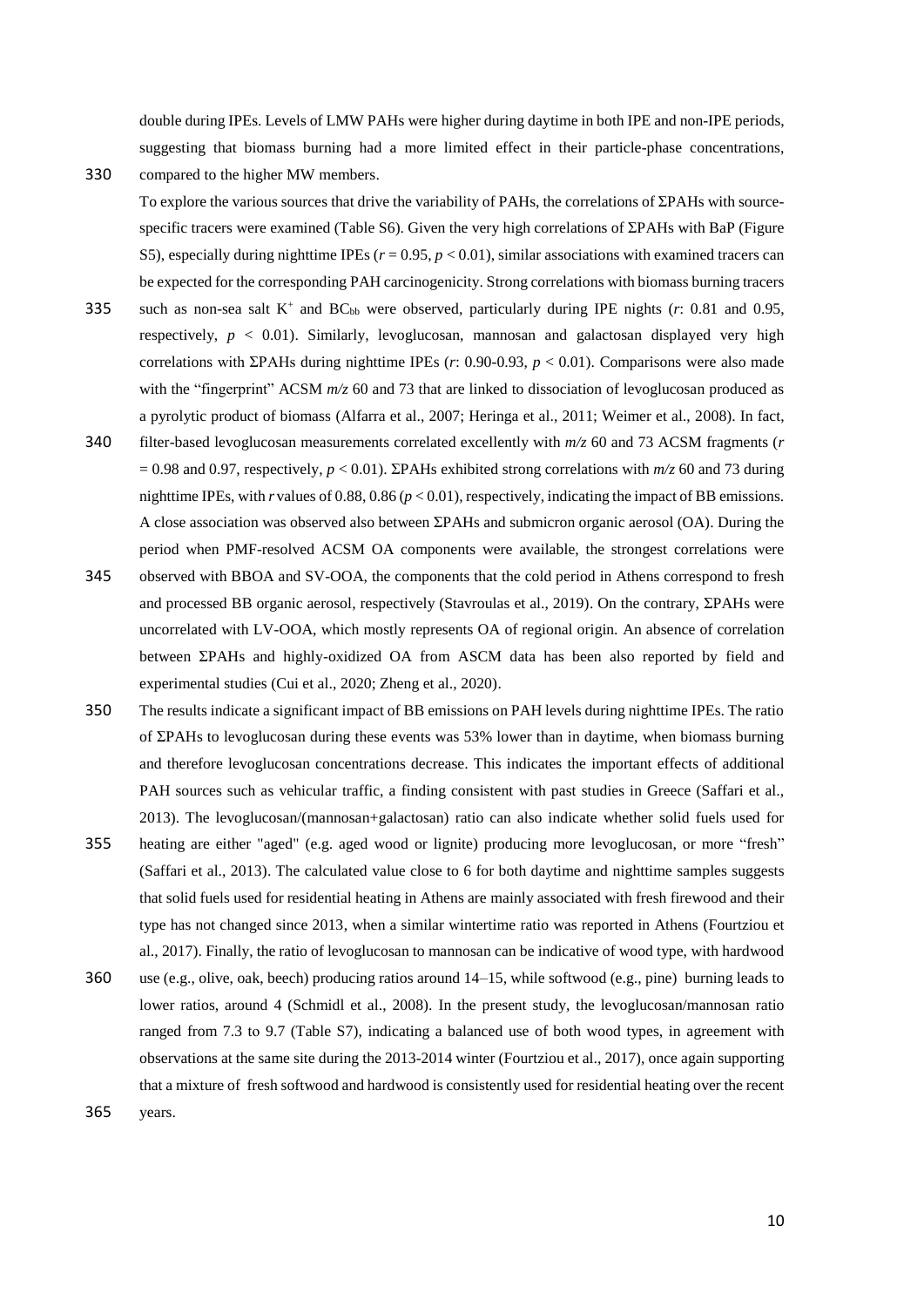#### **3.3 PMF modeling and source characterization**

Solutions with 3-8 factors were examined, with the four-factor solution deemed as the most physically meaningful (a detailed presentation of the selected solution can be found in Section S5 of the supplement). The four identified factors are presented below; a more extensive discussion on their 370 validation is provided in Section S5 of the Supplement.

- The first factor was attributed to biomass burning (BB). Levoglucosan, a well-established BB signature marker, is almost exclusively associated with this factor (Figure 2). The factor is also characterized by important loadings in 5-6 ring PAHs, a feature that has been reported in BB source profiles of PMF studies in urban areas worldwide (Han et al., 2019; Masiol et al., 2020; Taghvaee et al., 2018b). The
- 375 strong presence of BaP in the factor is consistent with results from studies in European cities (Li et al., 2018; Srivastava et al., 2018) and also with a recent study at Thissio (Fourtziou et al., 2017) that reported direct associations between wintertime BaP levels and several BB tracers. The OC/EC ratio in the profile was 4.2, higher than the other local sources and characteristic of fresh BB emissions. It was also comparable to the value (3.7) calculated for the BB source at the same site by a long-term  $PM_{2.5}$  source
- 380 apportionment study (Theodosi et al., 2018). Moreover, the source contributions registered the highest, among the four factors, correlations with BB external tracers and specifically with  $BC_{bb}$  ( $r = 0.93$ ,  $p <$ 0.01) and water-soluble  $K^+$  ( $r = 0.61$ ,  $p < 0.01$ ). Similarly, the strongest correlations were observed between the BB source and the  $m/z$  60 and 73 ACSM fragments ( $r = 0.88$  and 0.86, respectively,  $p <$ 0.01), further validating its identification. The biomass burning source was closely related to the BBOA
- 385 component  $(r = 0.85, p < 0.01)$  with a slope of 0.003 indicating that the 12 members included in the PMF analysis comprise about 0.3% of BBOA (Poulain et al., 2011). Similar associations have been reported by studies comparing OA components from online aerosol mass spectrometry and source contributions from offline filter-based source apportionment (Bozzetti et al., 2017; Srivastava et al., 2021). The bivariate polar wind plot (calculatated according to the methodology of Uria-Tellaetxe and Carslaw,
- 390 2014) for contributions of the BB source (Figure S6a) indicates the local character of the source, with concentrations being enhanced during low-wind conditions, as it has been observed at the same site for fresh BB aerosols emitted in central Athens (Kaskaoutis et al., 2021; Stavroulas et al., 2019). The factor was present almost exclusively during the winter months (Figure S7), when local wood-burning emissions for residential heating intensify, leading to frequent IPE.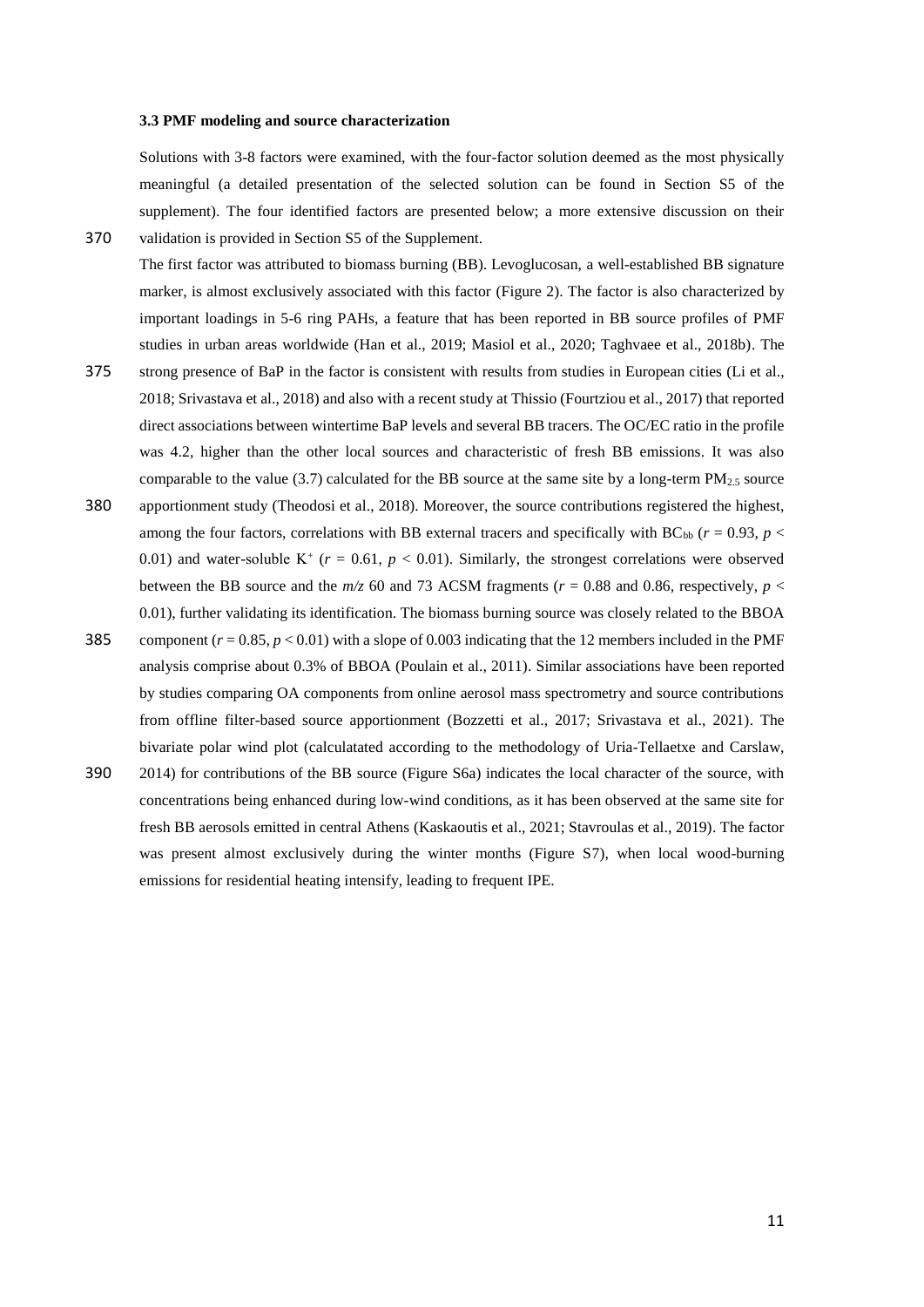

395

**Figure 2: Percentage contributions of individual sources to mean modelled concentrations of PAHs and other carbonaceous species, obtained from PMF analysis for 24-h samples collected at Thissio Athens, during December 2016 – January 2018.**

- 400 The second factor was linked to gasoline-powered vehicles, which constitute the major fraction (over 90%) of the vehicular fleet in the GAA. The factor was characterized by stronger contributions to HMW PAHs (e.g., IP, BghiP and Cor), over lower-MW members (Figure 2). This feature has been used to differentiate the gasoline source from general traffic sources in several PAH source apportionment studies (Callén et al., 2013; Javed et al., 2019; Sofowote et al., 2008; Wu et al., 2014). The OC/EC ratio
- 405 in the source profile was 1.9, within the range (1.7-2.3) typically reported for fresh emissions from gasoline vehicles (Grivas et al., 2012). The source contribution time series presented the highest correlations with BC<sub>ff</sub> ( $r = 0.79$ ,  $p < 0.01$ ), which is mostly a proxy of traffic emissions impacting Thissio (Liakakou et al., 2020). It was the only factor that correlated significantly during both non-winter (*r* = 0.80,  $p < 0.01$ ) and winter ( $r = 0.66$ ,  $p < 0.01$ ) periods with CO, which is emitted mainly by gasoline
- 410 vehicles in the GAA (Fameli and Assimakopoulos, 2016). On the contrary the BB source correlated with CO only in winter  $(r = 0.83, p < 0.01)$  due to strong CO emissions from wood burning during IPEs (Gratsea et al., 2017). Moreover, this was also the only local source that was correlated ( $r = 0.57$ ,  $p <$ 0.01) with ACSM HOA during the non-winter months, when HOA is exclusively associated with vehicular traffic (Stavroulas et al., 2019). However, unraveling the HOA contributions from gasoline and
- 415 diesel vehicles is challenging (Shah et al., 2018) and while some experimental results support a close connection of ambient HOA profiles with gasoline vehicle emissions (Collier et al., 2015) there are field source apportionment studies that report high correlations of HOA with both fuel-type combustion sources (Al-Naiema et al., 2018). The wind plot for the factor contributions (Figure S6b), given the absence of a strong directional pattern, is again suggestive of aerosols produced in the vicinity of the site
- 420 (central Athens). Higher contributions were observed during the winter months (Figure S7), consistent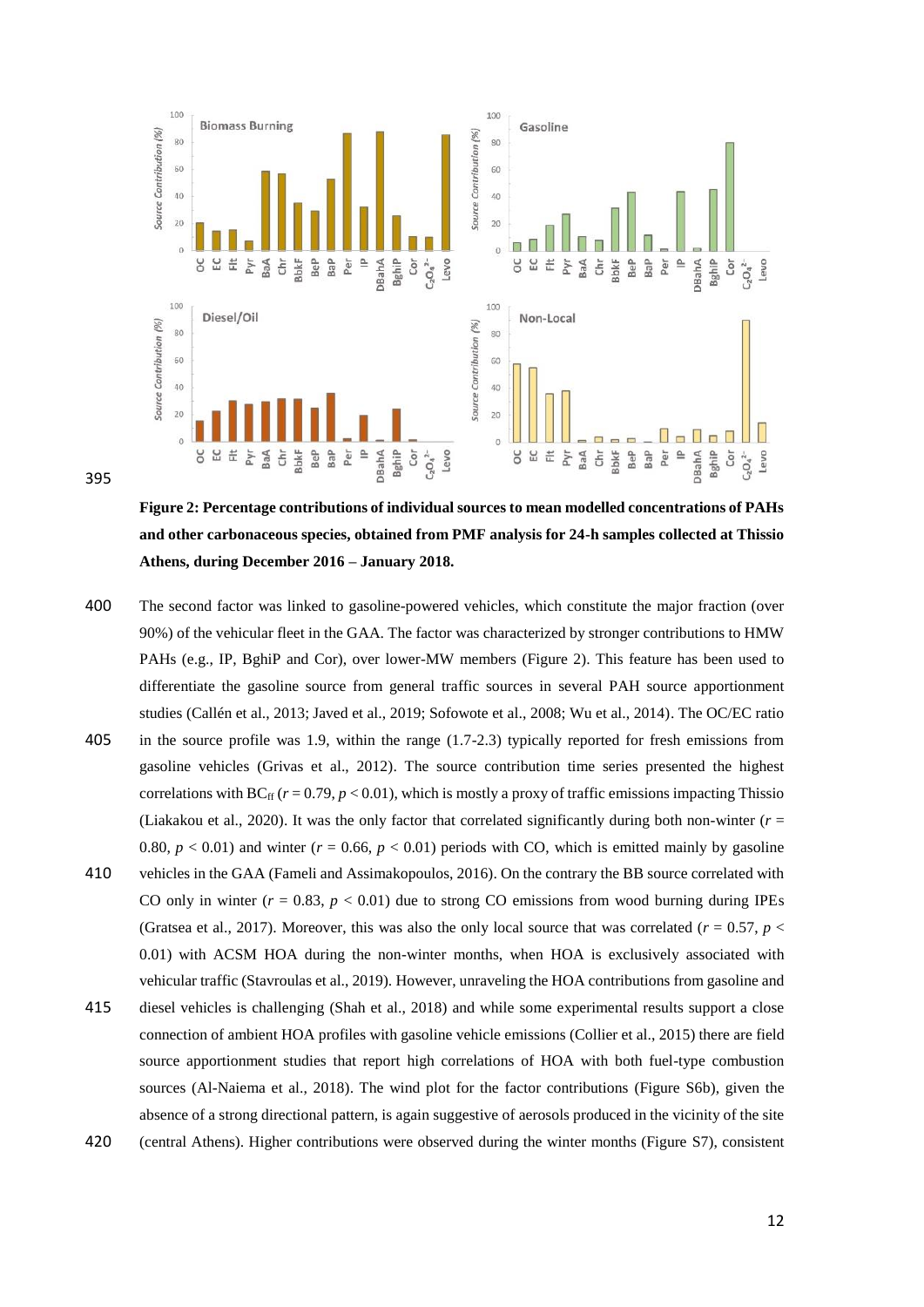with the increased traffic in the center of Athens (especially during the December holiday period), relative to the vacation months of July-August.

The third factor was associated with emissions from diesel/oil combustion and is characterized by an increased abundance of lower MW members (Shirmohammadi et al., 2016; Zheng et al., 2017). It

- 425 presented the highest contributions to Flt and Pyr among local sources and also substantial loadings in BaA, Chr, BbkF and BaP, along with smaller – compared to the gasoline factor – loadings in IP and BghiP (Figure 2). Comparable patterns can be observed in source profiles of other PMF studies that distinguish diesel and gasoline sources (e.g. Agudelo-Castañeda and Teixeira, 2014; Liu et al., 2019), where contributions in the diesel factor were found relatively increased for 4-, 5-ring PAHs and decreased
- 430 for HMW members. The OC/EC ratio was 1.6, higher than typically reported values for diesel exhaust, which could indicate moderate aging. Higher OC/EC ratios can be expected also in the cases of heavyduty diesel vehicles in creeping mode (Pio et al., 2011) and non-traffic oil combustion emissions (e.g. ships in the port). Based on its wind plot, the factor, while still local, presents a relative enhancement for moderate-speed winds transporting aerosols from the S-W sectors of the GAA (Figure S6c). Primary
- 435 pollution hot-spots are found in this direction, such as the port of Piraeus (at a distance of 7-11 km) and the industrial/commercial hub of the Athens basin (2-4 km) that is traversed by the E75 international route, the most heavily trafficked – and frequently congested – highway in the GAA (Grivas et al., 2019). Therefore, the area to the S-W of the site is characterized by increased circulation of light- and heavyduty diesel vehicles. As with the gasoline factor, the contribution time-series recorded statistically
- 440 significant ( $p < 0.01$ ) correlations with external combustion indicators, albeit weaker ( $r = 0.66$ ,  $p < 0.01$ ) with CO;  $r = 0.39$ ,  $p < 0.01$  with BC<sub>ff</sub>). Although the factor was uncorrelated with the HOA during the non-winter months, it recorded a large correlation during the first winter period ( $r = 0.88$ ,  $p < 0.01$ ), potentially signifying a measurable contribution of stationary heating fuel combustion – recognized as an additional contributing factor to HOA during winter in Athens (Stavroulas et al., 2019) – to the diesel
- 445 factor during stagnation events. It is recognized, however, that this correlation could be inflated by a common boundary layer/stagnation effect of traffic and residential emissions and therefore more research is need to confirm the finding. When examining the entire period with availability of OA component data (December 2016 – July 2017), it was observed that the source had a consistent association ( $r = 0.74$ ,  $p <$ 0.01) with the HOA/CO ratio, that is expected to be higher for aerosols from diesel combustions (Reyes-
- 450 Villegas et al., 2016). The fourth factor was characteristic of non-local contributions to carbonaceous aerosol. It was mainly associated with high contributions to OC and EC, which at urban background locations are moderately impacted from local primary sources and mostly driven by aerosols regionally transported to the receptor site (Buzcu-Guven et al., 2007; Hasheminassab et al., 2014). The dominance of regional/secondary
- 455 sources at urban and suburban background sites has been identified by the majority of aerosol source apportionment studies in the GAA (Diapouli et al., 2017; Grivas et al., 2018; Paraskevopoulou et al., 2015; Theodosi et al., 2018) and other urban areas worldwide, like Mexico City (Aiken et al., 2009) and Paris (Skyllakou et al., 2014). The factor was also characterized by a high contribution of oxalate, an important secondary constituent of water-soluble organic carbon (Myriokefalitakis et al., 2011). The
- 460 contributions of non-local sources were positively correlated with sulfate and ammonium (*r*: 0.57 and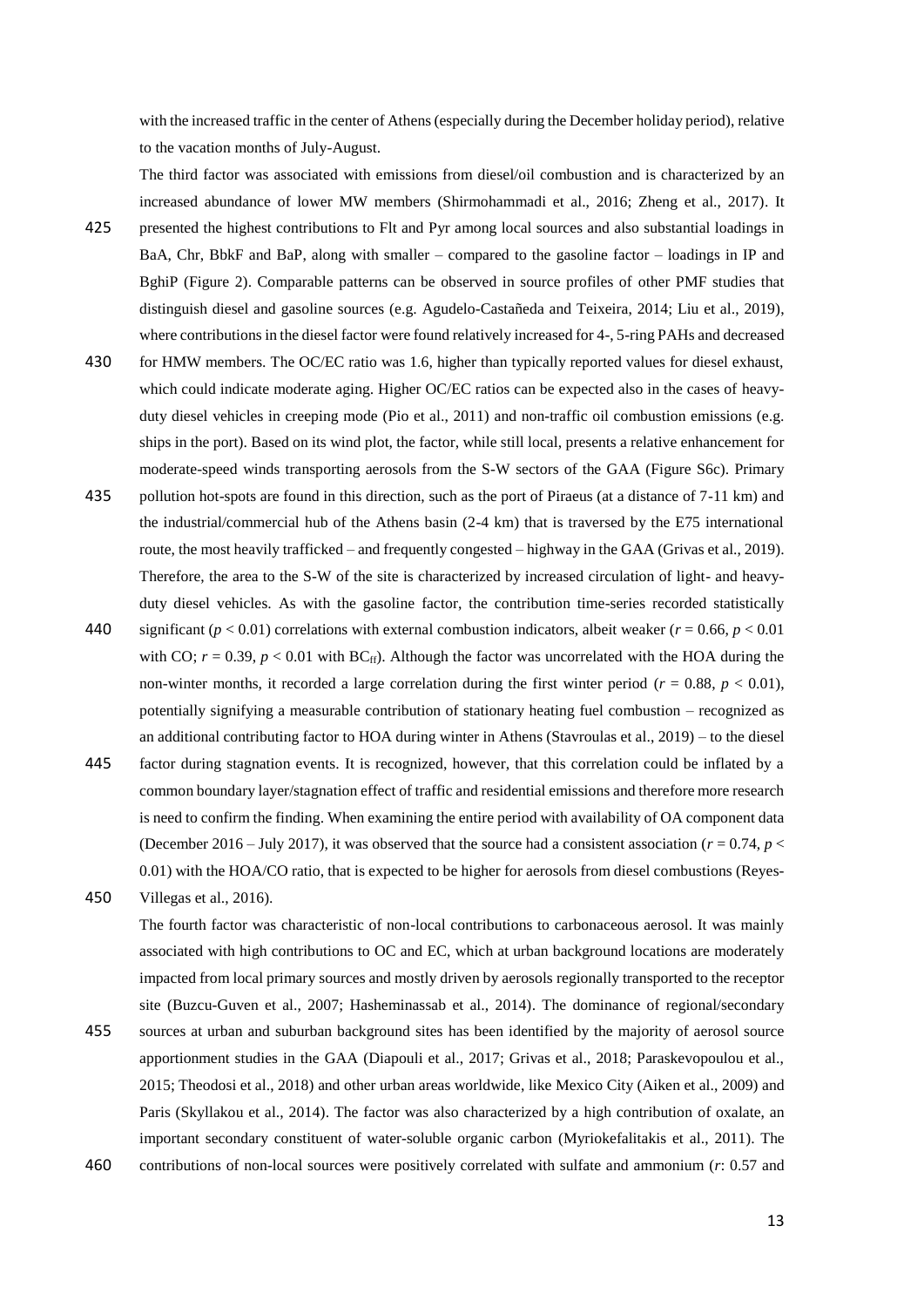0.51, respectively, *p* < 0.01), indicators of regionally-transported secondary aerosol. The non-local PMF factor showed the strongest associations with SV-OOA and LV-OOA, the secondary, oxidized OA components (Srivastava et al., 2021; Xu et al., 2021). This was mainly observed during the non-winter months  $(r = 0.77$  and  $0.55$ ,  $p < 0.01$ , respectively), while in the winter period the factor was again

- 465 correlated with LV-OOA of regional origin (*r* = 0.48, *p* < 0.05) but not with SV-OOA, which in winter is rather associated with the fast processing of heating emissions (Stavroulas et al., 2019). This is the only factor that showed a statistically significant  $(p < 0.01)$  enhancement (Figure S7) during the nonwinter months, due to increased photo-oxidation for production of secondary organics under stronger insolation. The polar plot of Figure S6d displays the typically observed (Stavroulas et al., 2019) large
- 470 dispersion of concentration enhancements along the SW-NE axis of the Athens basin, indicating the association of the factor with transport on a larger-than-urban spatial level. A considerable fraction of Flt and Pyr was attributed to this factor. Studies performed at regional background sites that are mainly impacted by long-range transport have attributed increased contributions of Flt and Pyr to aerosols deriving from distant combustion of coal and heavy oil (Lhotka et al., 2019; Mao et al., 2018; Miura et
- 475 al., 2019; Wang et al., 2014). The OC/EC ratio in the source profile (2.9) was increased compared to the petroleum-related sources (1.6-1.9), but not as much as usually reported for secondary aerosol factors. Given this, and that PAHs are subject to oxidative aging and removal during atmospheric transport (Galarneau, 2008; Ravindra et al., 2008) it is likely that the non-local factor not only includes transboundary aerosols, but also partially-aged aerosol from a less extended spatial scale (e.g. from 480 energy production using fossil fuels in continental Greece or from emissions from marine oil combustion in the Aegean Sea). In support of this, it is noted that the centroids of all identified air mass trajectory
	- clusters during the study period converge to the north of the GAA before arriving in the Athens basin (see also the discussion in the section 3.4).

## **3.4 Source contributions**

485 Average source contributions to PAHs and TC are presented in Figure 3 for the calendar year 2017 (January to December; 93 24-h values), to achieve consistent statistical sampling of each season. The following discussion is focused on the contributions to PAHs, while the contributions to TC are discussed in Section S5 of the Supplement. The mean annual contributions of sources to mean modeled OC and EC are displayed in Figure S8.





490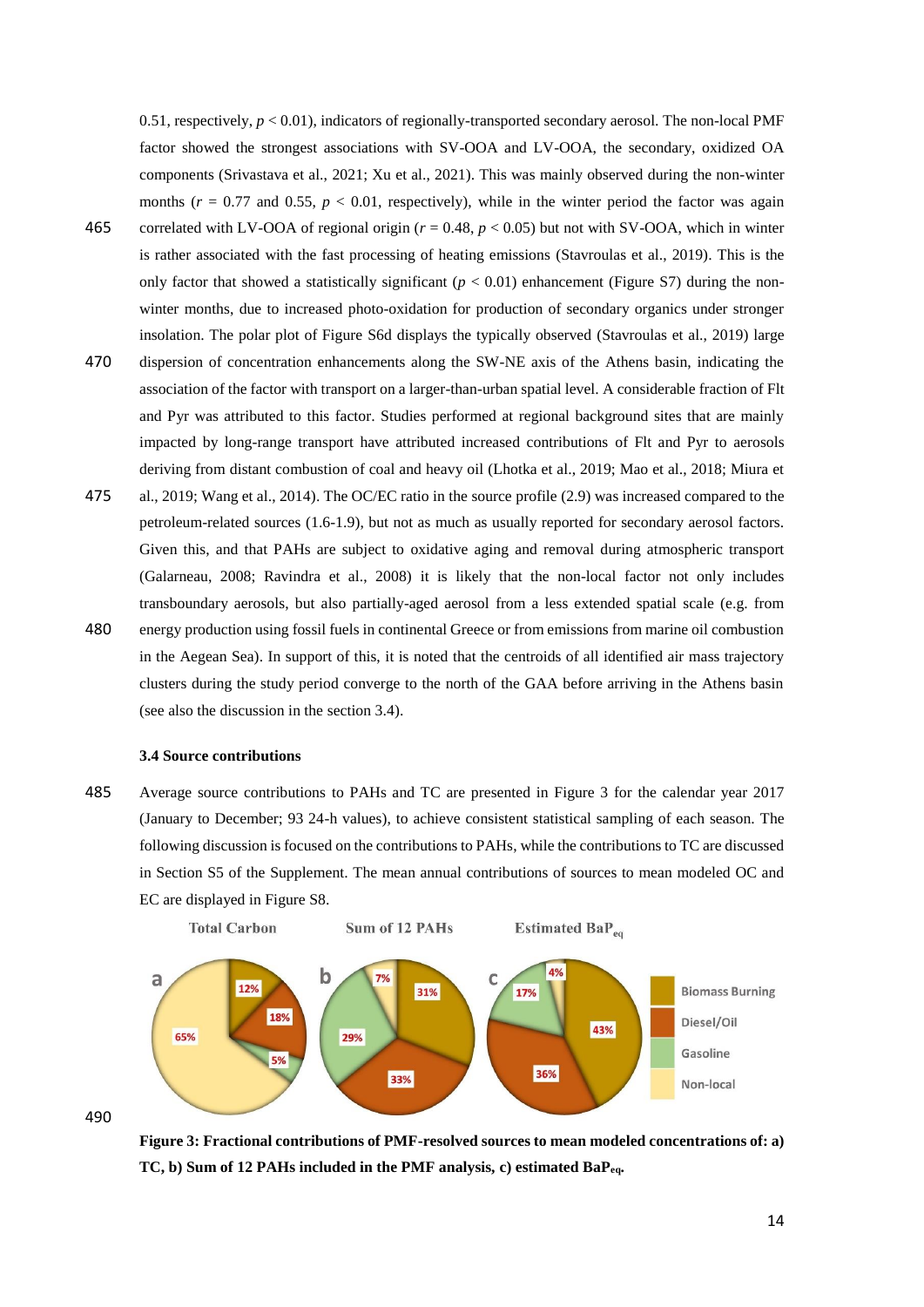Regarding local sources, the annual contribution of biomass burning to ΣPAHs is amplified compared to

The other two local sources (diesel/oil and gasoline) accounted for a combined 62% of ΣPAHs (Figure

- 495 TC (31% vs 12%, Figures 2a, 2b), ever so more when assessing only the contributions to carcinogenic PAHs (36%, Figure 3c). The large impact of biomass burning on long- and short-term PAH exposure becomes more evident considering that it is essentially a source active mainly in wintertime and manifests mostly during IPEs (18% of measurement days in 2017).
- 500 3b), highlighting the importance of urban vehicular emissions on a long-term basis but not during IPEs. Even though the participation of diesel cars is minimal in the passenger fleet in Athens (<10%, the vast majority being Euro 5 and 6 vehicles), the contribution of the diesel/oil factor is at least comparable to the gasoline factor for ΣPAHs (and much larger for TC), indicating that it is probably emissions from older light- and heavy-duty vehicles (and to an extent stationary emissions) that should be associated
- 505 with the significant contributions of this source. Manoli et al. (2016), reported an even larger gap between diesel and gasoline contributions to ΣPAHs (51% vs 30% approximately), at an urban background location in Thessaloniki, Greece, during 2011-2012. Even before the lifting of the ban on private diesel cars in Athens and Thessaloniki (2011), diesel emissions were considered to be more important regarding the impact of road transport on PAH concentrations (Andreou and Rapsomanikis, 2009; Viras and Siskos,
- 510 1993). Comparing with these studies, a declining contribution to PAHs of diesel vehicles in Greek cities is implied.

Non-local sources were the major contributors to total carbon concentrations (65%) at the Thissio site (Figure 3a) – consistent with findings from previous studies at urban background sites in the GAA and elsewhere. The effect of non-local sources is greatly reduced (Figure 3b) when examining contributions 515 to ΣPAHs (7%) against those of the three local sources (29-33%). Figure 4a shows that non-local daily

contributions remain lower than 20% during winter but regularly exceed 50% during summer. Non-local contributions are intimately linked with regional transport; therefore, an air mass trajectory cluster analysis can help understand their variability and origins. Four major air mass source regions are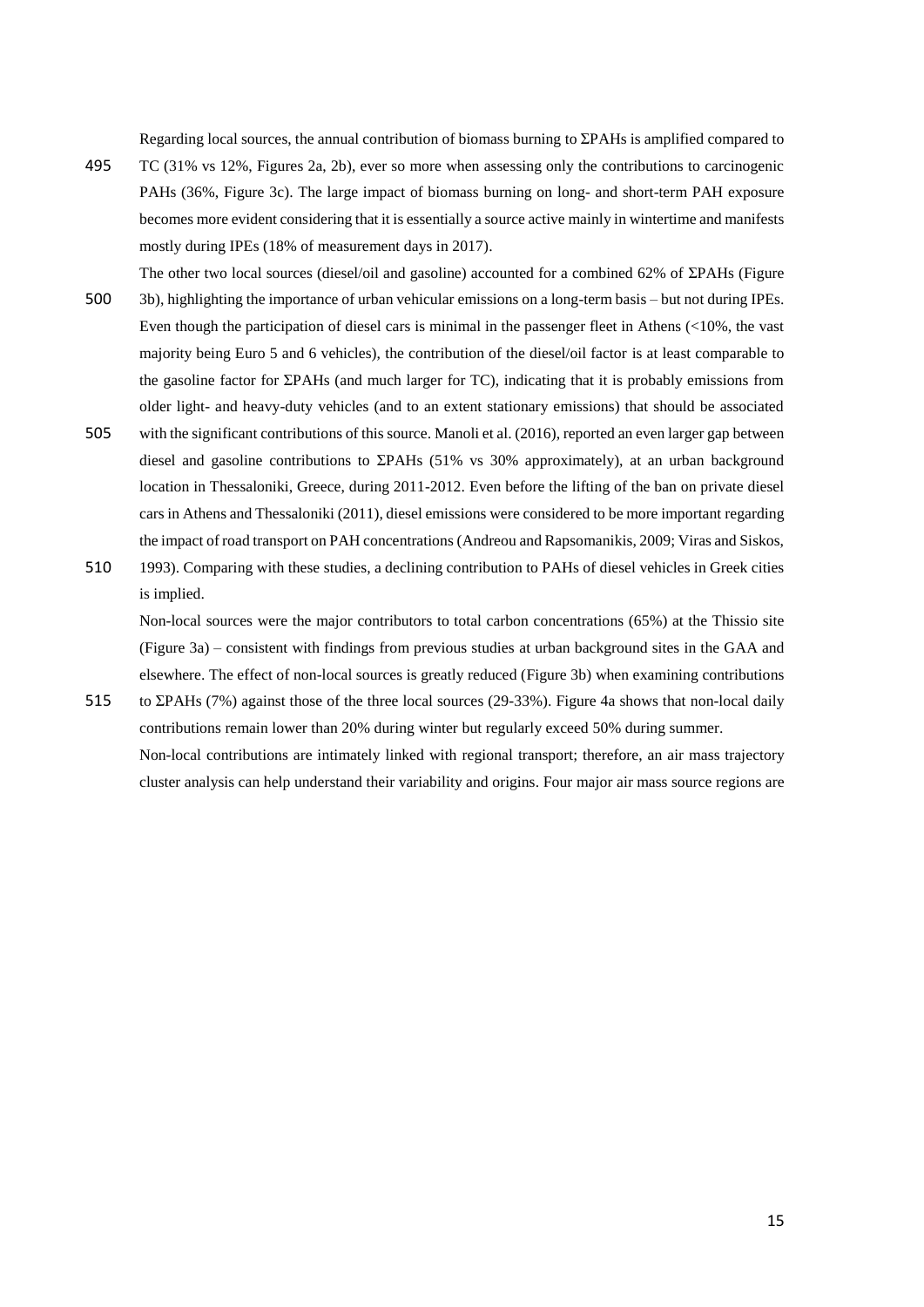identified for the GAA during the study period, using 96-h back-trajectories: The Black Sea area (with a 520 frequency of 43%), Northern Greece/Balkans (32%), Western Europe (20%) and Eastern Europe (5%).



*Figure 4: The four dominant clusters of backward trajectories, Black sea (1: red), Eastern Europe (2:*  525 *blue), Western Europe (3: purple) and Northern Greece /Balkans (4: brown). Panel a shows the local & non-local relative source contributions during the study period. Panels b, c show the non-local contribution to ΣPAHs concentration according to the respective air mass origin.* 

When examining total PAH levels per trajectory cluster, it should be considered that relevant synoptic 530 circulation patterns can affect the intensity of local emission sources (e.g. during wintertime cold fronts may lead to increased BB), so this impedes a fully unbiased assessment. The source apportionment results were utilized here instead, to remove the effect of local sources and to associate trajectory clusters more directly with non-local sources.

Figure 4b shows that the non-local contribution of the four clusters to  $\Sigma$ PAH concentrations during the 535 non-winter period was practically the same (differences from the mean within 10%). For the winter

- period it can be observed that the contribution from Eastern Europe was very small compared to the other clusters. During summer (Figure 4c), the highest contributions were related to trajectories from Eastern Europe, an area identified as a hotspot of PAH production in Europe (EEA, 2018; Guerreiro et al., 2016; Rogula-Kozłowska et al., 2013). However, the small frequency (5%) of the cluster in summer should be
- 540 noted. An important summertime enhancement can be also observed for non-local contributions associated with trajectories from the Black Sea area, where extensive summer agricultural burning has been identified as a significant source of carbonaceous aerosol in the Eastern Mediterranean (Amiridis et al., 2009; Sciare et al., 2005). This occurrence is mainly for the period from July to September (Sciare et al., 2008) and can be better observed using satellite imagery and fire maps (MODIS, VIIRS-NOAA).
- 545 Moreover, emission inventories from GWIS (Global Wildfire Information System) verify the identified source area as a major hotspot of fire-related emissions. These fires derive predominantly from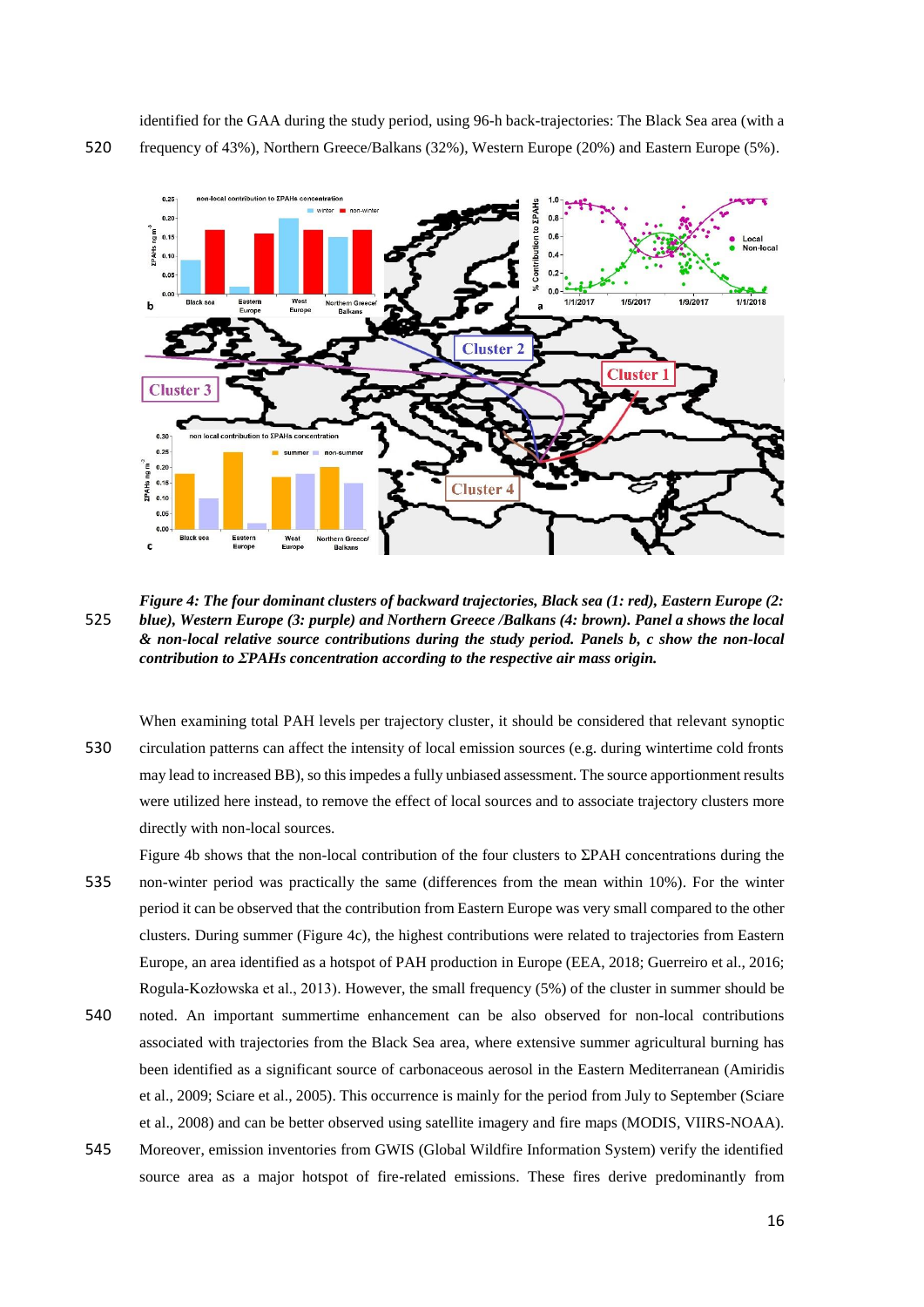agricultural waste burning. For example, in 2017, the fractions of total burned area that were associated with croplands were 96.5% and 96.1% in Ukraine and Turkey, respectively. Relevant information is provided in Section S5, Figure S9. For Western Europe and Northern Greece/Balkan clusters, the mean

550 contributions remained effectively constant on a seasonal basis. In non-winter months, when non-local sources become much more prominent, contributions do not depend on air mass sector, possibly indicating that anthropogenic production of harmful aerosols is a continental-scale problem.

### **3.5 Contributions to carcinogenic potency and risk assessment**

- The calculated annual BaP<sub>eq</sub> value at the urban background site of Thissio for 2017 was 0.53 ng m<sup>-3</sup>, 555 higher than the one reported during 2013 for a suburban background site in the GAA that is less affected by local emissions  $(0.3 \text{ ng m}^3)$  (Alves et al., 2017). With the exception of sites in heavily industrialized areas (Kozielska et al., 2014), studies in other European and North American cities, generally calculate BaPeq values in the same order of magnitude as in Athens. However, much higher values, in the order of several ng m<sup>-3</sup> BaP<sub>eq</sub> are usually reported for cities in China. (Table S8). Figure S10 shows the members 560 that contribute the most to  $BaP_{eq}$  during the full measurement period; 50% of the annual  $BaP_{eq}$  is
- attributed to BaP, consistent with studies worldwide (Amador-Muñoz et al., 2010) and confirming its importance as an indicator of PAH carcinogenic risk. The BaPeq value displayed a clear seasonal variability, with the highest levels during winter and the lowest in summer (Table S9). Especially during nighttime IPE in the winter of 2017-2018, the mean BaP concentration and the BaP<sub>eq</sub> estimate reached
- 565 peak values of 2.75 ng m<sup>-3</sup> and 5.18 ng m<sup>-3</sup>, respectively. Comparing to the mean BaP<sub>eq</sub> from all non-IPE samples  $(0.21 \text{ ng m}^3)$ , it appears that these short-duration wintertime events influence disproportionately the mean annual  $BaP_{eq}$  value (0.53 ng m<sup>-3</sup>).

The PMF-resolved concentration profiles were used to obtain BaPeq contributions of each source. The annual contributions of biomass burning, diesel/oil and gasoline to  $BaP_{eq}$  were 43%, 36% and 17%,

- 570 respectively, with the remaining 4% attributed to non-local sources (Figure 3d). These results clearly highlight BB, in spite of its seasonal and highly episodic character, as a principal driver of long-term carcinogenic risk. Moreover, the carcinogenic risk of PAHs should come under appraisal in the setting of wildfires impacting with increasing frequency large urban agglomeration in vulnerable areas, such as California, Australia and Southern Europe. Such events, especially in the summer months when ambient
- 575 exposure duration is increased, might become an important factor for both short- and long-term health effects in the years ahead. In the few European studies, where BB factors were apportioned and their contributions to BaP<sub>eq</sub> were reported (mainly in Southern European cities), these contributions were not that pronounced, even during the winter season (Callén et al., 2014; Masiol et al., 2012; Iakovides et al., 2021a).
- 580 Inhalation ECR values (Table S9), estimated for the annual period, were equal to  $0.58 \times 10^{-6}$  (OEHHA method) and  $45.73 \times 10^{-6}$  (WHO method). These estimates approached or exceeded  $10^{-6}$ , thought to be a threshold above which carcinogenic risks become not acceptable (EPA, 2011). At current levels, 76% of the excess risk would be attributed to wintertime exposure, mostly during IPEs, a percentage largely superior to those corresponding to the other three seasons (4-14%). Based on the stricter WHO unit risk,
- 585 an excess of 4.6 cancer cases per 100,000 people can be linked to inhalation exposure to PAHs in urban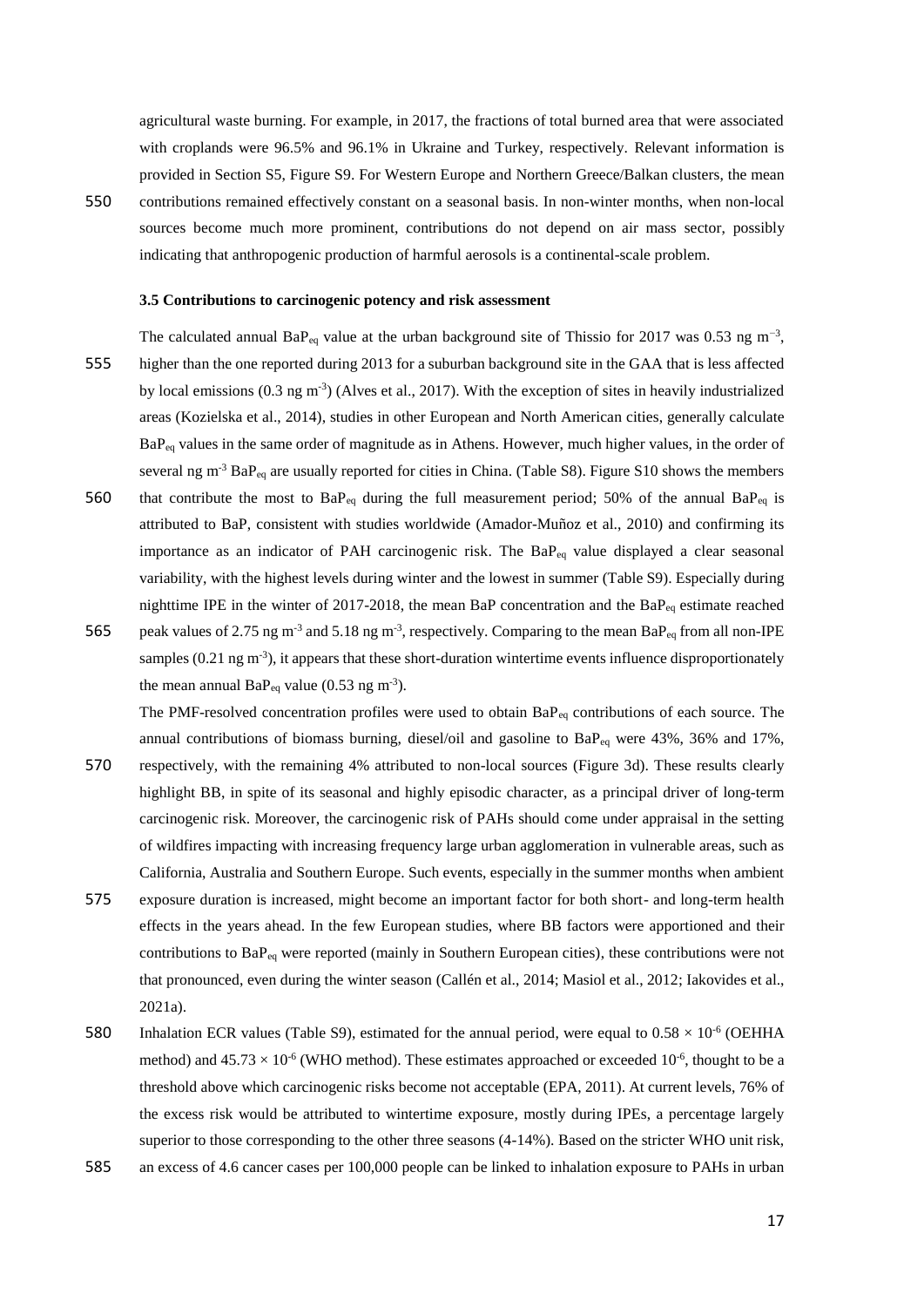background conditions in Athens. For the 3 million living in the central Athens basin, it can be projected that the number of excess cancer cases could be well over 100.

#### **4. Conclusions**

- 590 Domestic biomass burning is identified as a considerable source of carcinogenic PAHs in one of the most populated regions of the Mediterranean. Overutilization of wood burning for domestic heating during the economic recession in Greece persists even today despite the improved economy, leading to a significant increase in annual urban background levels of ΣPAHs and BaP, with respect to the period preceding the recession. The local biomass burning source, which is present almost exclusively during the winter
- 595 period, emerges as the most important contributor to carcinogenic toxicity of ΣPAHs (43% on an annual basis). Therefore, wintertime exposure is seen as responsible for the largest part (76%) of the estimated excess lifetime cancer risk. This large wintertime enhancement (estimated in 2017) can be mostly attributed to a few nighttime episodes (19 events in 105 days of measurement), revealing a disproportional impact of residential BB emissions but also an opportunity for targeted intervention
- 600 measures. Given this, and the extended usage of biomass burning throughout Europe (e.g., France, Germany, Ireland and the UK), European action and policies aimed at the regulation of biomass burning emissions are immediately required as they can lead considerable benefits for public health. Sources related to local road transport were found responsible for the major part of ΣPAH concentrations

(62%), indicating that current EU planning to further curb vehicular emissions and promote

- 605 electromobility can lead to tangible results in reducing urban aerosol toxicity. However, caution is still needed for non-exhaust emissions that are also linked to enhanced particle toxicity and are expected to emerge as the principal vehicle-related particle source in the years to come (Alves et al., 2018; Daellenbach et al., 2020). In this work, there are some indications that the effects of diesel vehicles are weakening in Greek cities, which is consistent with the modernization of the commercial vehicle fleet
- 610 over the last two decades. More research in other European cities, where diesel penetration in the passenger fleets is much higher, could be rather useful to study the relative contributions and trends of diesel and gasoline vehicle contributions.

Non-local sources had a relatively small contribution to ΣPAHs level and toxicity but their relative contribution during the warm period of the year becomes comparable with that of local sources. It should

615 be noted that photochemistry of PAHs could be an important degradation pathway (mainly in summer) leading to formation of oxidized PAHs products, which can be considerably more toxic than parent PAHs. As this may revise the relative importance of non-local compared to local sources, oxy-PAHs are a subject of ongoing research with measurements at Thissio.

It was shown that a comprehensive observation dataset, combined with receptor modeling and back-

620 trajectory analysis provides powerful insights into the source apportionment and contributions to the health risks from PAH exposure. Despite the large body of work to date on PAHs, similar studies are surprisingly scarce in Europe and the US, so it is intended that the present study will motivate urgently needed follow-ups in other urban environments.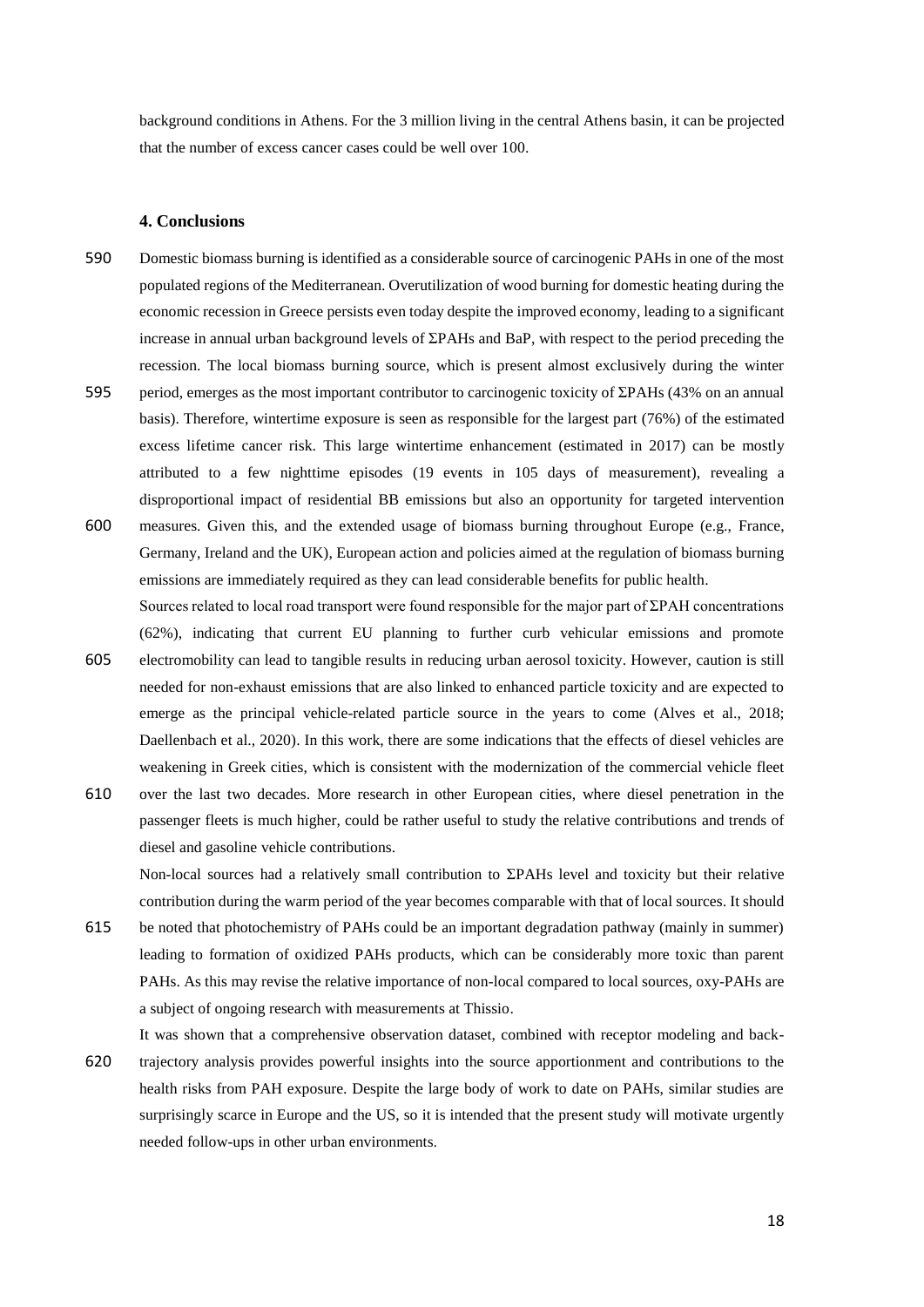# **Data availability**

625 Data are available upon request, by the corresponding authors

### **Author contributions**

Conceptualization, AN and NM; methodology, NM, AN, IT and GG; formal analysis, IT and GG; investigation, IT, GG, AB, DP, MA, AG, CP, KT, PZ, MT, CO; writing—original draft preparation, IT and GG; writing—review and editing, IT, GG, AB, DP,NM and AN; supervision, NM and AN; funding 630 acquisition and project administration, AN and NM.

# **Competing interests**

The authors declare that they have no conflict of interest.

#### **Acknowledgements**

This work has been funded by the European Research Council, CoG-2016 project PyroTRACH (726165) 635 H2020-EU.1.1. – Excellent. We also acknowledge support by the "PANhellenic infrastructure for Atmospheric Composition and climatE change" (MIS 5021516) which is implemented under the Action "Reinforcement of the Research and Innovation Infrastructure", funded by the Operational Programme "Competitiveness, Entrepreneurship and Innovation" (NSRF 2014-2020) and co-financed by Greece and the European Union (European Regional Development Fund). The authors thank Dr. E. Liakakou for

640 providing BC and BC speciation data (BC<sub>ff</sub> and BC<sub>wb</sub>) for Thissio, Dr. I. Hatzianestis of HCMR for providing guidance in the PAH analysis method, I. Stavroulas for the contribution in the ACSM PMF analysis, P. Kalkavouras for the trajectory cluster analysis and M. Lianou for filter collection.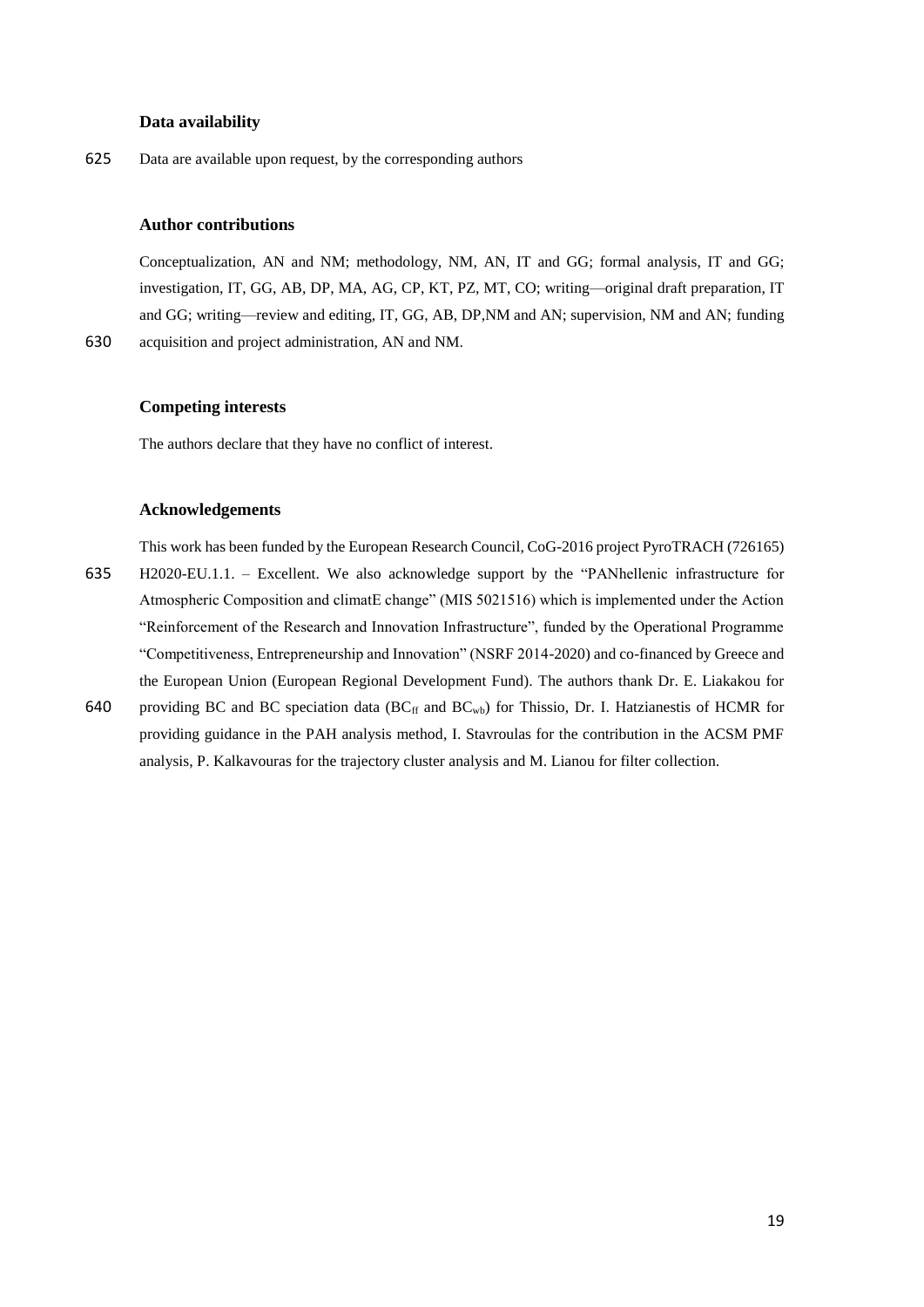#### 645 **References**

Agudelo-Castañeda, D. M. and Teixeira, E. C.: Seasonal changes, identification and source apportionment of PAH in PM 1.0, Atmos. Environ., 96, 186–200, doi:10.1016/j.atmosenv.2014.07.030, 2014.

Aiken, A. C., Salcedo, D., Cubison, M. J., Huffman, J. A., DeCarlo, P. F., Ulbrich, I. M., Docherty, K.

- 650 S., Sueper, D., Kimmel, J. R., Worsnop, D. R., Trimborn, A., Northway, M., Stone, E. A., Schauer, J. J., Volkamer, R. M., Fortner, E., de Foy, B., Wang, J., Laskin, A., Shutthanandan, V., Zheng, J., Zhang, R., Gaffney, J., Marley, N. A., Paredes-Miranda, G., Arnott, W. P., Molina, L. T., Sosa, G. and Jimenez, J. L.: Mexico City aerosol analysis during MILAGRO using high resolution aerosol mass spectrometry at the urban supersite (T0) – Part 1: Fine particle composition and organic source
- 655 apportionment, Atmos. Chem. Phys., 9(17), 6633–6653, doi:10.5194/acp-9-6633-2009, 2009.

Al-Naiema, I. M., Hettiyadura, A. P. S., Wallace, H. W., Sanchez, N. P., Madler, C. J., Cevik, B. K., Bui, A. A. T., Kettler, J., Griffin, R. J. and Stone, E. A.: Source apportionment of fine particulate matter in Houston, Texas: insights to secondary organic aerosols, Atmos. Chem. Phys., 18(21), 15601– 15622, doi:10.5194/acp-18-15601-2018, 2018.

660 Alfarra, M. R., Prevot, A. S. H., Szidat, S., Sandradewi, J., Weimer, S., Lanz, V. A., Schreiber, D., Mohr, M. and Baltensperger, U.: Identification of the Mass Spectral Signature of Organic Aerosols from Wood Burning Emissions, Environ. Sci. Technol., 41(16), 5770–5777, doi:10.1021/es062289b, 2007.

Alves, C. A., Vicente, A. M., Custódio, D., Cerqueira, M., Nunes, T., Pio, C., Lucarelli, F., Calzolai, 665 G., Nava, S., Diapouli, E., Eleftheriadis, K., Querol, X. and Musa Bandowe, B. A.: Polycyclic aromatic hydrocarbons and their derivatives (nitro-PAHs, oxygenated PAHs, and azaarenes) in PM 2.5 from Southern European cities, Sci. Total Environ., 595, 494–504, doi:10.1016/j.scitotenv.2017.03.256, 2017.

Alves, C. A., Evtyugina, M., Vicente, A. M. P., Vicente, E. D., Nunes, T. V., Silva, P. M. A., Duarte,

670 M. A. C., Pio, C. A., Amato, F. and Querol, X.: Chemical profiling of PM10 from urban road dust, Sci. Total Environ., 634, 41–51, doi:10.1016/j.scitotenv.2018.03.338, 2018.

Amador-Muñoz, O., Villalobos-Pietrini, R., Agapito-Nadales, M. C., Munive-Colín, Z., Hernández-Mena, L., Sánchez-Sandoval, M., Gómez-Arroyo, S., Bravo-Cabrera, J. L. and Guzmán-Rincón, J.: Solvent extracted organic matter and polycyclic aromatic hydrocarbons distributed in size-segregated

675 airborne particles in a zone of México City: Seasonal behavior and human exposure, Atmos. Environ., 44(1), 122–130, doi:10.1016/j.atmosenv.2009.07.012, 2010.

Amiridis, V., Balis, D. S., Giannakaki, E., Stohl, A., Kazadzis, S., Koukouli, M. E. and Zanis, P.: Optical characteristics of biomass burning aerosols over Southeastern Europe determined from UV-Raman lidar measurements, Atmos. Chem. Phys., 9(7), 2431–2440, doi:10.5194/acp-9-2431-2009, 680 2009.

20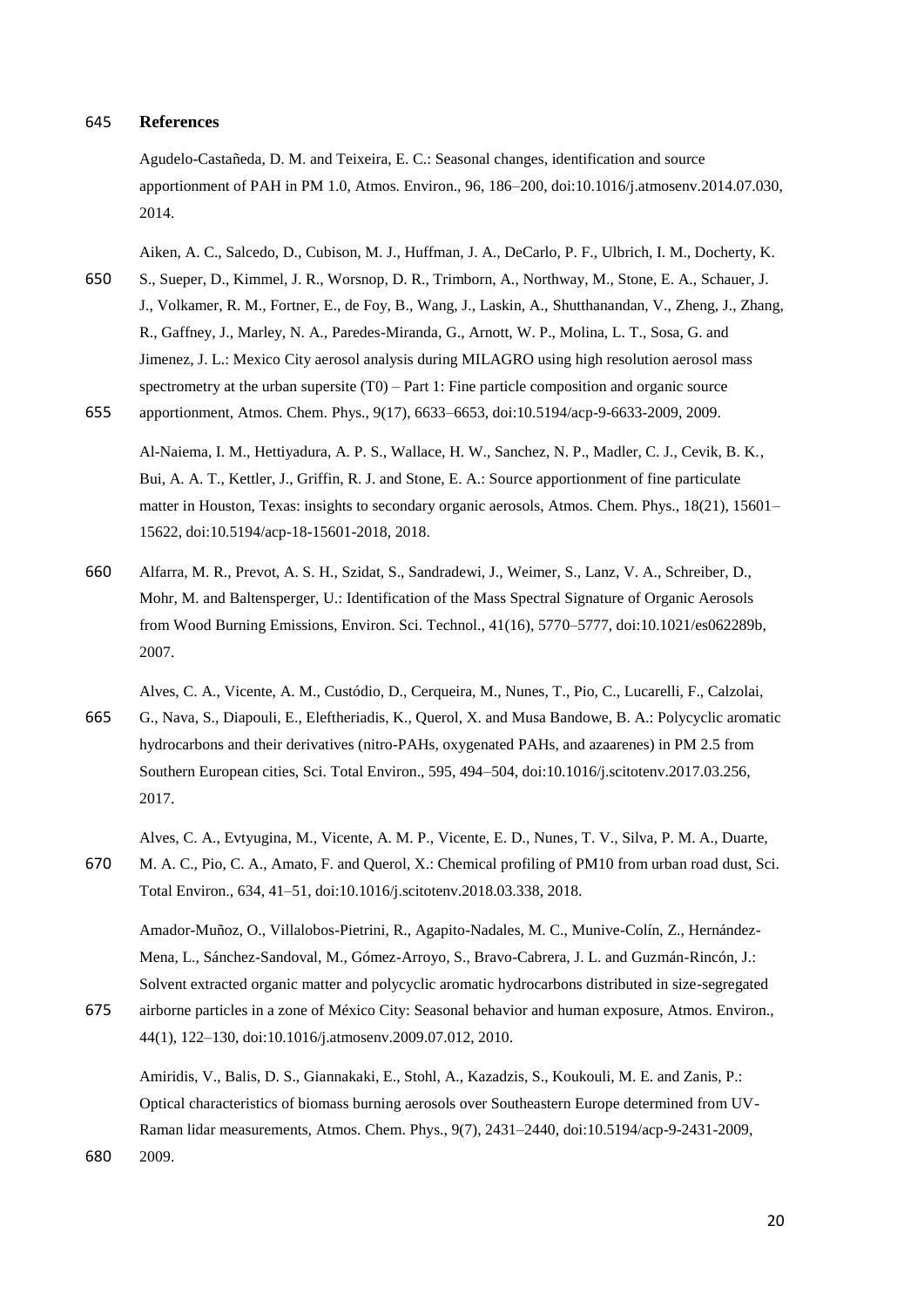Amiridis, V., Zerefos, C., Kazadzis, S., Gerasopoulos, E., Eleftheratos, K., Vrekoussis, M., Stohl, A., Mamouri, R. E., Kokkalis, P., Papayannis, A., Eleftheriadis, K., Diapouli, E., Keramitsoglou, I., Kontoes, C., Kotroni, V., Lagouvardos, K., Marinou, E., Giannakaki, E., Kostopoulou, E., Giannakopoulos, C., Richter, A., Burrows, J. P. and Mihalopoulos, N.: Impact of the 2009 Attica wild 685 fires on the air quality in urban Athens, Atmos. Environ., 46, 536–544,

doi:10.1016/j.atmosenv.2011.07.056, 2012.

Andreou, G. and Rapsomanikis, S.: Polycyclic aromatic hydrocarbons and their oxygenated derivatives in the urban atmosphere of Athens, J. Hazard. Mater., 172(1), 363–373, doi:10.1016/j.jhazmat.2009.07.023, 2009.

690 Bari, M. A., Baumbach, G., Kuch, B. and Scheffknecht, G.: Particle-phase concentrations of polycyclic aromatic hydrocarbons in ambient air of rural residential areas in southern Germany, Air Qual. Atmos. Heal., 3(2), 103–116, doi:10.1007/s11869-009-0057-8, 2010.

Bond, T. C., Doherty, S. J., Fahey, D. W., Forster, P. M., Berntsen, T., DeAngelo, B. J., Flanner, M. G., Ghan, S., Kärcher, B., Koch, D., Kinne, S., Kondo, Y., Quinn, P. K., Sarofim, M. C., Schultz, M. G.,

695 Schulz, M., Venkataraman, C., Zhang, H., Zhang, S., Bellouin, N., Guttikunda, S. K., Hopke, P. K., Jacobson, M. Z., Kaiser, J. W., Klimont, Z., Lohmann, U., Schwarz, J. P., Shindell, D., Storelvmo, T., Warren, S. G. and Zender, C. S.: Bounding the role of black carbon in the climate system: A scientific assessment, J. Geophys. Res. Atmos., 118(11), 5380–5552, doi:10.1002/jgrd.50171, 2013.

Bougiatioti, A., Stavroulas, I., Kostenidou, E., Zarmpas, P., Theodosi, C., Kouvarakis, G., Canonaco, 700 F., Prévôt, A. S. H., Nenes, A., Pandis, S. N. and Mihalopoulos, N.: Processing of biomass-burning aerosol in the eastern Mediterranean during summertime, Atmos. Chem. Phys., 14(9), 4793–4807, doi:10.5194/acp-14-4793-2014, 2014.

Bozzetti, C., Sosedova, Y., Xiao, M., Daellenbach, K. R., Ulevicius, V., Dudoitis, V., Mordas, G., Byčenkienė, S., Plauškaitė, K., Vlachou, A., Golly, B., Chazeau, B., Besombes, J.-L., Baltensperger,

705 U., Jaffrezo, J.-L., Slowik, J. G., El Haddad, I. and Prévôt, A. S. H.: Argon offline-AMS source apportionment of organic aerosol over yearly cycles for an urban, rural, and marine site in northern Europe, Atmos. Chem. Phys., 17(1), 117–141, doi:10.5194/acp-17-117-2017, 2017.

Buzcu-Guven, B., Brown, S. G., Frankel, A., Hafner, H. R. and Roberts, P. T.: Analysis and Apportionment of Organic Carbon and Fine Particulate Matter Sources at Multiple Sites in the

710 Midwestern United States, J. Air Waste Manage. Assoc., 57(5), 606–619, doi:10.3155/1047- 3289.57.5.606, 2007.

Callén, M. S., López, J. M., Iturmendi, A. and Mastral, A. M.: Nature and sources of particle associated polycyclic aromatic hydrocarbons (PAH) in the atmospheric environment of an urban area, Environ. Pollut., 183, 166–174, doi:10.1016/j.envpol.2012.11.009, 2013.

715 Callén, M. S., Iturmendi, A. and López, J. M.: Source apportionment of atmospheric PM2.5-bound polycyclic aromatic hydrocarbons by a PMF receptor model. Assessment of potential risk for human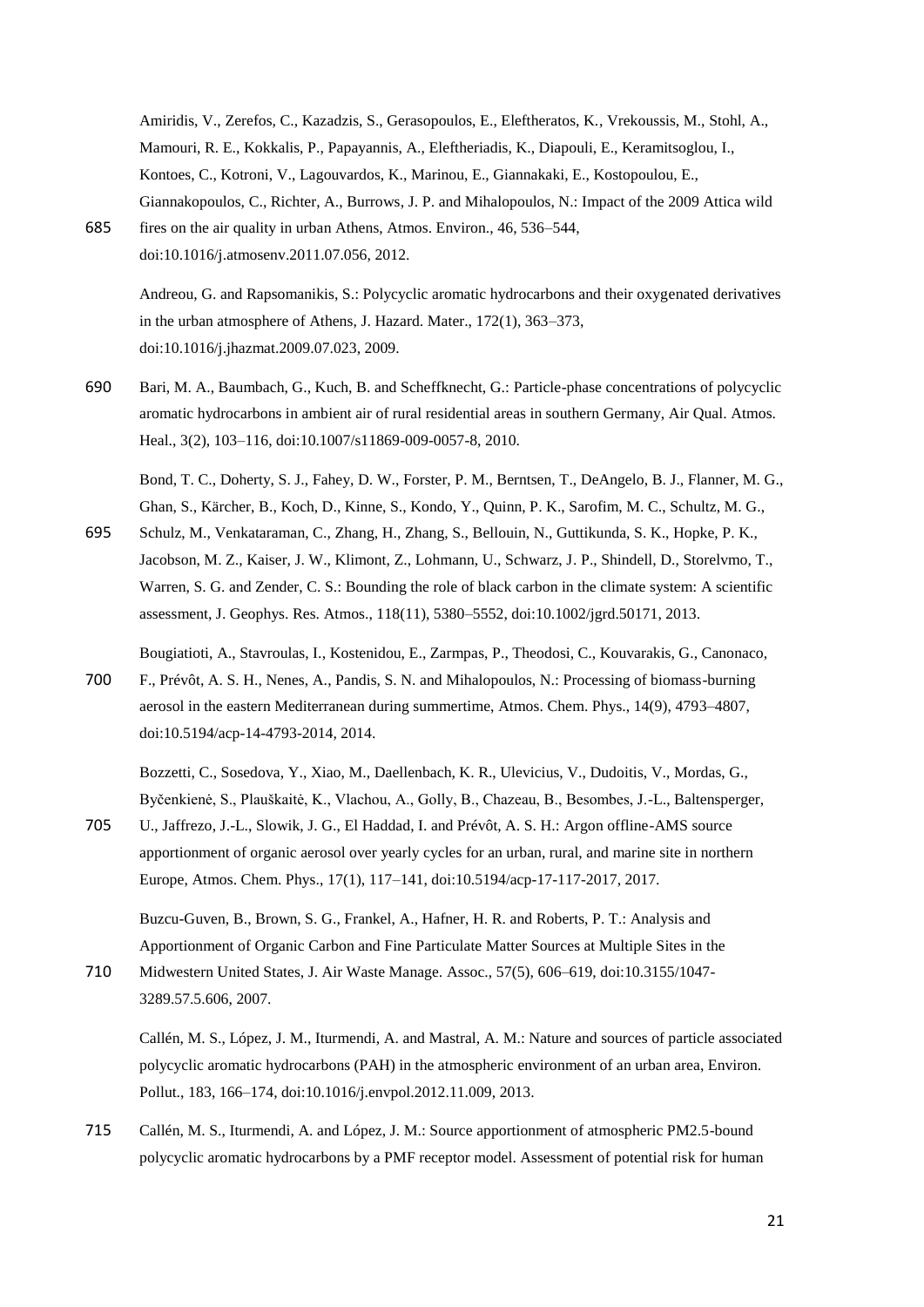health, Environ. Pollut., 195, 167–177, doi:10.1016/j.envpol.2014.08.025, 2014.

Canonaco, F., Crippa, M., Slowik, J. G., Baltensperger, U. and Prévôt, A. S. H.: SoFi, an IGOR-based interface for the efficient use of the generalized multilinear engine (ME-2) for the source

720 apportionment: ME-2 application to aerosol mass spectrometer data, Atmos. Meas. Tech., 6(12), 3649– 3661, doi:10.5194/amt-6-3649-2013, 2013.

Cavalli, F., Viana, M., Yttri, K. E., Genberg, J. and Putaud, J.-P.: Toward a standardised thermaloptical protocol for measuring atmospheric organic and elemental carbon: the EUSAAR protocol, Atmos. Meas. Tech., 3(1), 79–89, doi:10.5194/amt-3-79-2010, 2010.

725 Collier, S., Zhou, S., Kuwayama, T., Forestieri, S., Brady, J., Zhang, M., Kleeman, M., Cappa, C., Bertram, T. and Zhang, Q.: Organic PM Emissions from Vehicles: Composition, O/C Ratio, and Dependence on PM Concentration, Aerosol Sci. Technol., 49(2), 86–97, doi:10.1080/02786826.2014.1003364, 2015.

Cui, S., Lei, R., Wu, Y., Huang, D., Shen, F., Wang, J., Qiao, L., Zhou, M., Zhu, S., Ma, Y. and Ge, X.: 730 Characteristics of Black Carbon Particle-Bound Polycyclic Aromatic Hydrocarbons in Two Sites of Nanjing and Shanghai, China, Atmosphere (Basel)., 11(2), 202, doi:10.3390/atmos11020202, 2020.

Daellenbach, K. R., Uzu, G., Jiang, J., Cassagnes, L.-E., Leni, Z., Vlachou, A., Stefenelli, G., Canonaco, F., Weber, S., Segers, A., Kuenen, J. J. P., Schaap, M., Favez, O., Albinet, A., Aksoyoglu, S., Dommen, J., Baltensperger, U., Geiser, M., El Haddad, I., Jaffrezo, J.-L. and Prévôt, A. S. H.: 735 Sources of particulate-matter air pollution and its oxidative potential in Europe, Nature, 587(7834),

414–419, doi:10.1038/s41586-020-2902-8, 2020.

Diapouli, E., Manousakas, M., Vratolis, S., Vasilatou, V., Maggos, T., Saraga, D., Grigoratos, T., Argyropoulos, G., Voutsa, D., Samara, C. and Eleftheriadis, K.: Evolution of air pollution source contributions over one decade, derived by PM10 and PM2.5 source apportionment in two metropolitan 740 urban areas in Greece, Atmos. Environ., 164, 416–430, doi:10.1016/j.atmosenv.2017.06.016, 2017.

- Drinovec, L., Močnik, G., Zotter, P., Prévôt, A. S. H., Ruckstuhl, C., Coz, E., Rupakheti, M., Sciare, J., Müller, T., Wiedensohler, A. and Hansen, A. D. A.: The "dual-spot" Aethalometer: An improved measurement of aerosol black carbon with real-time loading compensation, Atmos. Meas. Tech., 8(5), 1965–1979, doi:10.5194/amt-8-1965-2015, 2015.
- 745 Dutton, S. J., Rajagopalan, B., Vedal, S. and Hannigan, M. P.: Temporal patterns in daily measurements of inorganic and organic speciated PM2.5 in Denver, Atmos. Environ., 44(7), 987–998, doi:10.1016/j.atmosenv.2009.06.006, 2010.

EIONET, 2021.National Emission Inventory for Greece. https://cdr.eionet.europa.eu/gr/eu/nec\_revised/inventories/envycotfw/, n.d.

750 Elzein, A., Dunmore, R. E., Ward, M. W., Hamilton, J. F. and Lewis, A. C.: Variability of polycyclic aromatic hydrocarbons and their oxidative derivatives in wintertime Beijing, China, Atmos. Chem.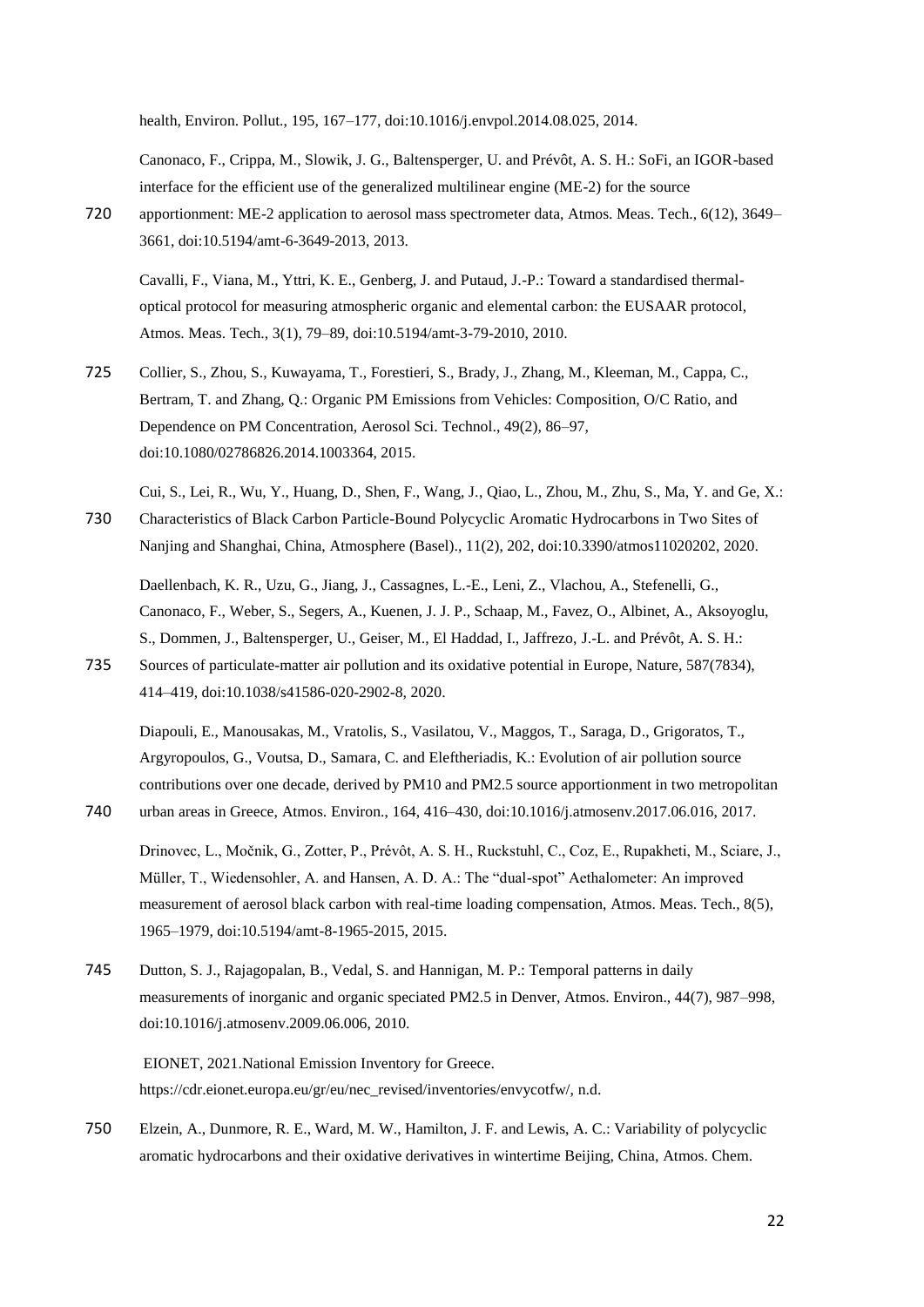Phys., 19(13), 8741–8758, doi:10.5194/acp-19-8741-2019, 2019.

EPA, U.S., 2011. Exposure Factors Handbook 2011 Edition (Final Report). Washington, DC, EPA/600/R-09/052F., n.d.

755 European Environmental Agency: Air quality in Europe — 2018 report No 12/2018. [online] Available from: papers2://publication/uuid/1D25F41B-C673-4FDA-AB71-CC5A2AD97FDD, 2018.

Fameli, K.-M. and Assimakopoulos, V. D.: The new open Flexible Emission Inventory for Greece and the Greater Athens Area (FEI-GREGAA): Account of pollutant sources and their importance from 2006 to 2012, Atmos. Environ., 137, 17–37, doi:10.1016/j.atmosenv.2016.04.004, 2016.

760 Finlayson-Pitts, B. J.: Tropospheric Air Pollution: Ozone, Airborne Toxics, Polycyclic Aromatic Hydrocarbons, and Particles, Science (80-. )., 276(5315), 1045–1051, doi:10.1126/science.276.5315.1045, 1997.

Florou, K., Papanastasiou, D. K., Pikridas, M., Kaltsonoudis, C., Louvaris, E., Gkatzelis, G. I., Patoulias, D., Mihalopoulos, N. and Pandis, S. N.: The contribution of wood burning and other

765 pollution sources to wintertime organic aerosol levels in two Greek cities, Atmos. Chem. Phys., 17(4), 3145–3163, doi:10.5194/acp-17-3145-2017, 2017.

Fountoukis, C., Megaritis, A. G., Skyllakou, K., Charalampidis, P. E., Denier van der Gon, H. A. C., Crippa, M., Prévôt, A. S. H., Fachinger, F., Wiedensohler, A., Pilinis, C. and Pandis, S. N.: Simulating the formation of carbonaceous aerosol in a European Megacity (Paris) during the MEGAPOLI summer 770 and winter campaigns, Atmos. Chem. Phys., 16(6), 3727–3741, doi:10.5194/acp-16-3727-2016, 2016.

Fourtziou, L., Liakakou, E., Stavroulas, I., Theodosi, C., Zarmpas, P., Psiloglou, B., Sciare, J., Maggos, T., Bairachtari, K., Bougiatioti, A., Gerasopoulos, E., Sarda-Estève, R., Bonnaire, N. and Mihalopoulos, N.: Multi-tracer approach to characterize domestic wood burning in Athens (Greece) during wintertime, Atmos. Environ., 148, 89–101, doi:10.1016/j.atmosenv.2016.10.011, 2017.

775 Galarneau, E.: Source specificity and atmospheric processing of airborne PAHs: Implications for source apportionment, Atmos. Environ., 42(35), 8139–8149, doi:10.1016/j.atmosenv.2008.07.025, 2008.

Gogou, A. I., Apostolaki, M. and Stephanou, E. G.: Determination of organic molecular markers in marine aerosols and sediments: one-step flash chromatography compound class fractionation and

780 capillary gas chromatographic analysis, J. Chromatogr. A, 799(1–2), 215–231, doi:10.1016/S0021- 9673(97)01106-0, 1998.

Gratsea, M., Liakakou, E., Mihalopoulos, N., Adamopoulos, A., Tsilibari, E. and Gerasopoulos, E.: The combined effect of reduced fossil fuel consumption and increasing biomass combustion on Athens' air quality, as inferred from long term CO measurements, Sci. Total Environ., 592, 115–123, 785 doi:10.1016/j.scitotenv.2017.03.045, 2017.

Grivas, G., Cheristanidis, S. and Chaloulakou, A.: Elemental and organic carbon in the urban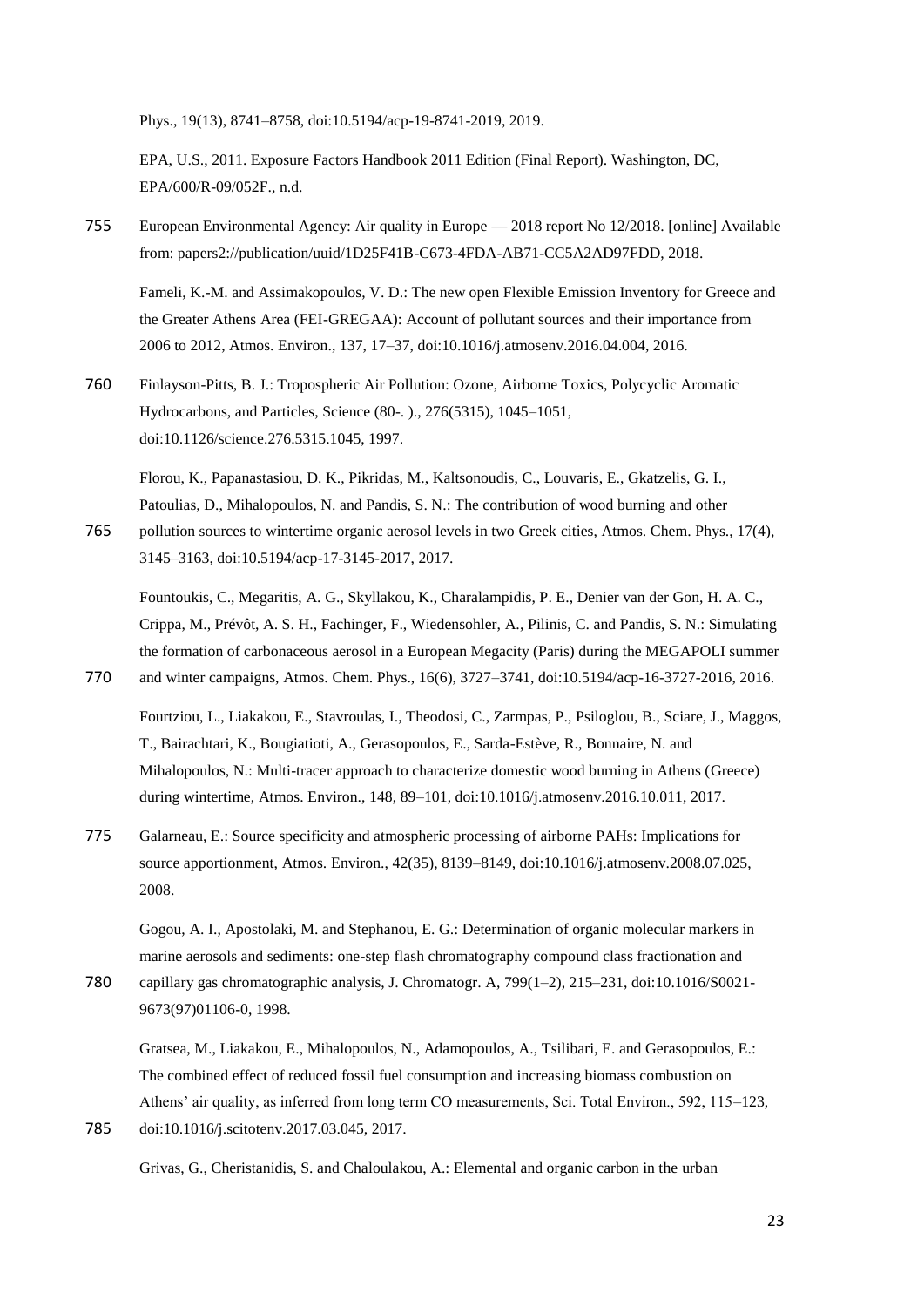environment of Athens. Seasonal and diurnal variations and estimates of secondary organic carbon, Sci. Total Environ., 414, 535–545, doi:10.1016/j.scitotenv.2011.10.058, 2012.

Grivas, G., Cheristanidis, S., Chaloulakou, A., Koutrakis, P. and Mihalopoulos, N.: Elemental 790 Composition and Source Apportionment of Fine and Coarse Particles at Traffic and Urban Background Locations in Athens, Greece, Aerosol Air Qual. Res., 18(7), 1642–1659, doi:10.4209/aaqr.2017.12.0567, 2018.

Grivas, G., Stavroulas, I., Liakakou, E., Kaskaoutis, D. G., Bougiatioti, A., Paraskevopoulou, D., Gerasopoulos, E. and Mihalopoulos, N.: Measuring the spatial variability of black carbon in Athens

795 during wintertime, Air Qual. Atmos. Heal., 12(12), 1405–1417, doi:10.1007/s11869-019-00756-y, 2019.

Guerreiro, C. B. B., Horálek, J., de Leeuw, F. and Couvidat, F.: Benzo(a)pyrene in Europe: Ambient air concentrations, population exposure and health effects, Environ. Pollut., 214, 657–667, doi:10.1016/j.envpol.2016.04.081, 2016.

800 Han, B., You, Y., Liu, Y., Xu, J., Zhou, J., Zhang, J., Niu, C., Zhang, N., He, F., Ding, X. and Bai, Z.: Inhalation cancer risk estimation of source-specific personal exposure for particulate matter–bound polycyclic aromatic hydrocarbons based on positive matrix factorization, Environ. Sci. Pollut. Res., 26(10), 10230–10239, doi:10.1007/s11356-019-04198-y, 2019.

Haque, M. M., Kawamura, K., Deshmukh, D. K., Fang, C., Song, W., Mengying, B. and Zhang, Y.-L.: 805 Characterization of organic aerosols from a Chinese megacity during winter: predominance of fossil fuel combustion, Atmos. Chem. Phys., 19(7), 5147–5164, doi:10.5194/acp-19-5147-2019, 2019.

Hasheminassab, S., Daher, N., Saffari, A., Wang, D., Ostro, B. D. and Sioutas, C.: Spatial and temporal variability of sources of ambient fine particulate matter (PM2.5) in California, Atmos. Chem. Phys., 14(22), 12085–12097, doi:10.5194/acp-14-12085-2014, 2014.

810 Heringa, M. F., DeCarlo, P. F., Chirico, R., Tritscher, T., Dommen, J., Weingartner, E., Richter, R., Wehrle, G., Prévôt, A. S. H. and Baltensperger, U.: Investigations of primary and secondary particulate matter of different wood combustion appliances with a high-resolution time-of-flight aerosol mass spectrometer, Atmos. Chem. Phys., 11(12), 5945–5957, doi:10.5194/acp-11-5945-2011, 2011.

Iakovides, M., Iakovides, G. and Stephanou, E. G.: Atmospheric particle-bound polycyclic aromatic 815 hydrocarbons, n-alkanes, hopanes, steranes and trace metals: PM2.5 source identification, individual and cumulative multi-pathway lifetime cancer risk assessment in the urban environment, Sci. Total Environ., 752, 141834, doi:https://doi.org/10.1016/j.scitotenv.2020.141834, 2021a.

Iakovides, M., Apostolaki, M. and Stephanou, E. G.: PAHs, PCBs and organochlorine pesticides in the atmosphere of Eastern Mediterranean: Investigation of their occurrence, sources and gas-particle

820 partitioning in relation to air mass transport pathways, Atmos. Environ., 244, 117931, doi:10.1016/j.atmosenv.2020.117931, 2021b.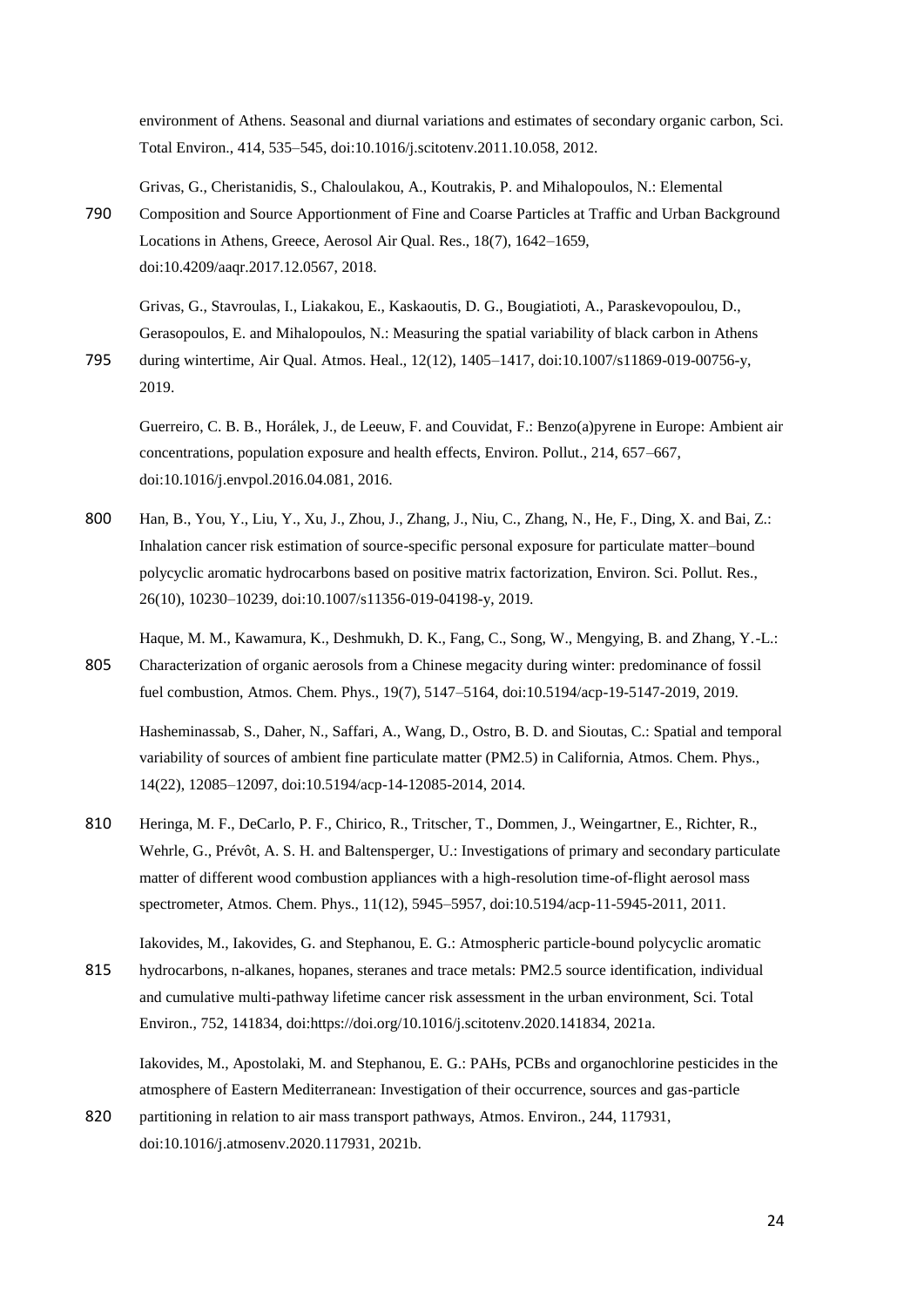Iinuma, Y., Engling, G., Puxbaum, H. and Herrmann, H.: A highly resolved anion-exchange chromatographic method for determination of saccharidic tracers for biomass combustion and primary bio-particles in atmospheric aerosol, Atmos. Environ., 43(6), 1367–1371,

825 doi:10.1016/j.atmosenv.2008.11.020, 2009.

IARC Monographs on the Evaluation of Carcinogenic Risks to Humans, , 92, 2010.

Javed, W., Iakovides, M., Garaga, R., Stephanou, E. G., Kota, S. H., Ying, Q., Wolfson, J. M., Koutrakis, P. and Guo, B.: Source apportionment of organic pollutants in fine and coarse atmospheric particles in Doha, Qatar, J. Air Waste Manage. Assoc., 69(11), 1277–1292,

830 doi:10.1080/10962247.2019.1640803, 2019.

Jedynska, A., Hoek, G., Eeftens, M., Cyrys, J., Keuken, M., Ampe, C., Beelen, R., Cesaroni, G., Forastiere, F., Cirach, M., de Hoogh, K., De Nazelle, A., Madsen, C., Declercq, C., Eriksen, K. T., Katsouyanni, K., Akhlaghi, H. M., Lanki, T., Meliefste, K., Nieuwenhuijsen, M., Oldenwening, M., Pennanen, A., Raaschou-Nielsen, O., Brunekreef, B. and Kooter, I. M.: Spatial variations of PAH,

835 hopanes/steranes and EC/OC concentrations within and between European study areas, Atmos. Environ., 87, 239–248, doi:10.1016/j.atmosenv.2014.01.026, 2014.

Jiang, B., Liang, Y., Xu, C., Zhang, J., Hu, M. and Shi, Q.: Polycyclic Aromatic Hydrocarbons (PAHs) in Ambient Aerosols from Beijing: Characterization of Low Volatile PAHs by Positive-Ion Atmospheric Pressure Photoionization (APPI) Coupled with Fourier Transform Ion Cyclotron 840 Resonance, Environ. Sci. Technol., 48(9), 4716–4723, doi:10.1021/es405295p, 2014.

Kalkavouras, P., Bougiatioti, A., Grivas, G., Stavroulas, I., Kalivitis, N., Liakakou, E., Gerasopoulos, E., Pilinis, C. and Mihalopoulos, N.: On the regional aspects of new particle formation in the Eastern Mediterranean: A comparative study between a background and an urban site based on long term observations, Atmos. Res., 239(August 2019), 104911, doi:10.1016/j.atmosres.2020.104911, 2020.

845 Kaskaoutis, D. G., Grivas, G., Stavroulas, I., Liakakou, E., Dumka, U. C., Dimitriou, K., Gerasopoulos, E. and Mihalopoulos, N.: In situ identification of aerosol types in Athens, Greece, based on long-term optical and on online chemical characterization, Atmos. Environ., 246, 118070, doi:10.1016/j.atmosenv.2020.118070, 2021.

Kassomenos, P., Flocas, H. A., Lykoudis, S. and Petrakis, M.: Analysis of Mesoscale Patterns in 850 Relation to Synoptic Conditionsover an Urban Mediterranean Basin, Theor. Appl. Climatol., 59(3–4), 215–229, doi:10.1007/s007040050025, 1998.

Katsoyiannis, A., Sweetman, A. J. and Jones, K. C.: PAH Molecular Diagnostic Ratios Applied to Atmospheric Sources: A Critical Evaluation Using Two Decades of Source Inventory and Air Concentration Data from the UK, Environ. Sci. Technol., 45(20), 8897–8906, doi:10.1021/es202277u, 855 2011.

Kocbach Bølling, A., Pagels, J., Yttri, K. E., Barregard, L., Sallsten, G., Schwarze, P. E. and Boman, C.: Health effects of residential wood smoke particles: the importance of combustion conditions and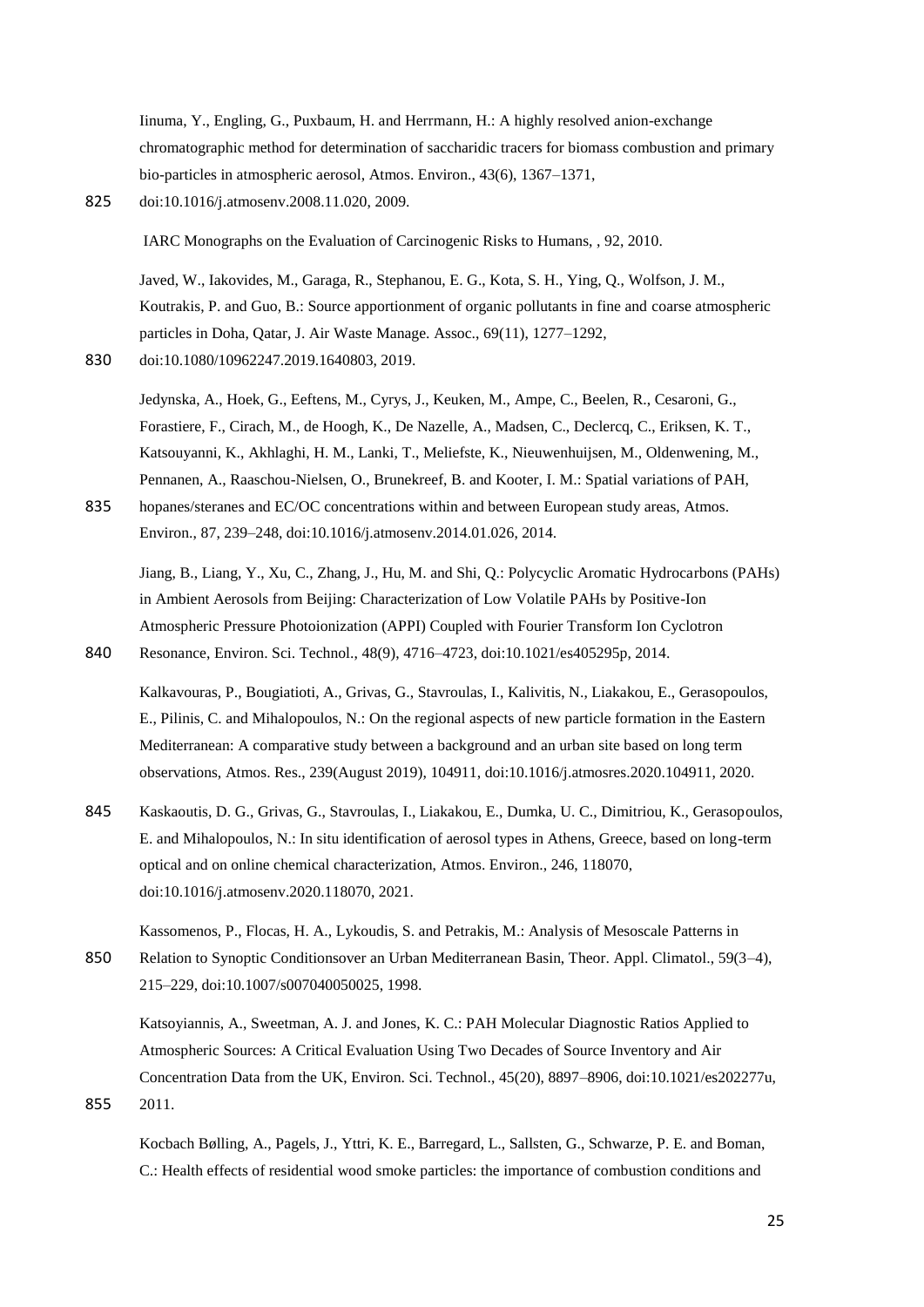physicochemical particle properties, Part. Fibre Toxicol., 6(1), 29, doi:10.1186/1743-8977-6-29, 2009.

Kodros, J. K., Papanastasiou, D. K., Paglione, M., Masiol, M., Squizzato, S., Florou, K., Skyllakou, K.,

860 Kaltsonoudis, C., Nenes, A. and Pandis, S. N.: Rapid dark aging of biomass burning as an overlooked source of oxidized organic aerosol, Proc. Natl. Acad. Sci., 117(52), 33028–33033, doi:10.1073/pnas.2010365117, 2020.

Kokkalis, P., Alexiou, D., Papayannis, A., Rocadenbosch, F., Soupiona, O., Raptis, P.-I., Mylonaki, M., Tzanis, C. G. and Christodoulakis, J.: Application and Testing of the Extended-Kalman-Filtering 865 Technique for Determining the Planetary Boundary-Layer Height over Athens, Greece, Boundary-

Layer Meteorol., 176(1), 125–147, doi:10.1007/s10546-020-00514-z, 2020.

Kozielska, B., Rogula-Kozłowska, W. and Klejnowski, K.: Seasonal Variations in Health Hazards from Polycyclic Aromatic Hydrocarbons Bound to Submicrometer Particles at Three Characteristic Sites in the Heavily Polluted Polish Region, Atmosphere (Basel)., 6(1), 1–20, doi:10.3390/atmos6010001, 870 2014.

Lhotka, R., Pokorná, P. and Zíková, N.: Long-Term Trends in PAH Concentrations and Sources at Rural Background Site in Central Europe, Atmosphere (Basel)., 10(11), 687, doi:10.3390/atmos10110687, 2019.

Li, F., Schnelle-Kreis, J., Cyrys, J., Karg, E., Gu, J., Abbaszade, G., Orasche, J., Peters, A. and 875 Zimmermann, R.: Organic speciation of ambient quasi-ultrafine particulate matter (PM0.36) in Augsburg, Germany: Seasonal variability and source apportionment, Sci. Total Environ., 615, 828– 837, doi:10.1016/j.scitotenv.2017.09.158, 2018.

Liakakou, E., Stavroulas, I., Kaskaoutis, D. G., Grivas, G., Paraskevopoulou, D., Dumka, U. C., Tsagkaraki, M., Bougiatioti, A., Oikonomou, K., Sciare, J., Gerasopoulos, E. and Mihalopoulos, N.: 880 Long-term variability, source apportionment and spectral properties of black carbon at an urban background site in Athens, Greece, Atmos. Environ., 222, 117137,

doi:10.1016/j.atmosenv.2019.117137, 2020.

Lin, Y., Ma, Y., Qiu, X., Li, R., Fang, Y., Wang, J., Zhu, Y. and Hu, D.: Sources, transformation, and health implications of PAHs and their nitrated, hydroxylated, and oxygenated derivatives in PM 2.5 in 885 Beijing, J. Geophys. Res. Atmos., 120(14), 7219–7228, doi:10.1002/2015JD023628, 2015.

Liu, W., Xu, Y., Zhao, Y., Liu, Q., Yu, S., Liu, Y., Wang, X., Liu, Y., Tao, S. and Liu, W.: Occurrence, source, and risk assessment of atmospheric parent polycyclic aromatic hydrocarbons in the coastal cities of the Bohai and Yellow Seas, China, Environ. Pollut., 254, 113046, doi:10.1016/j.envpol.2019.113046, 2019.

890 Lough, G. C., Schauer, J. J. and Lawson, D. R.: Day-of-week trends in carbonaceous aerosol composition in the urban atmosphere, Atmos. Environ., 40(22), 4137–4149, doi:10.1016/j.atmosenv.2006.03.009, 2006.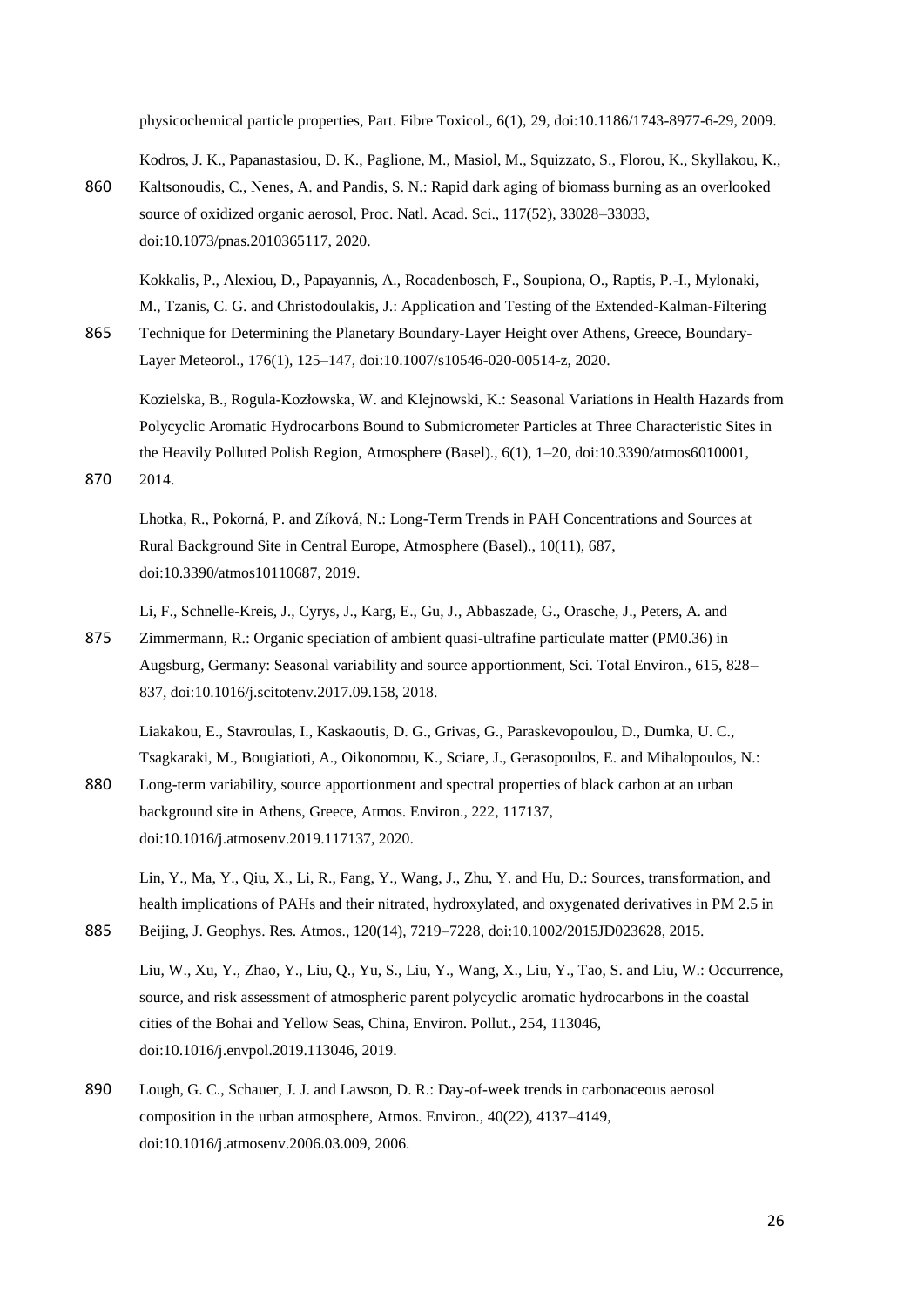Mandalakis, M., Tsapakis, M., Tsoga, A. and Stephanou, E. G.: Gas–particle concentrations and distribution of aliphatic hydrocarbons, PAHs, PCBs and PCDD/Fs in the atmosphere of Athens 895 (Greece), Atmos. Environ., 36(25), 4023–4035, doi:10.1016/S1352-2310(02)00362-X, 2002.

Manoli, E., Kouras, A., Karagkiozidou, O., Argyropoulos, G., Voutsa, D. and Samara, C.: Polycyclic aromatic hydrocarbons (PAHs) at traffic and urban background sites of northern Greece: source apportionment of ambient PAH levels and PAH-induced lung cancer risk, Environ. Sci. Pollut. Res., 23(4), 3556–3568, doi:10.1007/s11356-015-5573-5, 2016.

900 Mantis, J., Chaloulakou, A. and Samara, C.: PM10-bound polycyclic aromatic hydrocarbons (PAHs) in the Greater Area of Athens, Greece, Chemosphere, 59(5), 593–604, doi:10.1016/j.chemosphere.2004.10.019, 2005.

Mao, S., Li, J., Cheng, Z., Zhong, G., Li, K., Liu, X. and Zhang, G.: Contribution of Biomass Burning to Ambient Particulate Polycyclic Aromatic Hydrocarbons at a Regional Background Site in East 905 China, Environ. Sci. Technol. Lett., 5(2), 56–61, doi:10.1021/acs.estlett.8b00001, 2018.

Marino, F., Cecinato, A. and Siskos, P. A.: Nitro-PAH in ambient particulate matter in the atmosphere of Athens, Chemosphere, 40(5), 533–537, doi:10.1016/S0045-6535(99)00308-2, 2000.

Masiol, M., Hofer, A., Squizzato, S., Piazza, R., Rampazzo, G. and Pavoni, B.: Carcinogenic and mutagenic risk associated to airborne particle-phase polycyclic aromatic hydrocarbons: A source 910 apportionment, Atmos. Environ., 60, 375–382, doi:10.1016/j.atmosenv.2012.06.073, 2012.

Masiol, M., Squizzato, S., Formenton, G., Khan, M. B., Hopke, P. K., Nenes, A., Pandis, S. N., Tositti, L., Benetello, F., Visin, F. and Pavoni, B.: Hybrid multiple-site mass closure and source apportionment of PM2.5 and aerosol acidity at major cities in the Po Valley, Sci. Total Environ., 704, 135287, doi:10.1016/j.scitotenv.2019.135287, 2020.

915 McCarty, J. L., Smith, T. E. L. and Turetsky, M. R.: Arctic fires re-emerging, Nat. Geosci., 13(10), 658–660, doi:10.1038/s41561-020-00645-5, 2020.

Miura, K., Shimada, K., Sugiyama, T., Sato, K., Takami, A., Chan, C. K., Kim, I. S., Kim, Y. P., Lin, N.-H. and Hatakeyama, S.: Seasonal and annual changes in PAH concentrations in a remote site in the Pacific Ocean, Sci. Rep., 9(1), 12591, doi:10.1038/s41598-019-47409-9, 2019.

920 Mo, Z., Wang, Z., Mao, G., Pan, X., Wu, L., Xu, P., Chen, S., Wang, A., Zhang, Y., Luo, J., Ye, X., Wang, X., Chen, Z. and Lou, X.: Characterization and health risk assessment of PM2.5-bound polycyclic aromatic hydrocarbons in 5 urban cities of Zhejiang Province, China, Sci. Rep., 9(1), 7296, doi:10.1038/s41598-019-43557-0, 2019.

Myriokefalitakis, S., Tsigaridis, K., Mihalopoulos, N., Sciare, J., Nenes, A., Kawamura, K., Segers, A. 925 and Kanakidou, M.: In-cloud oxalate formation in the global troposphere: a 3-D modeling study, Atmos. Chem. Phys., 11(12), 5761–5782, doi:10.5194/acp-11-5761-2011, 2011.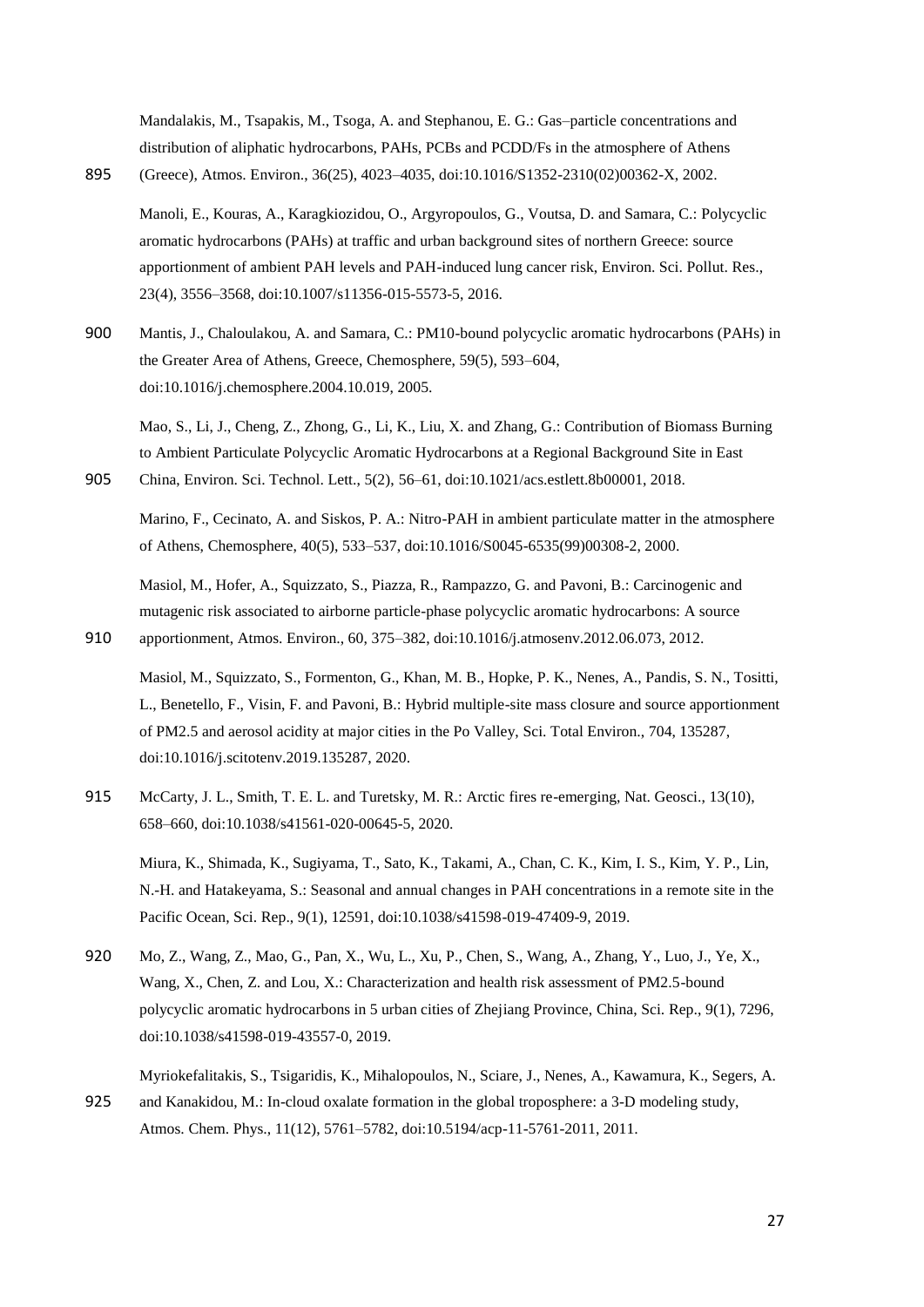Naeher, L. P., Brauer, M., Lipsett, M., Zelikoff, J. T., Simpson, C. D., Koenig, J. Q. and Smith, K. R.: 930 Woodsmoke Health Effects: A Review, Inhal. Toxicol., 19(1), 67–106, doi:10.1080/08958370600985875, 2007.

NAPMN, 2020. Annual Air Quality Report 2019. Greek Ministry of Environment and Energy, Air Quality Department, Athens (in Greek)., n.d.

Ng, Y. L., Mann, V. and Gulabivala, K.: A prospective study of the factors affecting outcomes of 935 nonsurgical root canal treatment: Part 1: Periapical health, Int. Endod. J., 44(7), 583–609, doi:10.1111/j.1365-2591.2011.01872.x, 2011.

Nisbet, I. C. T. and LaGoy, P. K.: Toxic equivalency factors (TEFs) for polycyclic aromatic hydrocarbons (PAHs), Regul. Toxicol. Pharmacol., 16(3), 290–300, doi:10.1016/0273-2300(92)90009- X, 1992.

940 Norris, G., R. Duvall, S. Brown, and S. Bai. EPA Positive Matrix Factorization (PMF) 5.0 Fundamentals and User Guide. U.S. Environmental Protection Agency, Washington, DC, EPA/600/R-14/108 (NTIS PB2015-105147) (2014)., n.d.

Nowakowski, T. J., Bhaduri, A., Pollen, A. A., Alvarado, B., Mostajo-radji, M. A., Lullo, E. Di, Haeussler, M., Sandoval-espinosa, C., Liu, S. J., Velmeshev, D., Ounadjela, J. R., Shuga, J., Wang, X.,

945 Lim, D. A., West, J. A., Leyrat, A. A., Kent, W. J. and Kriegstein, A. R.: Spatiotemporal gene expression trajectories reveal developmental hierarchies of the human cortex, , 1323(December), 1318– 1323, 2017.

O'Dell, K., Hornbrook, R. S., Permar, W., Levin, E. J. T., Garofalo, L. A., Apel, E. C., Blake, N. J., Jarnot, A., Pothier, M. A., Farmer, D. K., Hu, L., Campos, T., Ford, B., Pierce, J. R. and Fischer, E. V:

950 Hazardous Air Pollutants in Fresh and Aged Western US Wildfire Smoke and Implications for Long-Term Exposure, Environ. Sci. Technol., 54(19), 11838–11847, doi:10.1021/acs.est.0c04497, 2020.

Paatero, P., Eberly, S., Brown, S. G. and Norris, G. A.: Methods for estimating uncertainty in factor analytic solutions, Atmos. Meas. Tech., 7(3), 781–797, doi:10.5194/amt-7-781-2014, 2014.

Pankow, J. F.: An absorption model of the gas/aerosol partitioning involved in the formation of 955 secondary organic aerosol, Atmos. Environ., 28(2), 189–193, doi:10.1016/1352-2310(94)90094-9, 1994.

Paraskevopoulou, D., Liakakou, E., Gerasopoulos, E., Theodosi, C. and Mihalopoulos, N.: Long-term characterization of organic and elemental carbon in the PM2.5 fraction: The case of Athens, Greece, Atmos. Chem. Phys., 14(23), 13313–13325, doi:10.5194/acp-14-13313-2014, 2014.

960 Paraskevopoulou, D., Liakakou, E., Gerasopoulos, E. and Mihalopoulos, N.: Sources of atmospheric aerosol from long-term measurements (5years) of chemical composition in Athens, Greece, Sci. Total Environ., 527–528, 165–178, doi:10.1016/j.scitotenv.2015.04.022, 2015.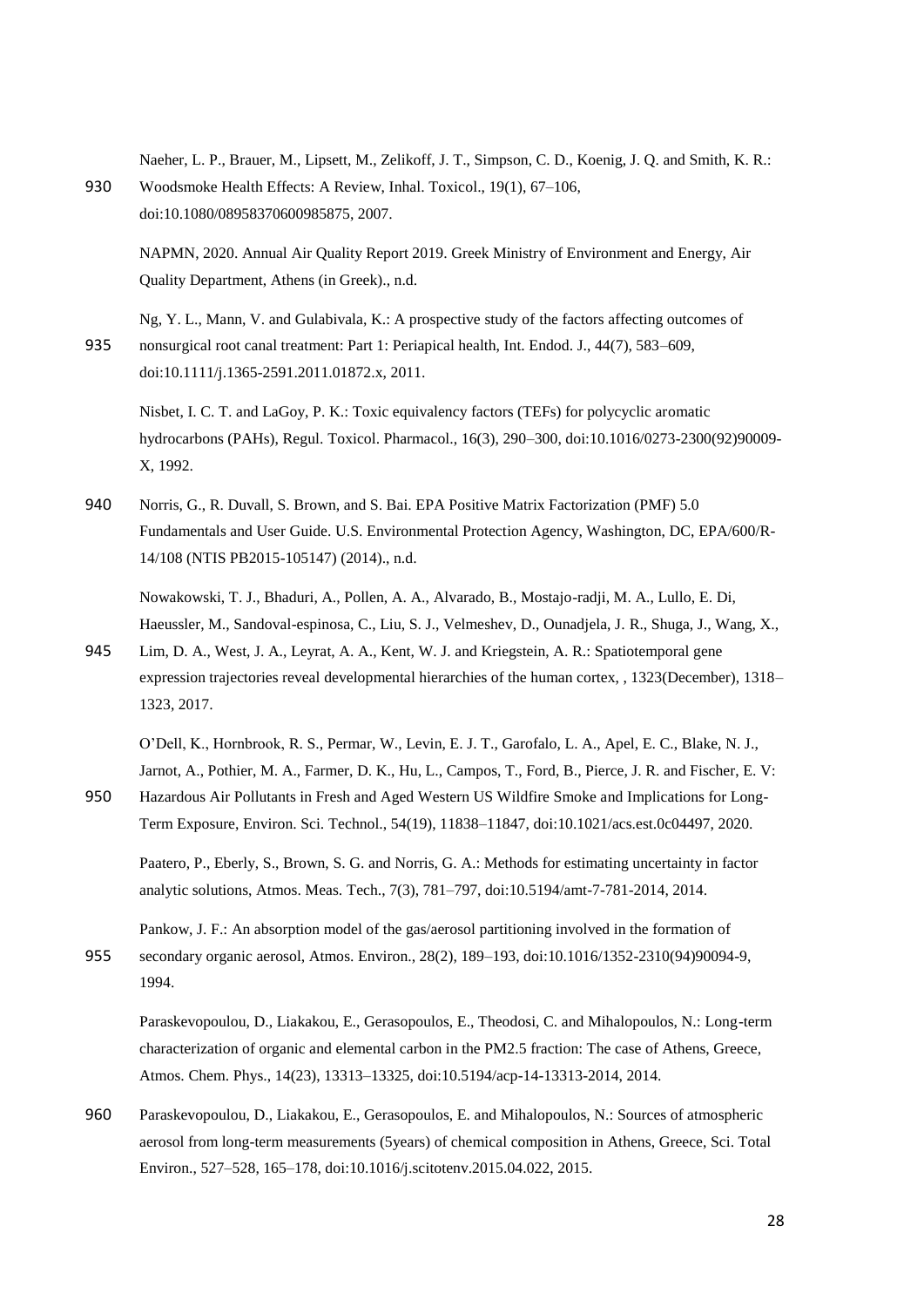Parinos, C., Hatzianestis, I., Chourdaki, S., Plakidi, E. and Gogou, A.: Imprint and short-term fate of the Agia Zoni II tanker oil spill on the marine ecosystem of Saronikos Gulf, Sci. Total Environ., 693, 965 133568, doi:10.1016/j.scitotenv.2019.07.374, 2019.

Pateraki, S., Manousakas, M., Bairachtari, K., Kantarelou, V., Eleftheriadis, K., Vasilakos, C., Assimakopoulos, V. D. and Maggos, T.: The traffic signature on the vertical PM profile: Environmental and health risks within an urban roadside environment, Sci. Total Environ., 646, 448– 459, doi:10.1016/j.scitotenv.2018.07.289, 2019.

970 Piletic, I. R., Offenberg, J. H., Olson, D. A., Jaoui, M., Krug, J., Lewandowski, M., Turlington, J. M. and Kleindienst, T. E.: Constraining carbonaceous aerosol sources in a receptor model by including 14C data with redox species, organic tracers, and elemental/organic carbon measurements, Atmos. Environ., 80, 216–225, doi:10.1016/j.atmosenv.2013.07.062, 2013.

Pio, C., Cerqueira, M., Harrison, R. M., Nunes, T., Mirante, F., Alves, C., Oliveira, C., Sanchez de la

- 975 Campa, A., Artíñano, B. and Matos, M.: OC/EC ratio observations in Europe: Re-thinking the approach for apportionment between primary and secondary organic carbon, Atmos. Environ., 45(34), 6121–6132, doi:10.1016/j.atmosenv.2011.08.045, 2011.
- Poulain, L., Iinuma, Y., Müller, K., Birmili, W., Weinhold, K., Brüggemann, E., Gnauk, T., Hausmann, A., Löschau, G., Wiedensohler, A. and Herrmann, H.: Diurnal variations of ambient particulate wood 980 burning emissions and their contribution to the concentration of Polycyclic Aromatic Hydrocarbons (PAHs) in Seiffen, Germany, Atmos. Chem. Phys., 11(24), 12697–12713, doi:10.5194/acp-11-12697-

Ravindra, K., Sokhi, R. and Van Grieken, R.: Atmospheric polycyclic aromatic hydrocarbons: Source attribution, emission factors and regulation, Atmos. Environ., 42(13), 2895–2921,

985 doi:10.1016/j.atmosenv.2007.12.010, 2008.

2011, 2011.

Reyes-Villegas, E., Green, D. C., Priestman, M., Canonaco, F., Coe, H., Prévôt, A. S. H. and Allan, J. D.: Organic aerosol source apportionment in London 2013 with ME-2: exploring the solution space with annual and seasonal analysis, Atmos. Chem. Phys., 16(24), 15545–15559, doi:10.5194/acp-16- 15545-2016, 2016.

990 Ringuet, J., Albinet, A., Leoz-Garziandia, E., Budzinski, H. and Villenave, E.: Diurnal/nocturnal concentrations and sources of particulate-bound PAHs, OPAHs and NPAHs at traffic and suburban sites in the region of Paris (France), Sci. Total Environ., 437, 297–305, doi:10.1016/j.scitotenv.2012.07.072, 2012.

Rogula-Kozłowska, W., Kozielska, B. and Klejnowski, K.: Concentration, Origin and Health Hazard

995 from Fine Particle-Bound PAH at Three Characteristic Sites in Southern Poland, Bull. Environ. Contam. Toxicol., 91(3), 349–355, doi:10.1007/s00128-013-1060-1, 2013.

Saffari, A., Daher, N., Samara, C., Voutsa, D., Kouras, A., Manoli, E., Karagkiozidou, O., Vlachokostas, C., Moussiopoulos, N., Shafer, M. M., Schauer, J. J. and Sioutas, C.: Increased Biomass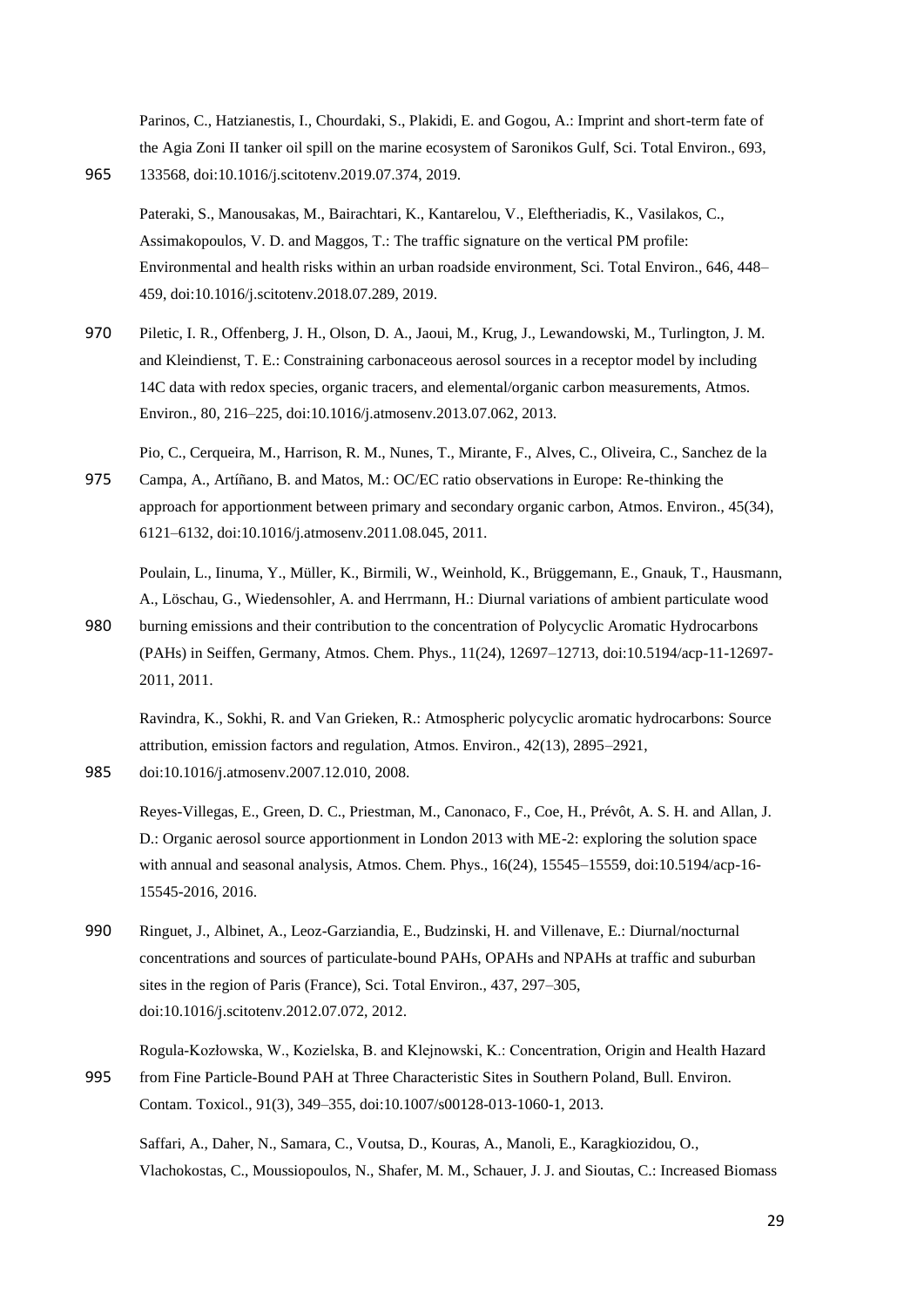Burning Due to the Economic Crisis in Greece and Its Adverse Impact on Wintertime Air Quality in 1000 Thessaloniki, Environ. Sci. Technol., 47(23), 13313–13320, doi:10.1021/es403847h, 2013.

Sandradewi, J., Prévôt, A. S. H., Szidat, S., Perron, N., Alfarra, M. R., Lanz, V. A., Weingartner, E. and Baltensperger, U.: Using Aerosol Light Absorption Measurements for the Quantitative Determination of Wood Burning and Traffic Emission Contributions to Particulate Matter, Environ. Sci. Technol., 42(9), 3316–3323, doi:10.1021/es702253m, 2008.

1005 Schmidl, C., Marr, I. L., Caseiro, A., Kotianová, P., Berner, A., Bauer, H., Kasper-Giebl, A. and Puxbaum, H.: Chemical characterisation of fine particle emissions from wood stove combustion of common woods growing in mid-European Alpine regions, Atmos. Environ., 42(1), 126–141, doi:10.1016/j.atmosenv.2007.09.028, 2008.

Schnelle-Kreis, J., Sklorz, M., Orasche, J., Stölzel, M., Peters, A. and Zimmermann, R.: Semi Volatile 1010 Organic Compounds in Ambient PM2.5. Seasonal Trends and Daily Resolved Source Contributions, Environ. Sci. Technol., 41(11), 3821–3828, doi:10.1021/es060666e, 2007.

Sciare, J., Oikonomou, K., Cachier, H., Mihalopoulos, N., Andreae, M. O., Maenhaut, W. and Sarda-Estève, R.: Aerosol mass closure and reconstruction of the light scattering coefficient over the Eastern Mediterranean Sea during the MINOS campaign, Atmos. Chem. Phys., 5(8), 2253–2265,

1015 doi:10.5194/acp-5-2253-2005, 2005.

Sciare, J., Oikonomou, K., Favez, O., Liakakou, E., Markaki, Z., Cachier, H. and Mihalopoulos, N.: Long-term measurements of carbonaceous aerosols in the Eastern Mediterranean: evidence of longrange transport of biomass burning, Atmos. Chem. Phys., 8(18), 5551–5563, doi:10.5194/acp-8-5551- 2008, 2008.

1020 Shah, R. U., Robinson, E. S., Gu, P., Robinson, A. L., Apte, J. S. and Presto, A. A.: High-spatialresolution mapping and source apportionment of aerosol composition in Oakland, California, using mobile aerosol mass spectrometry, Atmos. Chem. Phys., 18(22), 16325–16344, doi:10.5194/acp-18- 16325-2018, 2018.

Shiraiwa, M., Ammann, M., Koop, T. and Pöschl, U.: Gas uptake and chemical aging of semisolid 1025 organic aerosol particles, Proc. Natl. Acad. Sci., 108(27), 11003 LP – 11008, doi:10.1073/pnas.1103045108, 2011.

Shirmohammadi, F., Hasheminassab, S., Saffari, A., Schauer, J. J., Delfino, R. J. and Sioutas, C.: Fine and ultrafine particulate organic carbon in the Los Angeles basin: Trends in sources and composition, Sci. Total Environ., 541, 1083–1096, doi:10.1016/j.scitotenv.2015.09.133, 2016.

1030 Simoneit, B. R. .: Biomass burning — a review of organic tracers for smoke from incomplete combustion, Appl. Geochemistry, 17(3), 129–162, doi:10.1016/S0883-2927(01)00061-0, 2002.

Sitaras, I. E. and Siskos, P. A.: Levels of Volatile Polycyclic Aromatic Hydrocarbons in the Atmosphere of Athens, Greece, Polycycl. Aromat. Compd., 18(4), 451–467,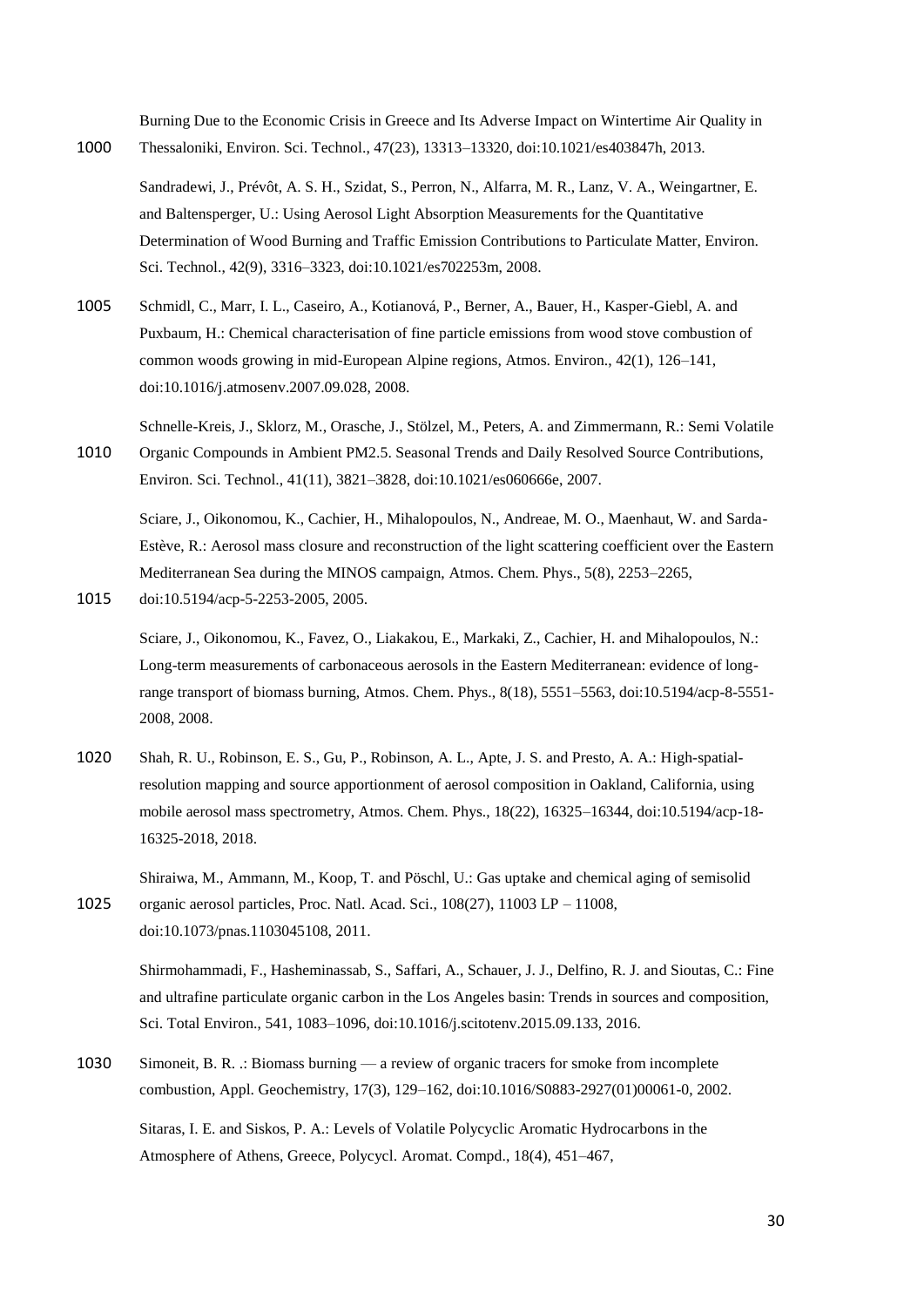doi:10.1080/10406630108233820, 2001.

1035 Sitaras, I. E. and Siskos, P. A.: The role of primary and secondary air pollutants in atmospheric pollution: Athens urban area as a case study, Environ. Chem. Lett., 6(2), 59–69, doi:10.1007/s10311- 007-0123-0, 2008.

Skyllakou, K., Murphy, B. N., Megaritis, A. G., Fountoukis, C. and Pandis, S. N.: Contributions of local and regional sources to fine PM in the megacity of Paris, Atmos. Chem. Phys., 14(5), 2343–2352, 1040 doi:10.5194/acp-14-2343-2014, 2014.

Sofowote, U. M., McCarry, B. E. and Marvin, C. H.: Source Apportionment of PAH in Hamilton Harbour Suspended Sediments: Comparison of Two Factor Analysis Methods, Environ. Sci. Technol., 42(16), 6007–6014, doi:10.1021/es800219z, 2008.

Srivastava, D., Tomaz, S., Favez, O., Lanzafame, G. M., Golly, B., Besombes, J.-L., Alleman, L. Y., 1045 Jaffrezo, J.-L., Jacob, V., Perraudin, E., Villenave, E. and Albinet, A.: Speciation of organic fraction does matter for source apportionment. Part 1: A one-year campaign in Grenoble (France), Sci. Total Environ., 624, 1598–1611, doi:10.1016/j.scitotenv.2017.12.135, 2018.

Srivastava, D., Daellenbach, K. R., Zhang, Y., Bonnaire, N., Chazeau, B., Perraudin, E., Gros, V., Lucarelli, F., Villenave, E., Prévôt, A. S. H., El Haddad, I., Favez, O. and Albinet, A.: Comparison of

1050 five methodologies to apportion organic aerosol sources during a PM pollution event, Sci. Total Environ., 757, 143168, doi:10.1016/j.scitotenv.2020.143168, 2021.

Stavroulas, I., Bougiatioti, A., Grivas, G., Paraskevopoulou, D., Tsagkaraki, M., Zarmpas, P., Liakakou, E., Gerasopoulos, E. and Mihalopoulos, N.: Sources and processes that control the submicron organic aerosol composition in an urban Mediterranean environment (Athens): a high

1055 temporal-resolution chemical composition measurement study, Atmos. Chem. Phys., 19(2), 901–919, doi:10.5194/acp-19-901-2019, 2019.

Taghvaee, S., Sowlat, M. H., Hassanvand, M. S., Yunesian, M., Naddafi, K. and Sioutas, C.: Sourcespecific lung cancer risk assessment of ambient PM2.5-bound polycyclic aromatic hydrocarbons (PAHs) in central Tehran, Environ. Int., 120(July), 321–332, doi:10.1016/j.envint.2018.08.003, 2018a.

1060 Taghvaee, S., Sowlat, M. H., Mousavi, A., Hassanvand, M. S., Yunesian, M., Naddafi, K. and Sioutas, C.: Source apportionment of ambient PM2.5 in two locations in central Tehran using the Positive Matrix Factorization (PMF) model, Sci. Total Environ., 628–629, 672–686, doi:10.1016/j.scitotenv.2018.02.096, 2018b.

Terzi, E. and Samara, C.: Gas-Particle Partitioning of Polycyclic Aromatic Hydrocarbons in Urban, 1065 Adjacent Coastal, and Continental Background Sites of Western Greece, Environ. Sci. Technol., 38(19), 4973–4978, doi:10.1021/es040042d, 2004.

Theodosi, C., Tsagkaraki, M., Zarmpas, P., Grivas, G., Liakakou, E., Paraskevopoulou, D., Lianou, M., Gerasopoulos, E. and Mihalopoulos, N.: Multi-year chemical composition of the fine-aerosol fraction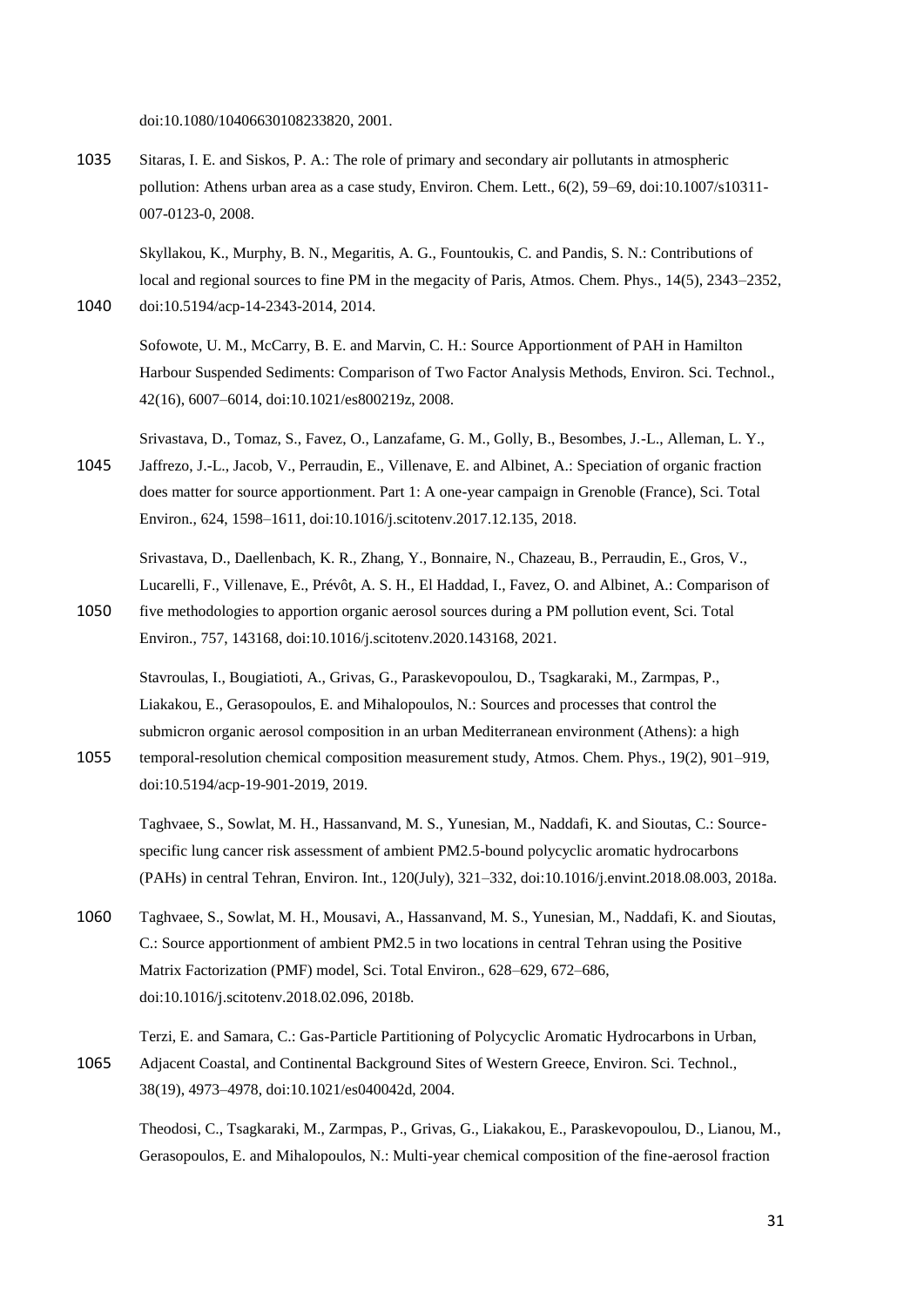in Athens, Greece, with emphasis on the contribution of residential heating in wintertime, Atmos. 1070 Chem. Phys., 18(19), 14371–14391, doi:10.5194/acp-18-14371-2018, 2018.

Tsapakis, M. and Stephanou, E. G.: Diurnal Cycle of PAHs, Nitro-PAHs, and oxy-PAHs in a High Oxidation Capacity Marine Background Atmosphere, Environ. Sci. Technol., 41(23), 8011–8017, doi:10.1021/es071160e, 2007.

Uria-Tellaetxe, I. and Carslaw, D. C.: Conditional bivariate probability function for source 1075 identification, Environ. Model. Softw., 59, 1–9, doi:10.1016/j.envsoft.2014.05.002, 2014.

Valotto, G., Rampazzo, G., Gonella, F., Formenton, G., Ficotto, S. and Giraldo, G.: Source apportionment of PAHs and n -alkanes bound to PM 1 collected near the Venice highway, J. Environ. Sci., 54, 77–89, doi:10.1016/j.jes.2016.05.025, 2017.

Vasilakos, C., Levi, N., Maggos, T., Hatzianestis, J., Michopoulos, J. and Helmis, C.: Gas–particle 1080 concentration and characterization of sources of PAHs in the atmosphere of a suburban area in Athens, Greece, J. Hazard. Mater., 140(1–2), 45–51, doi:10.1016/j.jhazmat.2006.06.047, 2007.

Viras, L. G. and Siskos, P. A.: Spatial and Time Variation and Effect of Some Meteorological Parameters in Polycyclic Aromatic Hydrocarbons in Athens Greece, Polycycl. Aromat. Compd., 3(2), 89–100, doi:10.1080/10406639308047861, 1993.

1085 Wang, F., Lin, T., Li, Y., Ji, T., Ma, C. and Guo, Z.: Sources of polycyclic aromatic hydrocarbons in PM2.5 over the East China Sea, a downwind domain of East Asian continental outflow, Atmos. Environ., 92, 484–492, doi:10.1016/j.atmosenv.2014.05.003, 2014.

Weimer, S., Alfarra, M. R., Schreiber, D., Mohr, M., Prévôt, A. S. H. and Baltensperger, U.: Organic aerosol mass spectral signatures from wood-burning emissions: Influence of burning conditions and 1090 wood type, J. Geophys. Res., 113(D10), D10304, doi:10.1029/2007JD009309, 2008.

Weiss, M., Bonnel, P., Hummel, R., Provenza, A. and Manfredi, U.: On-Road Emissions of Light-Duty Vehicles in Europe, Environ. Sci. Technol., 45(19), 8575–8581, doi:10.1021/es2008424, 2011.

Wu, Y., Yang, L., Zheng, X., Zhang, S., Song, S., Li, J. and Hao, J.: Characterization and source apportionment of particulate PAHs in the roadside environment in Beijing, Sci. Total Environ., 470– 1095 471, 76–83, doi:10.1016/j.scitotenv.2013.09.066, 2014.

Xie, M., Barsanti, K. C., Hannigan, M. P., Dutton, S. J. and Vedal, S.: Positive matrix factorization of PM2.5 – eliminating the effects of gas/particle partitioning of semivolatile organic compounds, Atmos. Chem. Phys., 13(15), 7381–7393, doi:10.5194/acp-13-7381-2013, 2013.

Xu, J., Liu, D., Wu, X., Vu, T. V, Zhang, Y., Fu, P., Sun, Y., Xu, W., Zheng, B., Harrison, R. M. and 1100 Shi, Z.: Source apportionment of fine organic carbon at an urban site of Beijing using a chemical mass balance model, Atmos. Chem. Phys., 21(9), 7321–7341, doi:10.5194/acp-21-7321-2021, 2021.

Yan, B., Zheng, M., Hu, Y., Ding, X., Sullivan, A. P., Weber, R. J., Baek, J., Edgerton, E. S. and Russell, A. G.: Roadside, Urban, and Rural Comparison of Primary and Secondary Organic Molecular